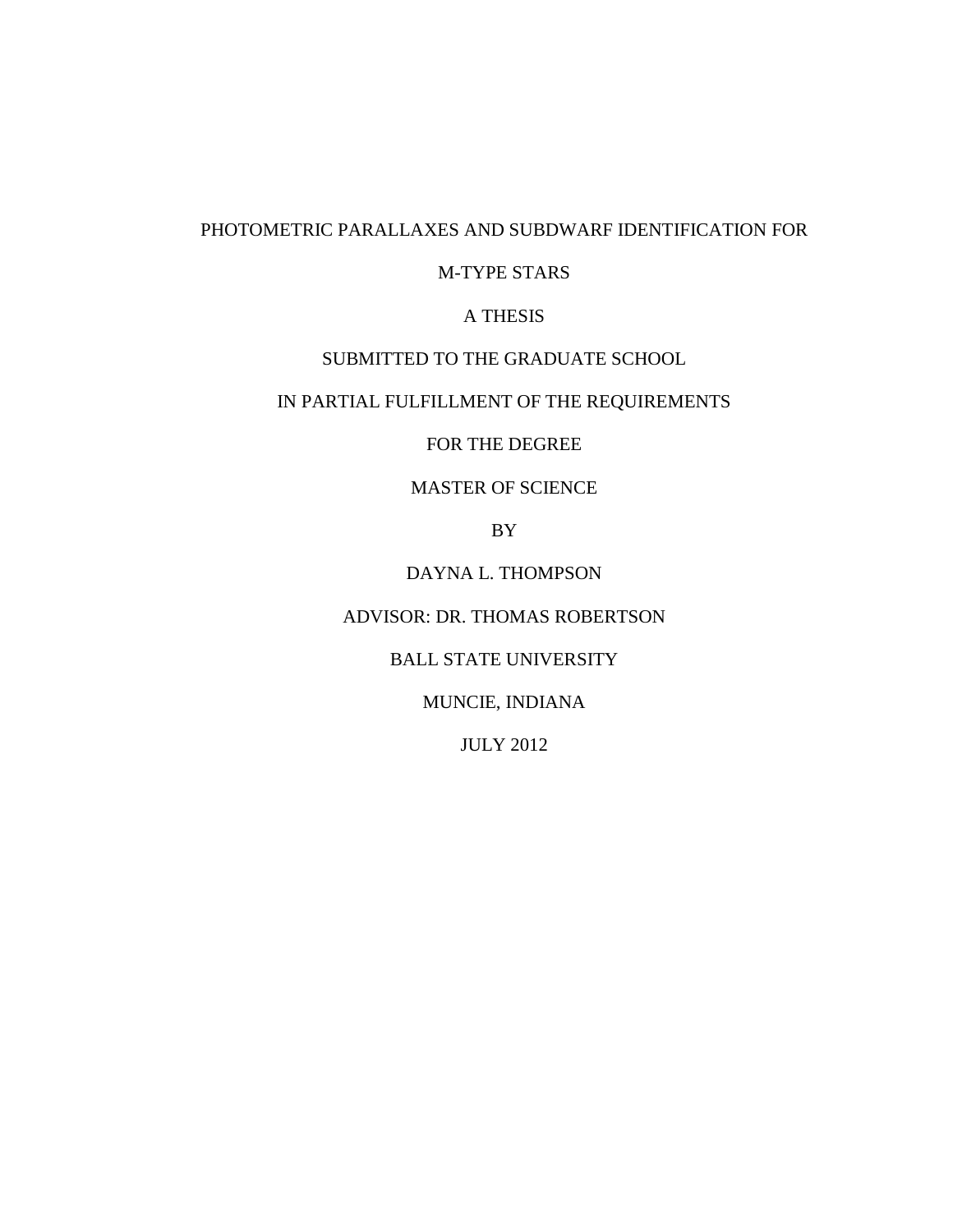# **Acknowledgements**

First and foremost, I would like to thank my advisor, Dr. Thomas Robertson, for his endless guidance and patience throughout this project. I would also like to thank the Physics and Astronomy faculty and students, my family and friends, and everyone who put in observing time for this research.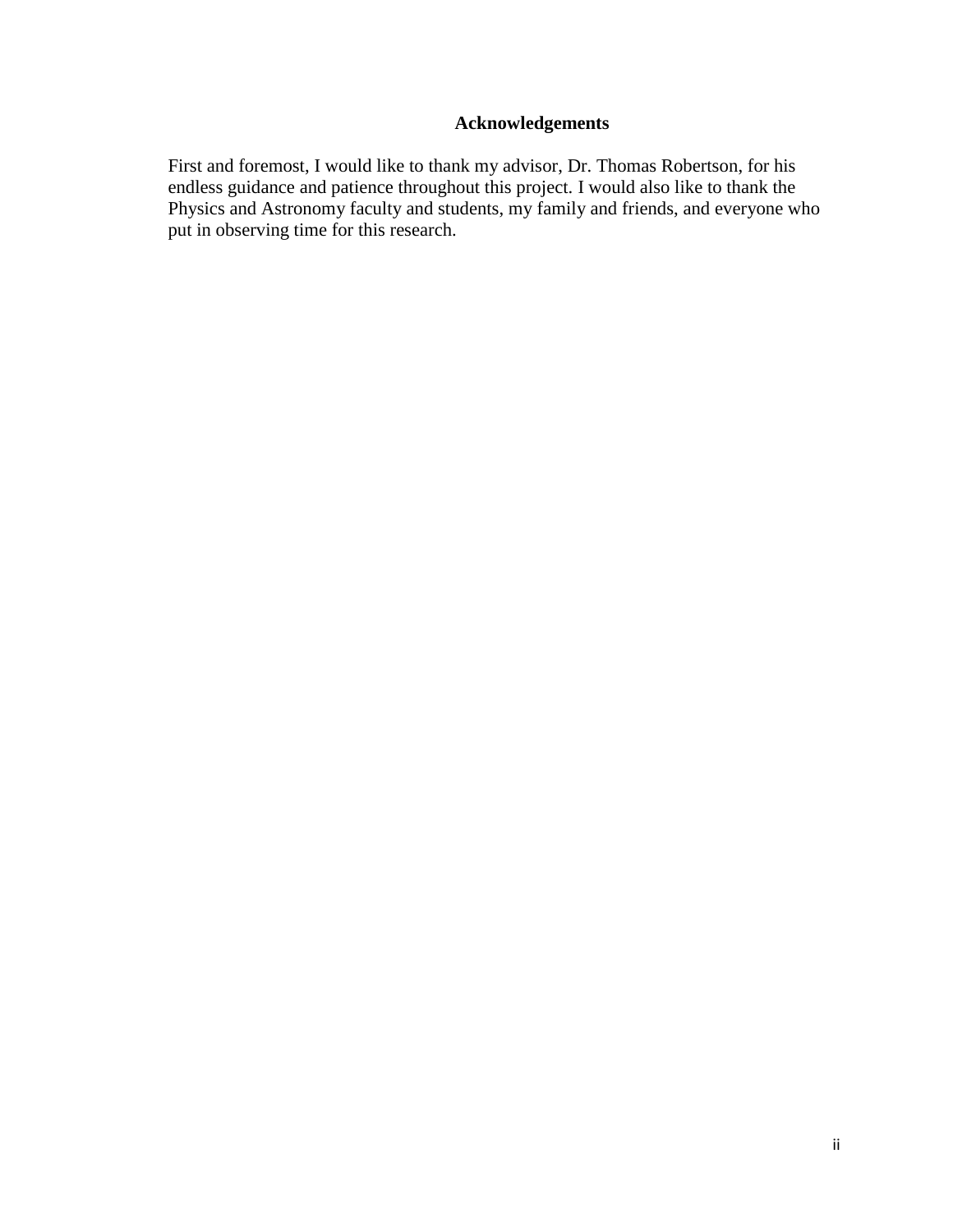#### **Abstract**

Photometric data on the Kron-Cousins photometric system have been obtained for 118 new late K to middle M-type stars with known distances. These data have been used to obtain absolute red magnitudes, to construct a color-magnitude diagram, and to compute a polynomial function for disk dwarf stars in the color range  $1.5 \leq R-I < 2.0$ , which can be used to compute absolute red magnitudes to be used for photometric parallaxes. Such photometric parallaxes allow new stellar distance estimations that are essential when modeling the spatial distribution of stars in our Galaxy. This is especially important for M-type stars, as they make up more than half of the mass of the Milky Way. Intermediate-band CaH observations have also been obtained in an ongoing effort to distinguish stellar luminosity classes and populations; R-L and R-I colors are used to identify possible subdwarf stars. A total of seven possible new subdwarfs and three previously known subdwarfs have been identified with this method.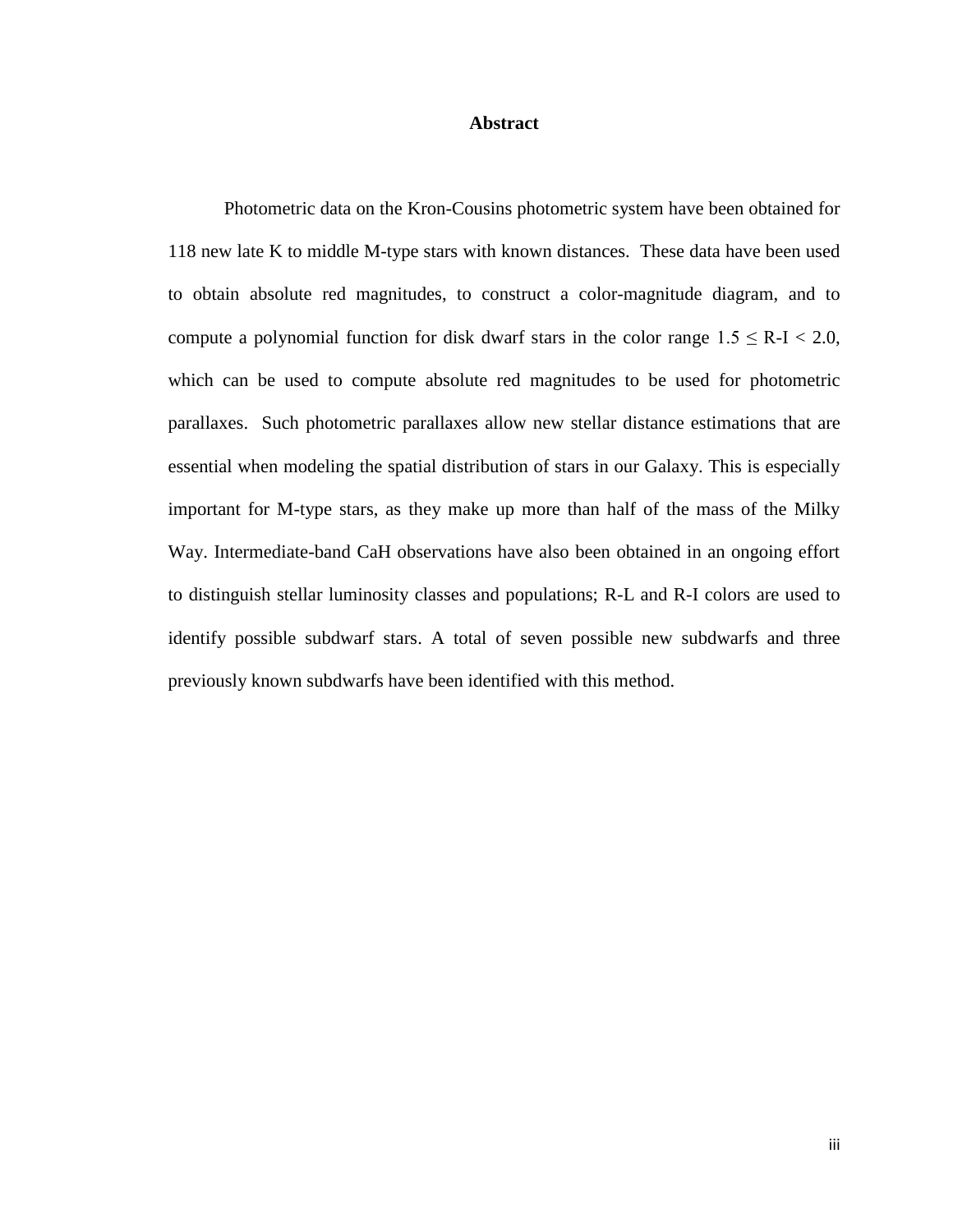|    | 1.4 Applications of Photometric Parallax and Subdwarf Identification |      |
|----|----------------------------------------------------------------------|------|
| 2. |                                                                      |      |
|    |                                                                      |      |
|    |                                                                      |      |
|    |                                                                      |      |
|    |                                                                      |      |
|    |                                                                      |      |
|    | 3.2 Lutz-Kelker Corrections                                          | . 16 |
|    |                                                                      |      |
|    |                                                                      |      |
|    |                                                                      |      |
|    |                                                                      |      |
|    |                                                                      |      |
|    |                                                                      |      |

# **Table of Contents**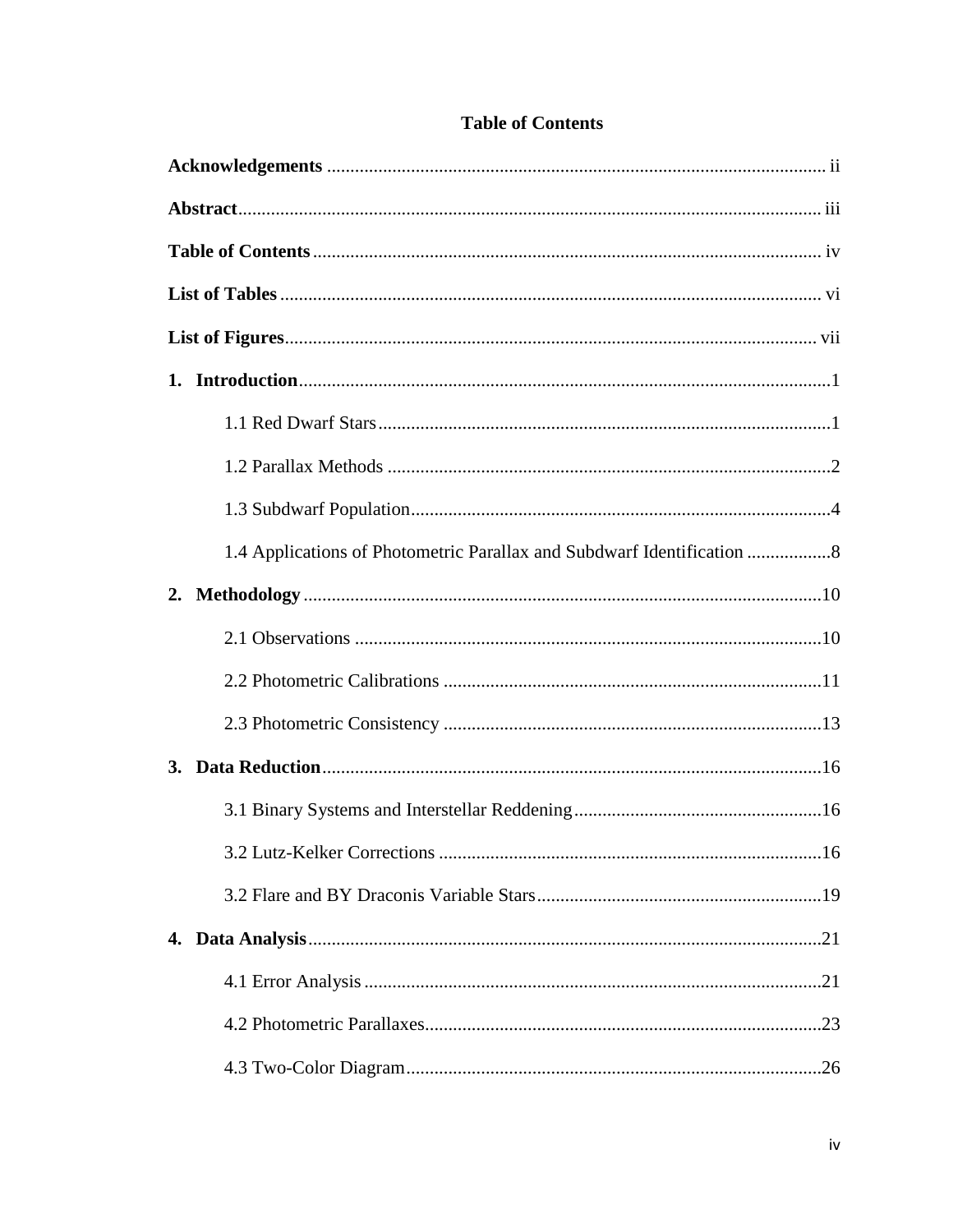| 5. |  |
|----|--|
|    |  |
|    |  |
|    |  |
|    |  |
|    |  |
|    |  |
|    |  |
|    |  |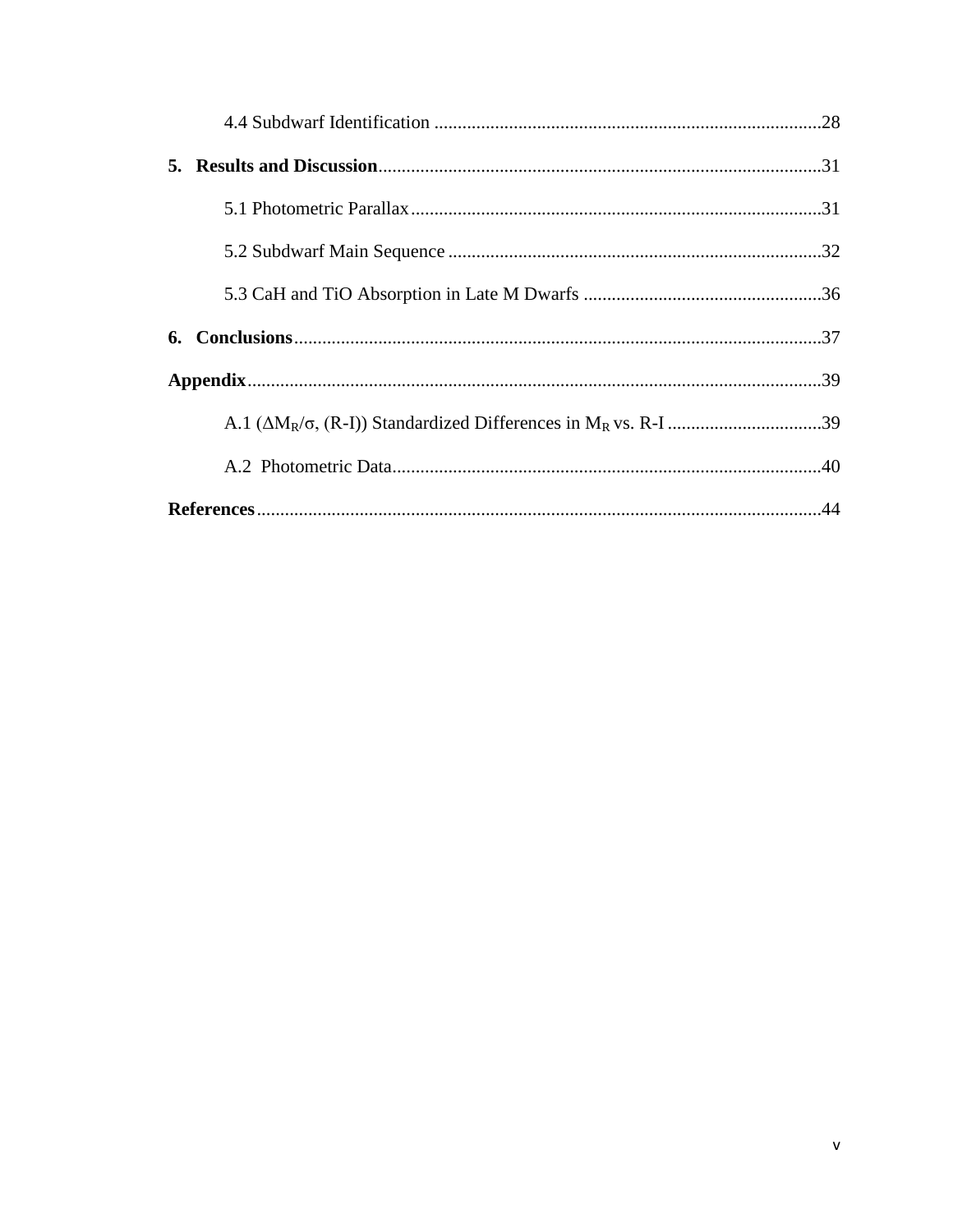# **List of Tables**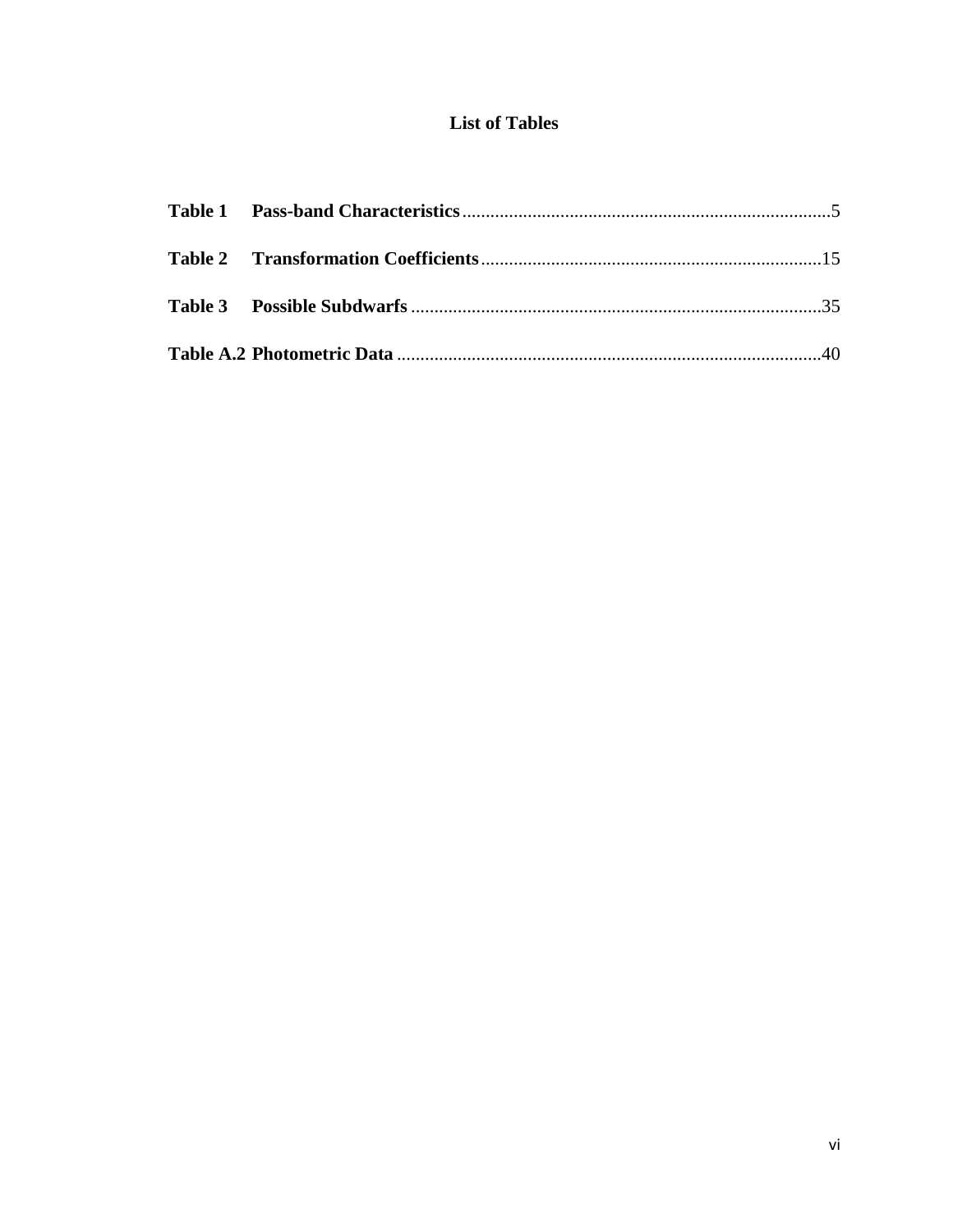# **List of Figures**

| Figure 1 Two-Color Diagram for Warm Stars and Cool Dwarfs and Red Giants7 |
|---------------------------------------------------------------------------|
|                                                                           |
|                                                                           |
|                                                                           |
|                                                                           |
|                                                                           |
|                                                                           |
|                                                                           |
| Figure 9 $(M_R, (R-I))$ Color-Magnitude Diagram Identifying Subdwarfs 32  |
| Figure 10 ((R-L), (R-I)) Two-Color Diagram Identifying Subdwarfs 33       |
|                                                                           |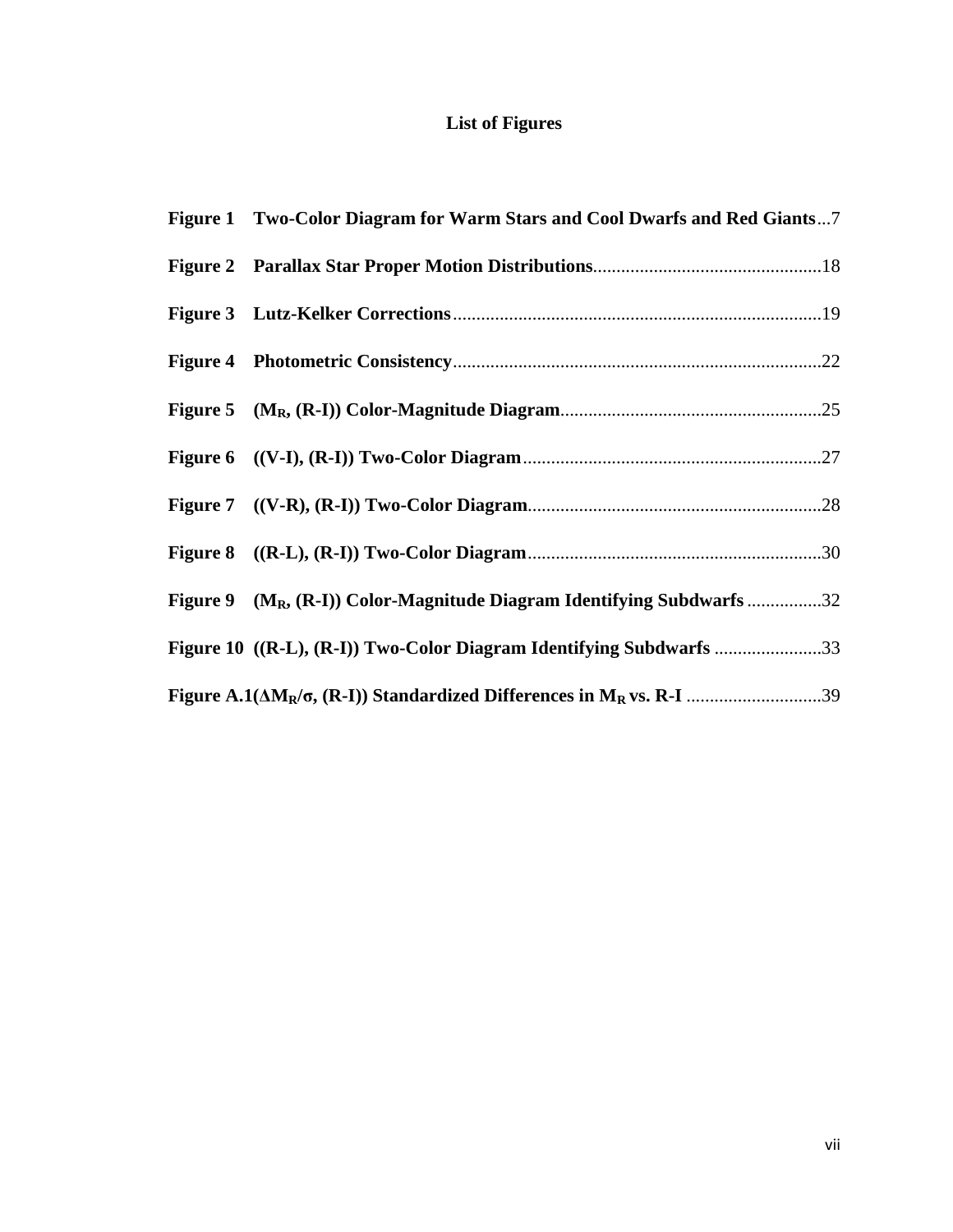#### **1. Introduction**

# **1.1 Red Dwarf Stars**

If you open an astronomy textbook to learn about red dwarf stars, you may be surprised that there is little, or in some cases, no information. This might give one the impression that these M-type stars are insignificant; however, they make up more than half of the stellar mass of our galaxy. In fact, they make up four fifths of the stellar population. Yet, detecting M dwarf stars and finding their place in the Milky Way galaxy is a difficult task (Farris et al. 2012).

These red dwarf stars that are no bigger than 0.6 solar masses go undetected due to their low luminosity. It is important to note that essentially all light produced in our galaxy comes from high luminosity stars, although they are few in number. Their domination in astronomical catalogs reflects this fact. Although early-type red dwarfs (K7 to M3) can be sampled out to 2-3 kpc, late-type red dwarfs (M4 to M9) are limited to samples within 100 pc. However, complete samples for late dwarf stars are available only out to 25 pc (Reid et al. 1995). To add a bit of perspective to these distances, consider that the diameter of our galactic plane is roughly 30 kpc.

It is because of their large numbers that M-type stars reflect the galactic structure of our Milky Way. In addition, their long lifespan affords data concerning their formation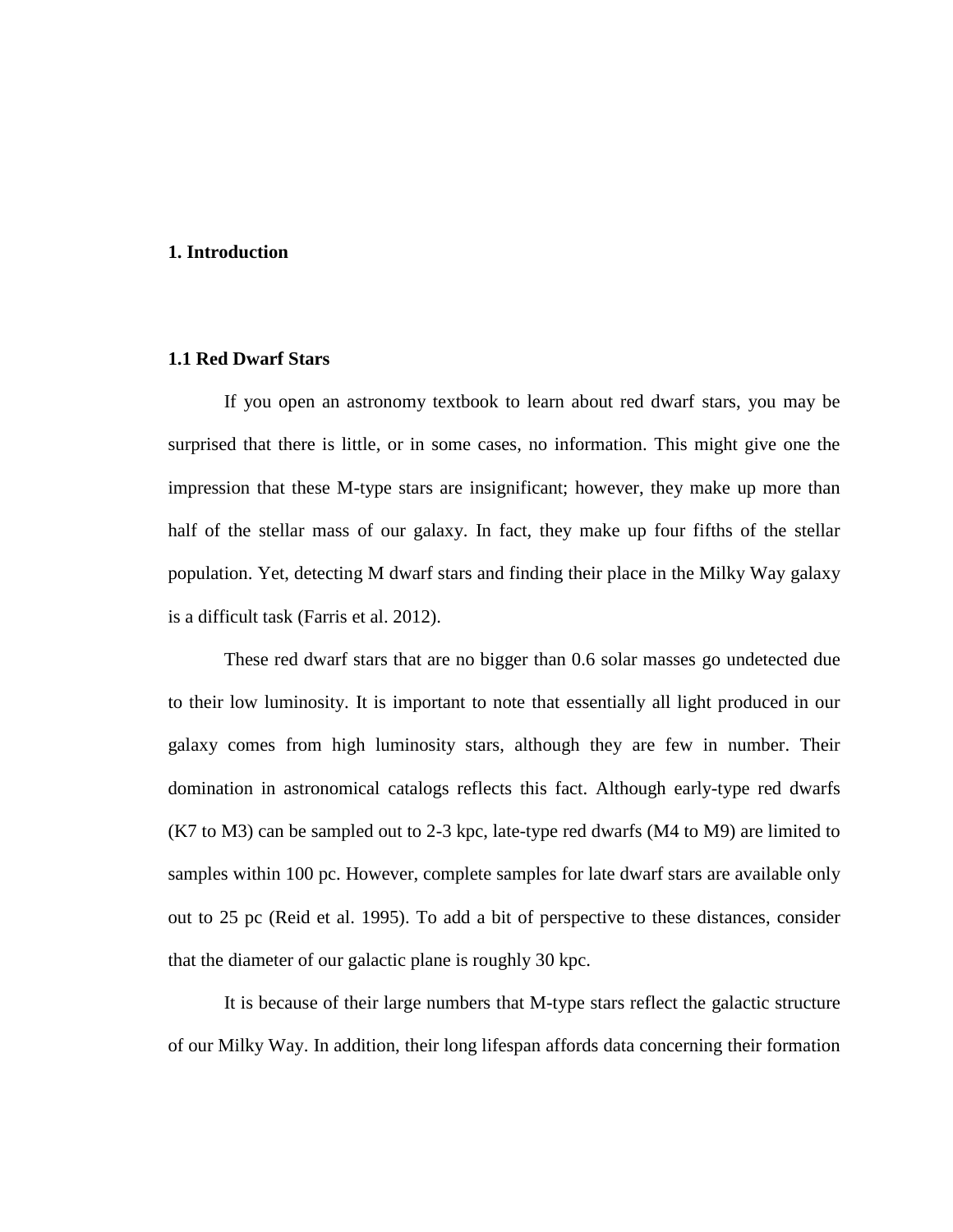and evolution. These are vital pieces for putting together the galactic puzzle (Spengler et al. 2012). The ability to determine distances to these stars will aid in defining their spatial distribution within our galaxy.

#### **1.2 Parallax Methods**

Determining the distances to stars is a difficult and time consuming process regardless of the technique used. Astronomers can measure distances to nearby stars using their annual periodic apparent displacement, a technique called trigonometric parallax. Using the star's change of location in the night sky in comparison to distant background stars, a parallax angle (measured in arcseconds) is found. Since both the Sun and target star are moving in the Milky Way, their relative positions to one another change with time. As a result, one requires observations over a few years to solve for these so-called proper motions. Once the parallax angle is known, basic trigonometry can be applied such that the following relation for distance is obtained

$$
d(pc) = \frac{1}{p(\cdot)}
$$

where  $p''$  is the parallax in arcseconds and  $d(pc)$  is the distance to the star in parsecs. Trigonometric parallax can be used for stars out to distances of  $\sim$ 200 pc. This study uses stars out to  $\sim 50$  pc, averaging a distance of  $\sim 20$  pc.

Using the apparent magnitude of a star (how bright the star appears above Earth's atmosphere) and distance, one can calculate the absolute magnitude (the apparent brightness of the star seen from 10 pc) with the equation: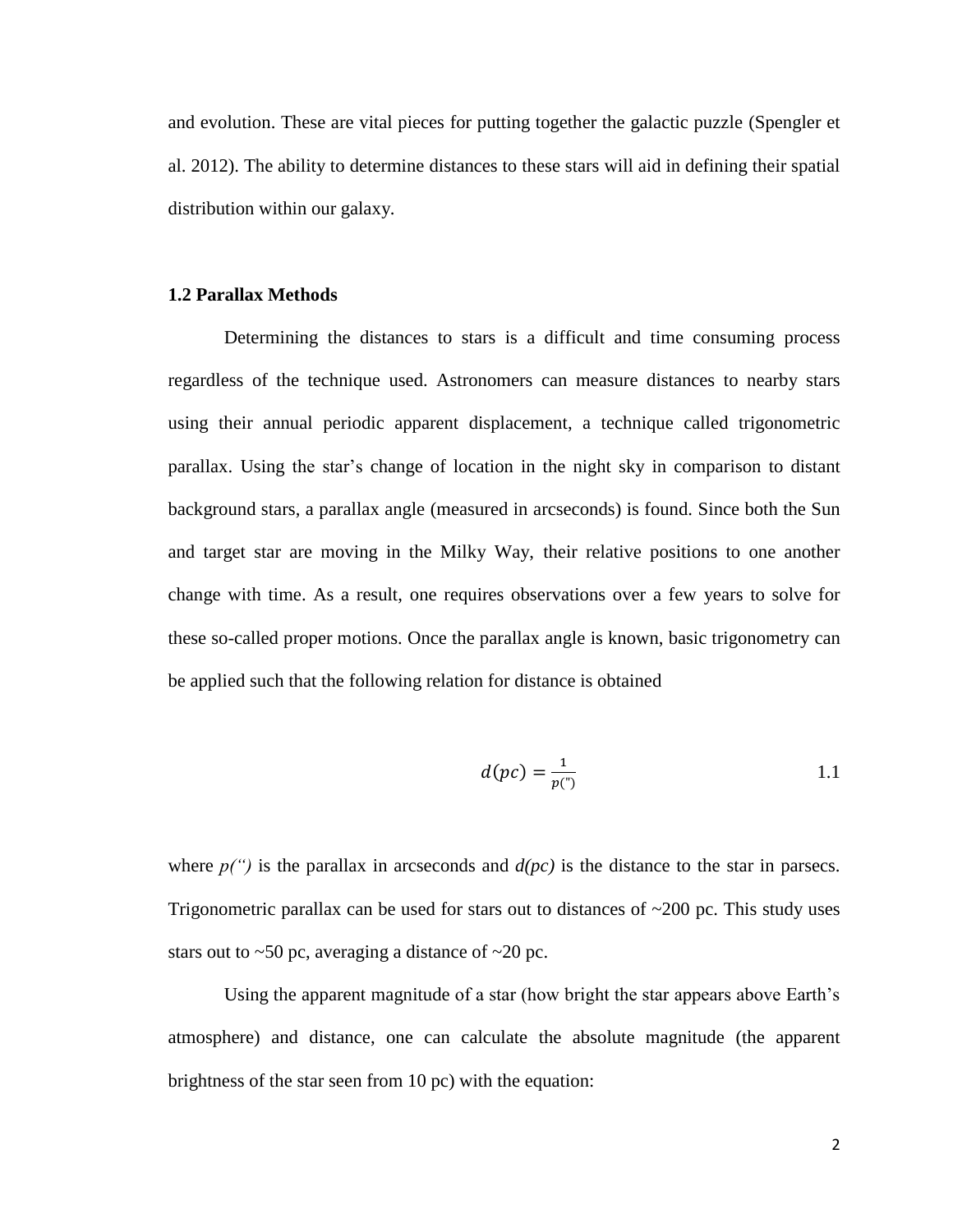$$
M_x = m_x - 5\log_{10}\left(\frac{d}{10pc}\right) \tag{1.2}
$$

where  $M_x$  is the absolute magnitude and  $m_x$  is the apparent magnitude in any pass-band *x*. The magnitude scale is such that a difference of 5 magnitudes is a factor of 100 in brightness and brightness increases with decreasing magnitude. Using the apparent magnitude, astronomers usually use a magnitude of a short wavelength pass-band minus a longer one (for example, red minus infrared), giving a value known as color index. With many observations the absolute magnitude and color index of each star can be found. With these quantities, a color-magnitude diagram (CMD) can be plotted. Disk dwarfs in our Milky Way all follow a general trend on the CMD known as the disk main sequence. This trend allows one to determine photometric parallaxes, the ability to infer distance using the color and apparent magnitude of a star (Reid & Hawley 2005).

For stars that do not have an associated trigonometric parallax value, one can use these photometric parallaxes to estimate their distance. Advances have been made in the detection of M dwarf stars over the last two decades giving more complete CMDs and therefore more accurate photometric parallaxes. Siegel et al. (2002) use trigonometric parallax distance estimations from the *Hipparcos* catalog and photometry from Bessell (1990) and Leggett (1992) for faint dwarf stars. From these, distances can be found using their (M<sub>R</sub>, (R-I)) CMD for late K to mid M-type disk dwarf stars ( $0.4 \le R$ -I $< 1.5$ ).

The *Hipparcos* survey, however, was limited by apparent magnitude and therefore the range of Siegel's work was limited to  $M_R \sim 12$ . The 4<sup>th</sup> Edition Yale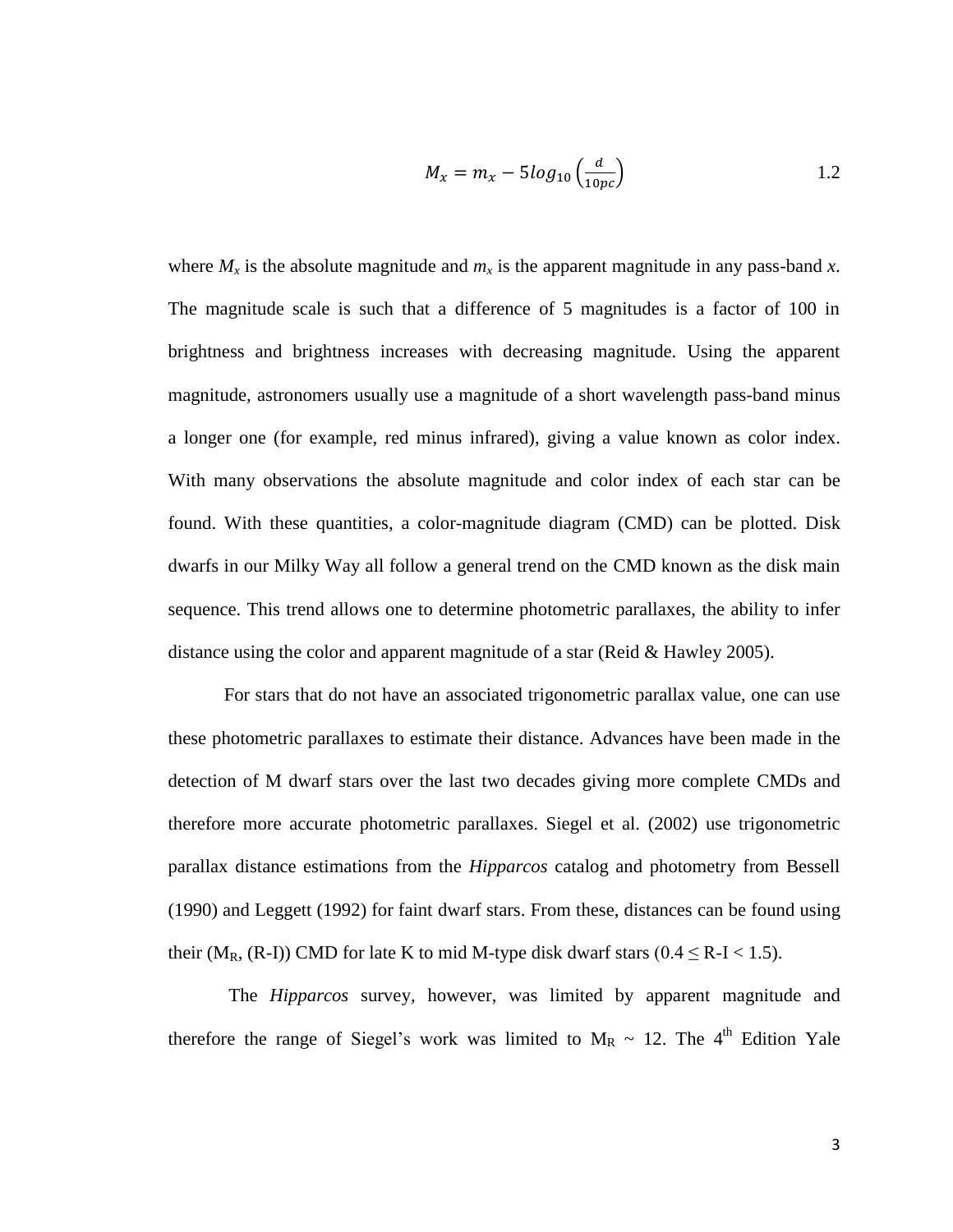Trigonometric Parallax catalog (van Altena et al. 1995, hereafter YTP) targets stars that are in many cases selected from proper motion catalogs. Trigonometric parallax values from YTP allow Siegel's CMD to be expanded to include later M-type stars. This work offers photometric parallaxes for late M-type stars using these distances and photometry obtained remotely with the 0.9 m SARA telescope.

#### **1.3 Subdwarf Population**

Subdwarf stars are found in the stellar halo and throughout the thick disk of the Milky Way galaxy. The main difference between subdwarfs and disk dwarf stars is that subdwarfs are made up of fewer metals (in astronomy any element heavier than Hydrogen and Helium are metals). A star's metal abundance compared to that of the Sun's is known as its metallicity. Hence, a star with low metallicity has few metals than the Sun.

A star's metallicity is an indicator of its age. Since metals are made within stars, the amount of metals in our galaxy increases with time. Hence, a star with low metallicity is an older star, generally present at the formation of the Milky Way. Stars that are formed at different times in the galaxy have different systematic motions. Low metallicity subdwarfs, the oldest stars in the galaxy, also have higher systematic velocities and proper motions than disk dwarf stars. This makes them key targets for the proper-motion surveys that make up the YTP targets. Although approximately 99.7% of stars in the Milky Way make up the disk main sequence, statistically there will be more subdwarfs in the sample (Reid & Hawley 2005).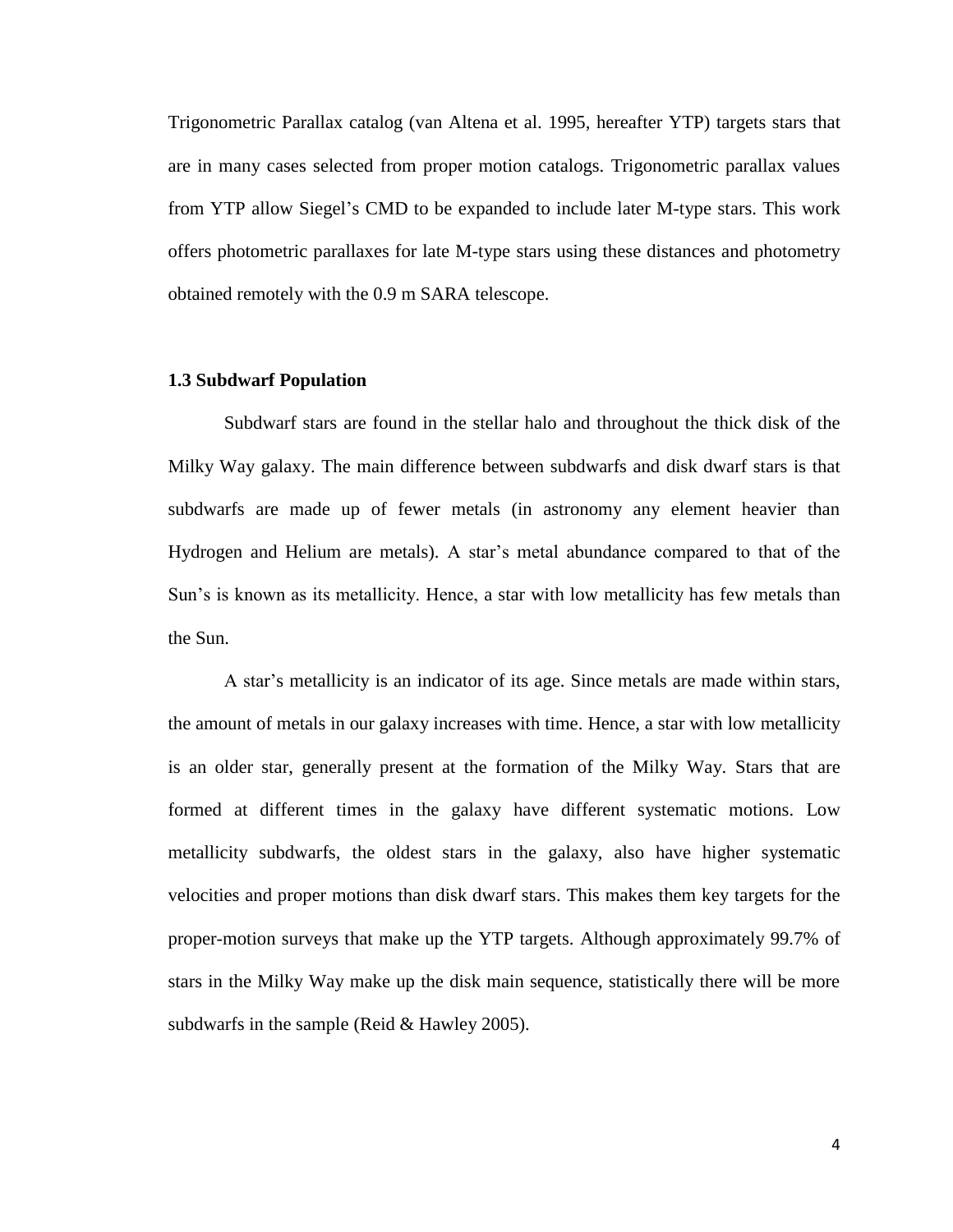As a result of their low metallicity, subdwarfs have different spectroscopic features and therefore appear hotter at a given absolute magnitude than disk dwarf stars. Therefore, subdwarfs appear just below the disk main sequence on a  $(M_R, (R-I))$  CMD. Their close proximity to the disk main sequence makes it difficult to detect these stars solely with the use of a CMD.

When observing a late-type star with no known distance, it is unclear whether it is a subdwarf, dwarf, or giant star. Therefore, it is important to find another technique to discern these stars. Figure 1 shows the separation of warm standard stars, red disk dwarfs, and red giant stars in what is called a color-color plot, or a two-color diagram (TCD). Three apparent magnitudes are used to construct this plot: red (R), infrared (I), and our Calcium Hydride (CaH) filter (L). The characteristics for these pass-bands, as well as for the visual (V) filter are listed in Table 1 below where  $\Delta\lambda$  is the portion of the frequency spectrum that is transmitted and  $\lambda_{\text{eff}}$  is the effective wavelength for each filter. Warm standard stars, or warm disk dwarfs have higher temperatures than the other two sequences, therefore, appearing on the left hand side. These are stars that have temperatures too high to form molecules in their atmospheres. As a result, their upward trend in this plot is what one should see for a typical blackbody.

| 1 ADIJ 1<br><b>Pass-band Characteristics</b> |                        |                           |                                        |  |  |  |  |  |  |  |  |  |
|----------------------------------------------|------------------------|---------------------------|----------------------------------------|--|--|--|--|--|--|--|--|--|
| Band                                         | $\lambda\lambda$<br>μm | $\lambda_{\rm eff}$<br>μm | Reference                              |  |  |  |  |  |  |  |  |  |
|                                              |                        |                           |                                        |  |  |  |  |  |  |  |  |  |
| V                                            | $0.50 - 0.59$          |                           | 0.542 Bessell (1979, 1990)             |  |  |  |  |  |  |  |  |  |
| R                                            |                        |                           | 0.565-0.725 0.638 Bessell (1979, 1990) |  |  |  |  |  |  |  |  |  |
| I                                            | $0.73 - 0.88$          |                           | 0.787 Bessell (1979, 1990)             |  |  |  |  |  |  |  |  |  |
|                                              | 0.013                  |                           | 0.683 Robertson & Furiak (1995)        |  |  |  |  |  |  |  |  |  |

TABLE 1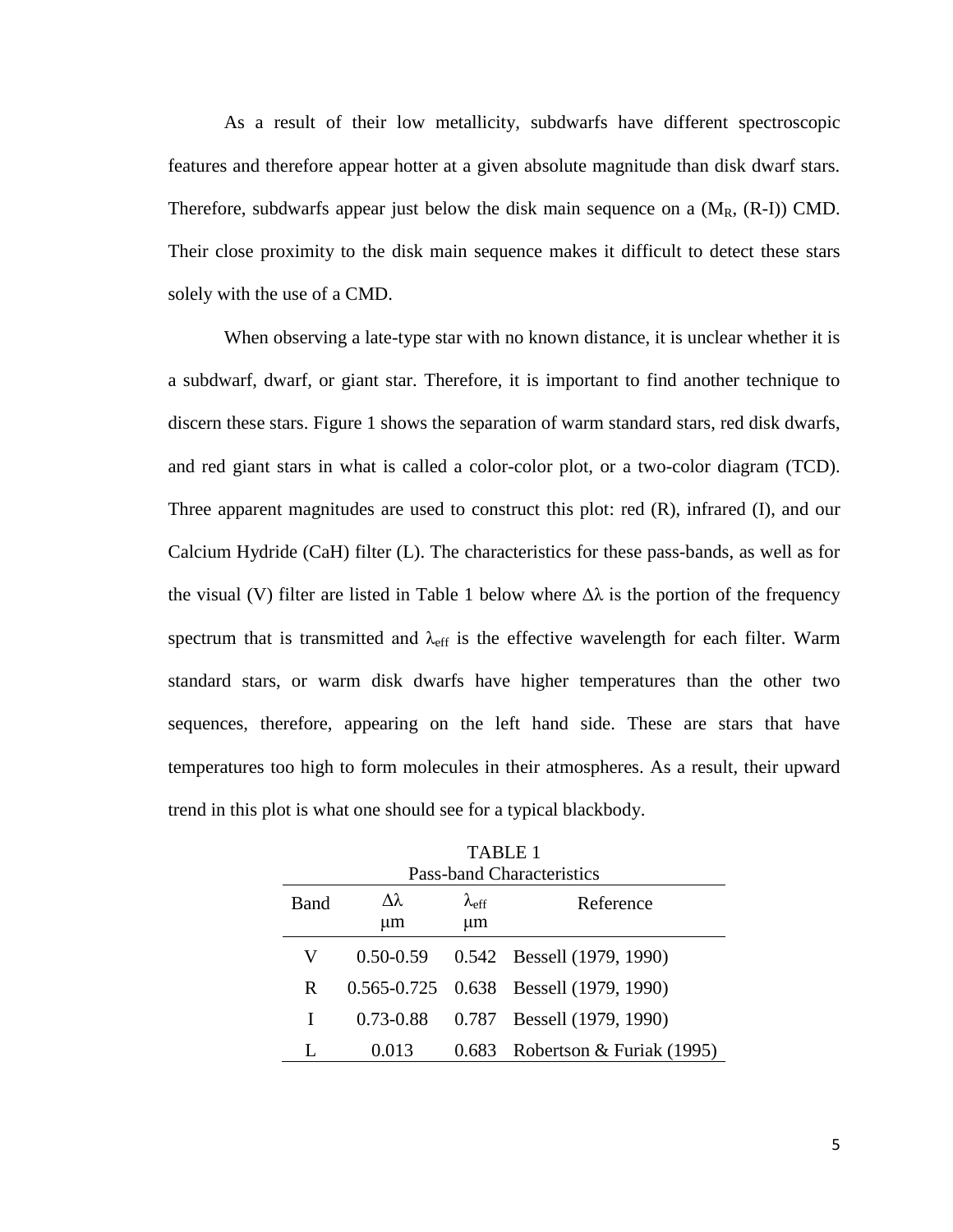As temperature decreases, collisions between atoms in the atmosphere of stars become less violent, allowing molecules such as CaH to form. The effects of the formation of CaH can be seen at  $R-I \sim 0.7$  in Figure 1, where cool dwarfs and red giants start to follow their own separate trends. The reason behind the red giants placement above the cool dwarfs on this plot can be explained while describing the differences between the two M-type stars. As hydrogen fusion ceases, dwarf stars (similar to our Sun) cool and increase in size becoming red giant stars. Their mass stays relatively the same while their radius increases, thus they have lower gravity than before. As a result, pressure in their atmosphere decreases and CaH molecules dissociate. Therefore, weaker CaH absorption is seen compared to disk dwarf stars at the same temperature, as they are smaller and have higher pressure atmospheres. This weak CaH absorption results in a lower L magnitude, or an increase in R-L, causing their placement in Figure 1. One is able to distinguish between red giant stars and disk dwarf stars when plotting ((R-L), (R-I)).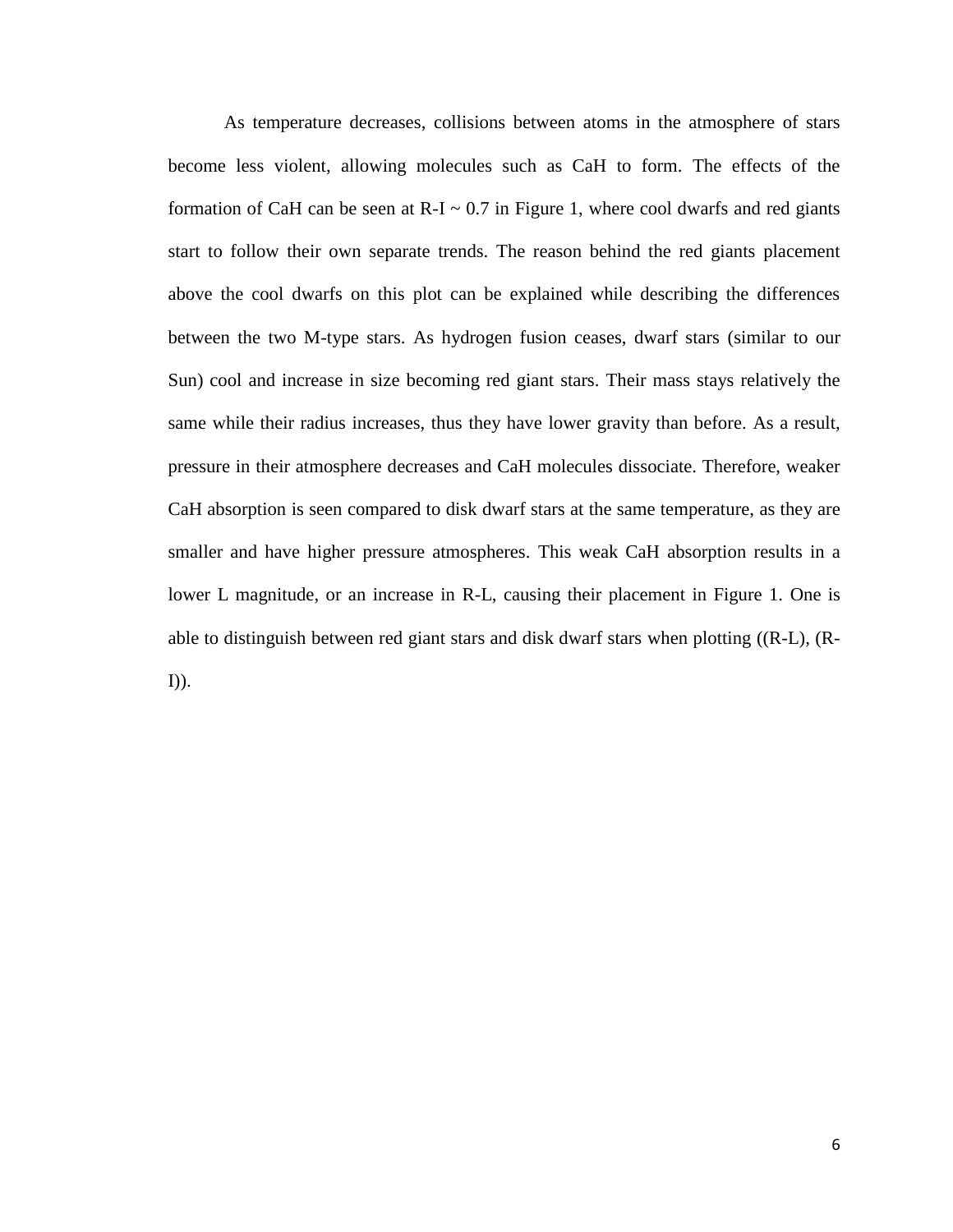

Fig. 1.- Two-Color Diagram for Warm Stars and Cool Dwarfs and Red Giants - Warm standard stars are plotted in blue, the disk M-dwarf sequence is in black, and red giants are in red. Dashed lines for each sequence are located at  $\pm 2\sigma$  in R-L from trends (Humphrey & Robertson 2008).

This ((R-L), (R-I)) TCD may prove useful when identifying subdwarf stars. Subdwarfs have previously been identified spectroscopically by comparing titanium oxide (TiO) band strengths to those of metal hydride bands (CaH in M subdwarfs) as described by Gizis (1997). As metallicity decreases in a star, TiO absorption decreases with but calcium hydride (CaH) is largely unaffected. These effects should be seen in a ((R-L), (R-I)) plot, separating subdwarf stars from cool disk dwarf stars as reduced TiO absorption affects (R-I) making the star appear at a higher temperature. Therefore, one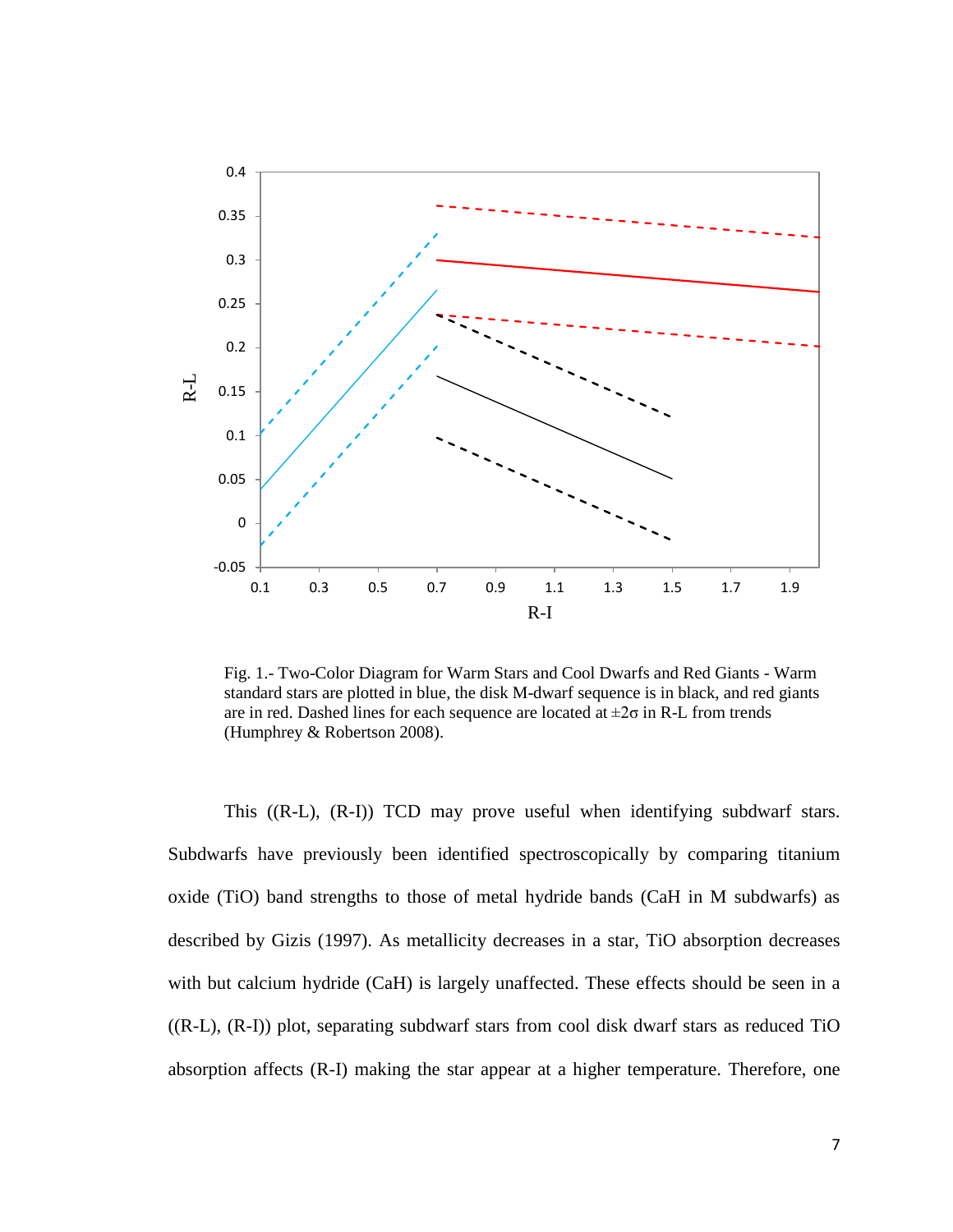should see subdwarfs appear below the cool disk dwarf stars in Figure 1. This is also why these stars appear below the disk main sequence in a  $(M_R, (R-I))$  CMD. If one can indeed identify subdwarf stars with this method, only three filters will be used thus reducing observation time.

Subdwarf identification for late K to late M-type stars has been researched in new studies by Jao et al. (2008). The paper stresses that a disk dwarf star with higher gravity appears nearby, or in some cases within the subdwarf region in plots defined by Gizis (1997), even if that star has a metal abundance similar to a disk dwarf star's. Although plotting ((R-L), (R-I)) should see this as well, it will be explained later how this TCD incorporates a star's placement on the  $(M_R, (R-I))$  CMD. A similar technique was done by Jao et al. (2008) and aids in the correct identification subdwarf stars and subsequently their removal from the disk main sequence.

#### **1.4 Applications of Photometric Parallax and Subdwarf Identification**

In the attempt to describe the Milky Way's galactic structure, one uses photometric parallaxes to determine the distribution of stars that lie in a defined range of brightness. This is known as the luminosity function, as it defines the number of stars per unit absolute magnitude per unit volume. Therefore, the luminosity function can vary for different locations. There are different populations of stars that are defined by their location in the Milky Way (and as a result other characteristics dependent on location). There are models that incorporate this fact; however, alternative studies group stars by similarities such as luminosity, and not population. To help break the stars into groups of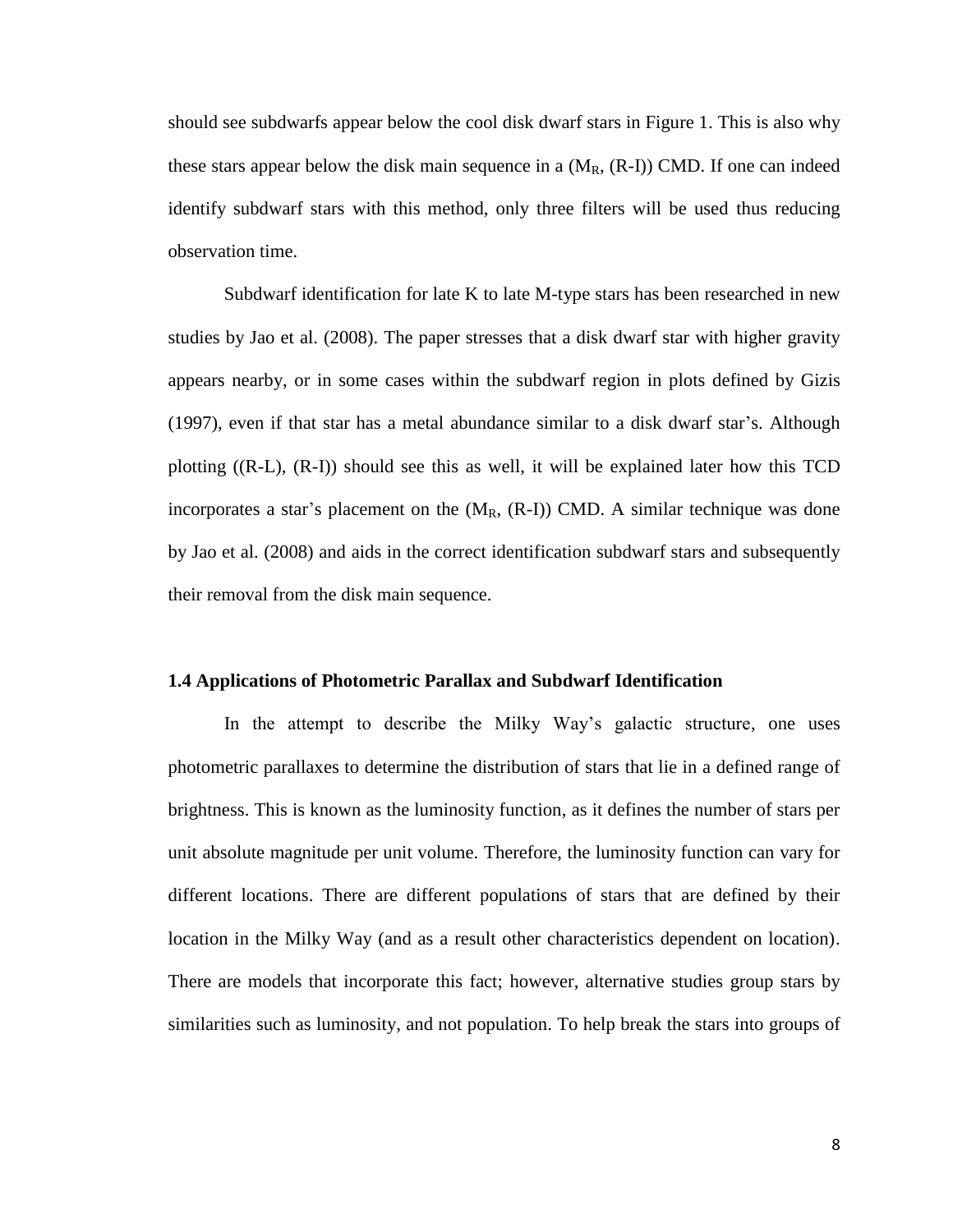similar traits, subdwarfs need to first be identified. This work presents a means to do so, as explained above.

Ideally, large samples of stars with known distances will adequately define stellar luminosity functions. However, due to the lack of identified dwarf stars, the luminosity function is not well defined for late M-type stars. Once a well-defined luminosity function exists, parameters that cannot be measured directly can now be attained. For instance, the initial mass function (IMF) is found using the luminosity function through a mass-luminosity relation. The IMF describes the distribution of stellar masses in a newly formed population (De Boer & Seggewiss 2008). Star formation theories have predicted the general shape of the IMF, making it a useful tool for astronomers studying star formation.

New luminosity and mass functions are presented by Bochanski et al. (2010) derived from the Sloan Digital Sky Survey (York et al. 2000) Data Release 6 photometry and the Two Micron All Sky Survey (Skrutskie et al. 2006). Their research utilizes the largest set of photometric observations to date of M dwarfs ranging from  $7 < M_r < 16$  in the optical ugriz system (Fukugita et al. 1996). Results from the work presented by this paper use Bessell R- and I-bands (1979, 1990) for photometric parallax relations for 11 <  $M_R < 14$ .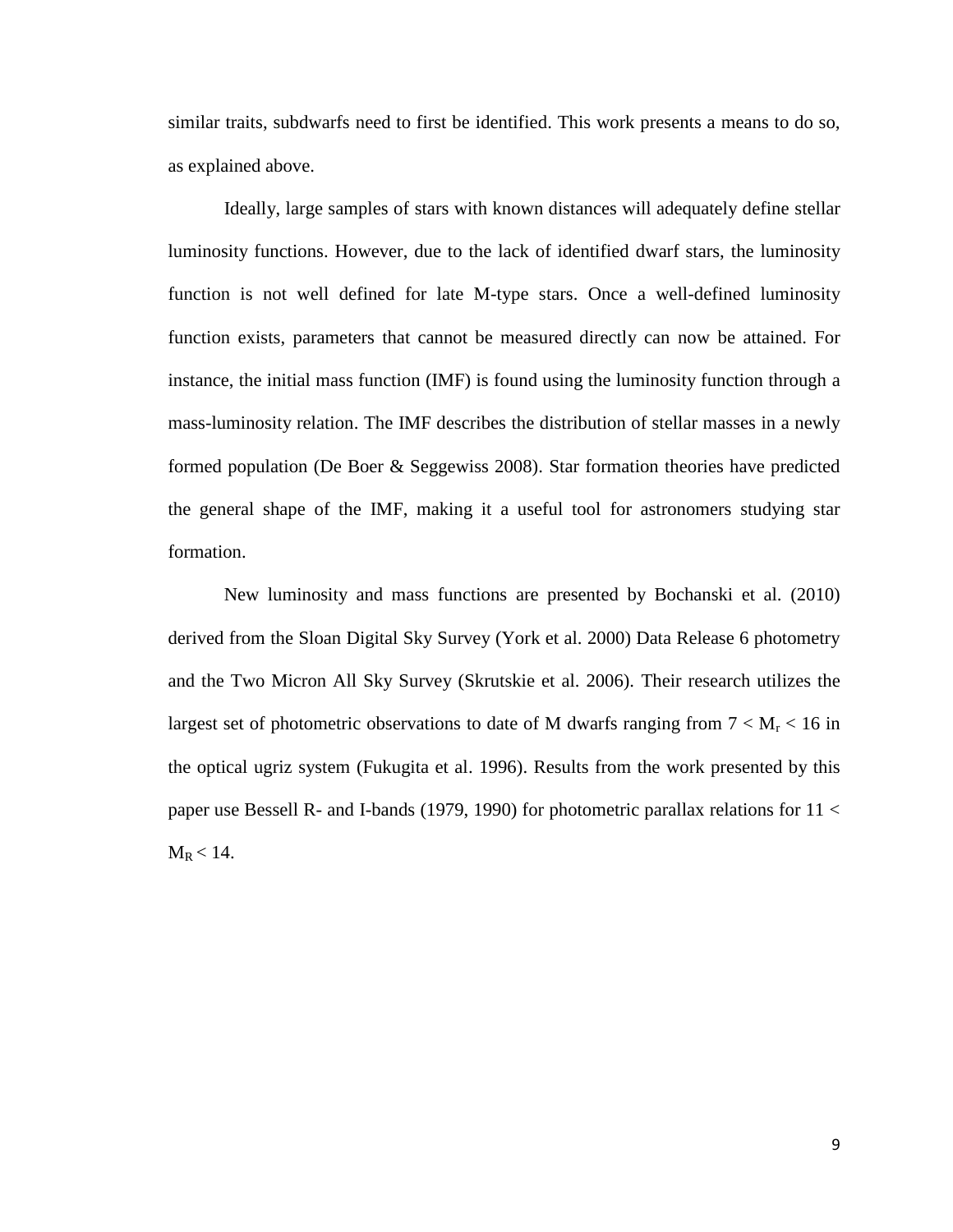#### **2. Methodology**

#### **2.1 Observations**

Data were collected over the course of 8 nights between October 2010 and October 2011 with SARA-North's 0.9 m telescope. All observations were photometric and obtained using the  $2048^2$  Apogee U42 CCD camera at the Cassegrain focus. This gives a plate scale of 0.8" per pixel when binned 2x2. The telescope is located at Kitt Peak National Observatory near Tucson, AZ.

Program stars, the stars of interest for this research, were picked for observation if they matched specific guidelines. First, they must have distances given by the YTP with errors less than 15%. Also, because the stars selected will have new photometry obtained for this research, they must have no R- and I-band photometry associated with them. In order to make sure they are late-type dwarfs, the search was limited to stars with  $B-V > 0$ 1.2 and  $M_V > 5$ .

All stars were observed in Bessell R- and I-band filters (1979, 1990) and calibrated to the Kron-Cousins standardized system. Photometry obtained using the L filter was placed on the standard system described by Spengler et al. (2012). The wavelengths associated with these filters were listed in Table 1 above.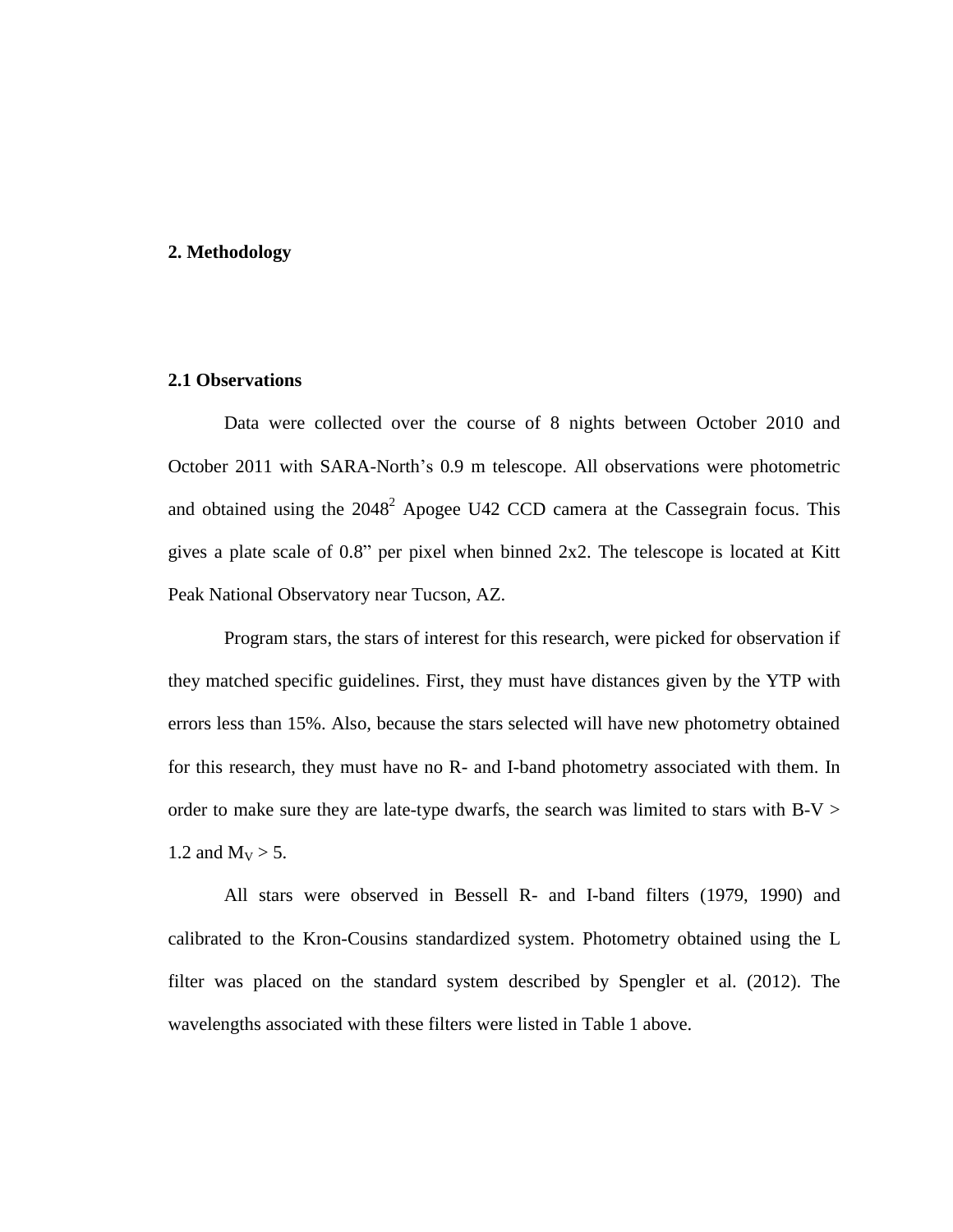Standard stars, or stars with well-known photometry, from Landolt (1983, 1992) with added L data from Robertson (private communication, 2011), were observed throughout each night. Care was taken to include red standard stars and a wide range of airmass values. These stars aid the transformation of instrumental magnitudes to standardized magnitudes allowing observations to be compared to others on the same system. This is explained in detail in the next section.

#### **2.2 Photometric Calibrations**

Each observation night brings sources of error with it. For example, since CCDs work by utilizing the photoelectric effect, there is thermal noise present in the device. This noise results when temperatures above absolute zero cause electrons to be spontaneously emitted, as if the chip was struck by a photon. The CCD at Kitt Peak is thermoelectrically cooled to roughly -20ºC and remains relatively constant throughout the night thus reducing these stray electrons. Additionally, effects in the CCD, filters, and overall optical path are present and need to be corrected. Calibration data were taken at twilight to account for bias, illumination effects, and the other issues outlined below. The image frames were then processed with the calibration frames using the *imred* and *ccdred* packages in the Image Reduction and Analysis Facility (IRAF) software package.

Flat-field images remove pixel to pixel quantum efficiency variations and illumination variations across the chip such as vignetting or by diffraction caused by dust particles that exist on each filter or due to other problems in the general optical path. This filter dependence requires a flat-field for each filter used. All flat-field frames are of the sky at twilight such that the CCD is uniformly illuminated. The intermediate-band filter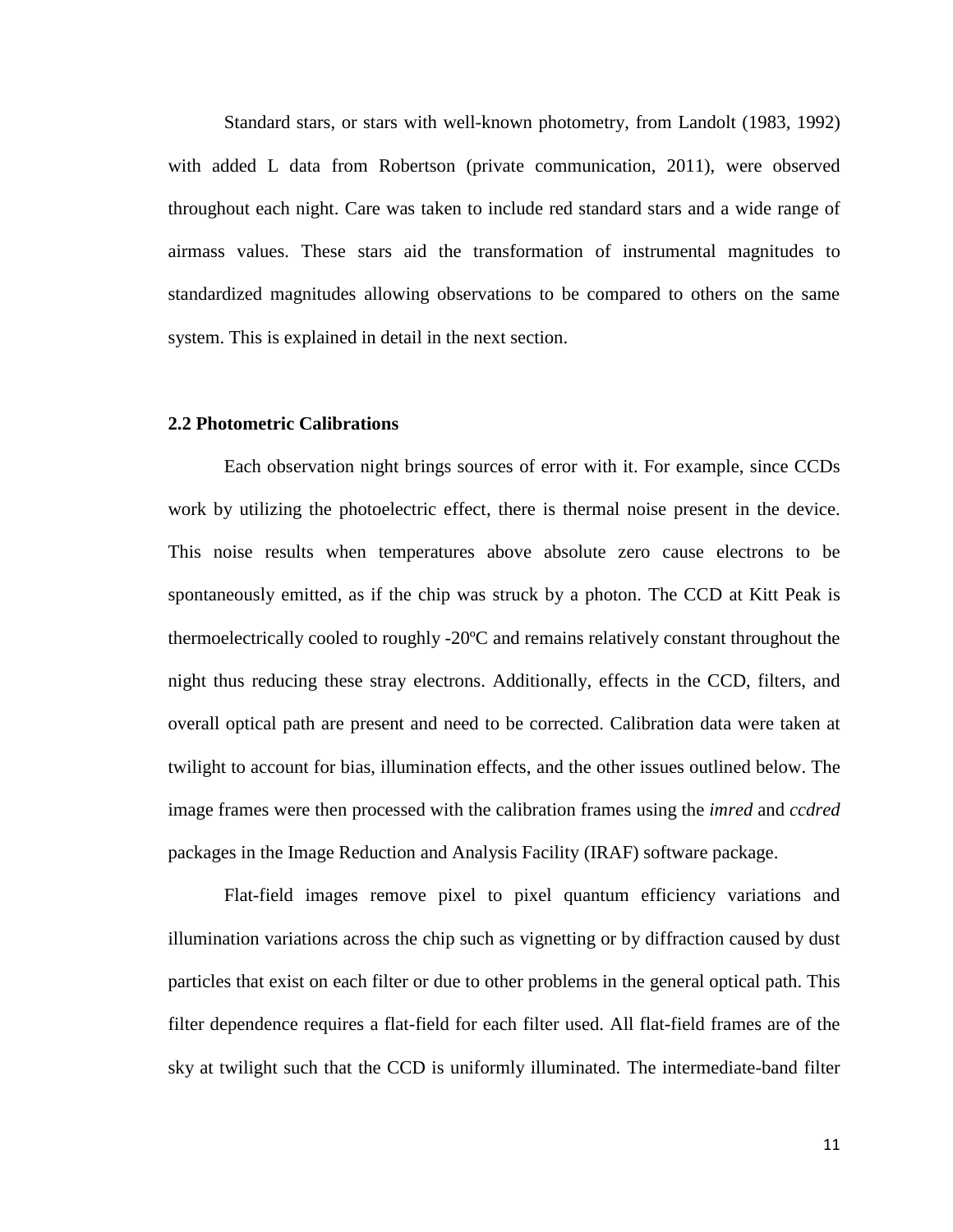allows fewer photons to reach the CCD and is therefore exposed first during the evening observation run. Each frame is exposed for 5 or more seconds to eliminate any shutter effects. Each pixel on a CCD is a separate detector that has an associated gain, the average number of electrons produced per photon. By exposing the CCD to a uniform flux, one can adjust the gains so response is uniform by balancing out this gain.

There exists an added pedestal level (or bias) that ensures the input to the analogdigital converter is always a positive value. To find this, bias frames are taken with zero second exposures (or as close to zero as it can get) with the shutter closed. There are many sources of errors that result from the electronics that create this bias or external ones like read noise (the ability to correctly read out a pixel). To reduce the effects of noise, we combine 20 bias frames into a master bias frame.

Dark frames identify any current that is still present even after the CCD is thermoelectrically cooled to reduce the thermal energy of the atoms and therefore this effect. Four dark frames are exposed for two-hundred seconds in order to obtain good statistics on each pixel without saturating it. This procedure is done last, after sunset, in order to have the darkest possible conditions in case there are any light leaks in the system.

After the above calibration frames are applied to object frames using IRAF, an image frame containing the flux from the sky and stars in the field remains. The IRAF packages *digiphot* and *daophot* through the *daofind* and *phot* tasks were used to measure aperture photometry with an aperture roughly 3 to 4 times the full width half max of the star images. The aperture used was 12 pixels in diameter. The *daofind* task is used first to get information on stars in the field that are the brightest. This saves time as one does not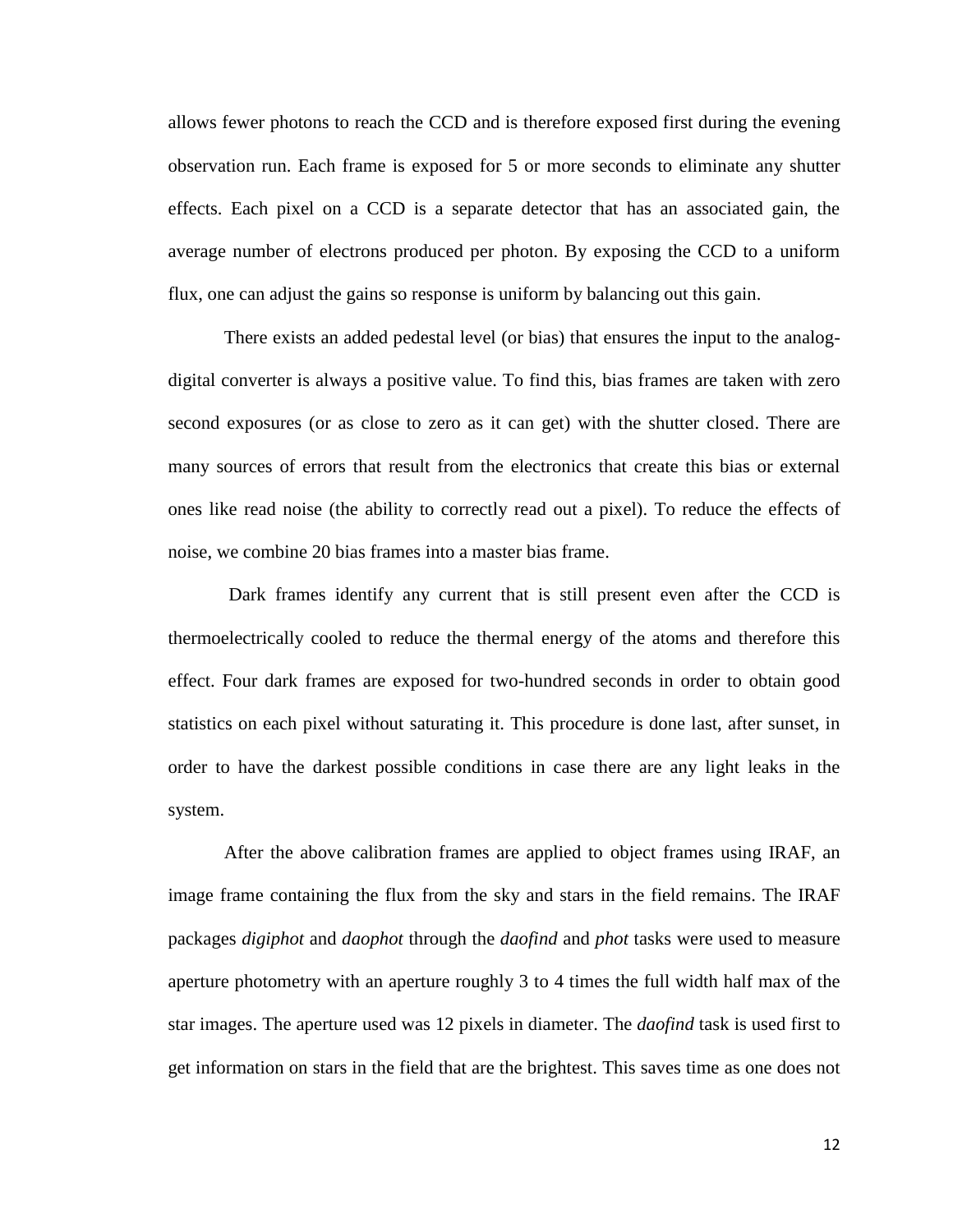need to find each star individually in the frame. After the identification or tagging of the brighter stars, program stars that were too faint to be selected by *daofind* need to be identified individually using the *phot* task. It is essential that every program and standard star be identified correctly in all filters in order to obtain correct photometry for each pass-band.

Once this step is completed, an instrumental magnitude for each filter is found with the following equation:

$$
v = -2.5 \log \left( \frac{N_V}{t} \right) \tag{2.1}
$$

where  $N_v/t$  is the total number of counts (ADU's) measured in *t* seconds. The resulting instrumental magnitude then needs to be put onto a standardized system, a process explained in detail in the next section.

#### **2.3 Photometric Consistency**

Standard star observations are taken roughly every hour throughout the night. The photometry collected for these stars allow one to transform instrumental magnitudes to standardized magnitudes. The model used to do this for the  $V$  magnitude is as follows:

$$
v = V + v_1 + v_2 X + v_3 (R - I) + v_4 X (R - I) + v_5 (R - I)^2
$$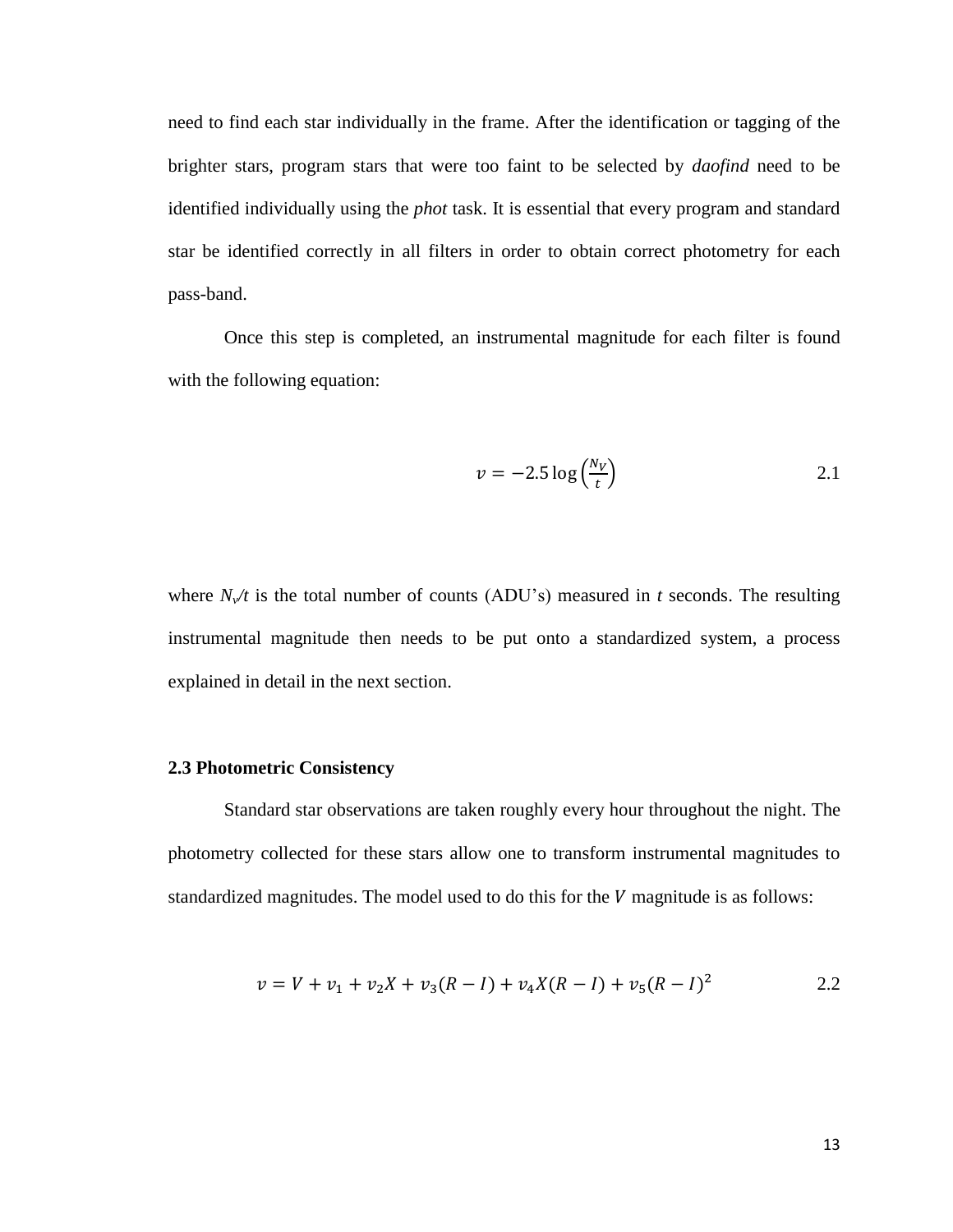where  $\nu$  is the instrumental magnitude and  $V$  is the apparent magnitude on the standard system. The coefficient  $v_I$  is the zeroing term that depends on the observing night. Equation 2.2 can be put into the form of a least-square problem where  $v - V$  is the dependent variable and where the fitting parameters are the  $v_n$  coefficients. The independent variables are those that contain one of the following: the airmass term, *X*, and the color index on the standard system, *R-I*. These independent variables and the instrumental magnitude come from each frame individually.

The airmass coefficient  $(v_2)$ , known as the linear extinction term, is used to correct for absorption or scatter of the source's light through the Earth's atmosphere. In addition, airmass multiplied by the color term  $(v_4)$  corrects for how the atmosphere alters the magnitude for stars emitting in different wavelengths. In order to get good statistical extinction terms, one needs to observe standard stars with a large range of airmass values and color.

The color terms  $(v_3, v_5)$  allow for the transformation between filter systems that have different effective wavelengths. The second-order color term corrects for the large range in colors seen in standard stars and for the differences in effective wavelength for the standard system based on photomultiplier tube observations by Bessell (1979, 1990) and the CCD system used in this study.

In order to solve for the zero point fitting parameter for each night, the *fitparams* task in IRAF is used for each night independently. With *fitparams*, one can look at all the standard instrumental magnitudes taken over a night, compared to those given in Landolt (1983, 1992) and delete any with large residuals. With *fitparams*, one can also solve for the other fitting parameters needed to complete the transformation equations.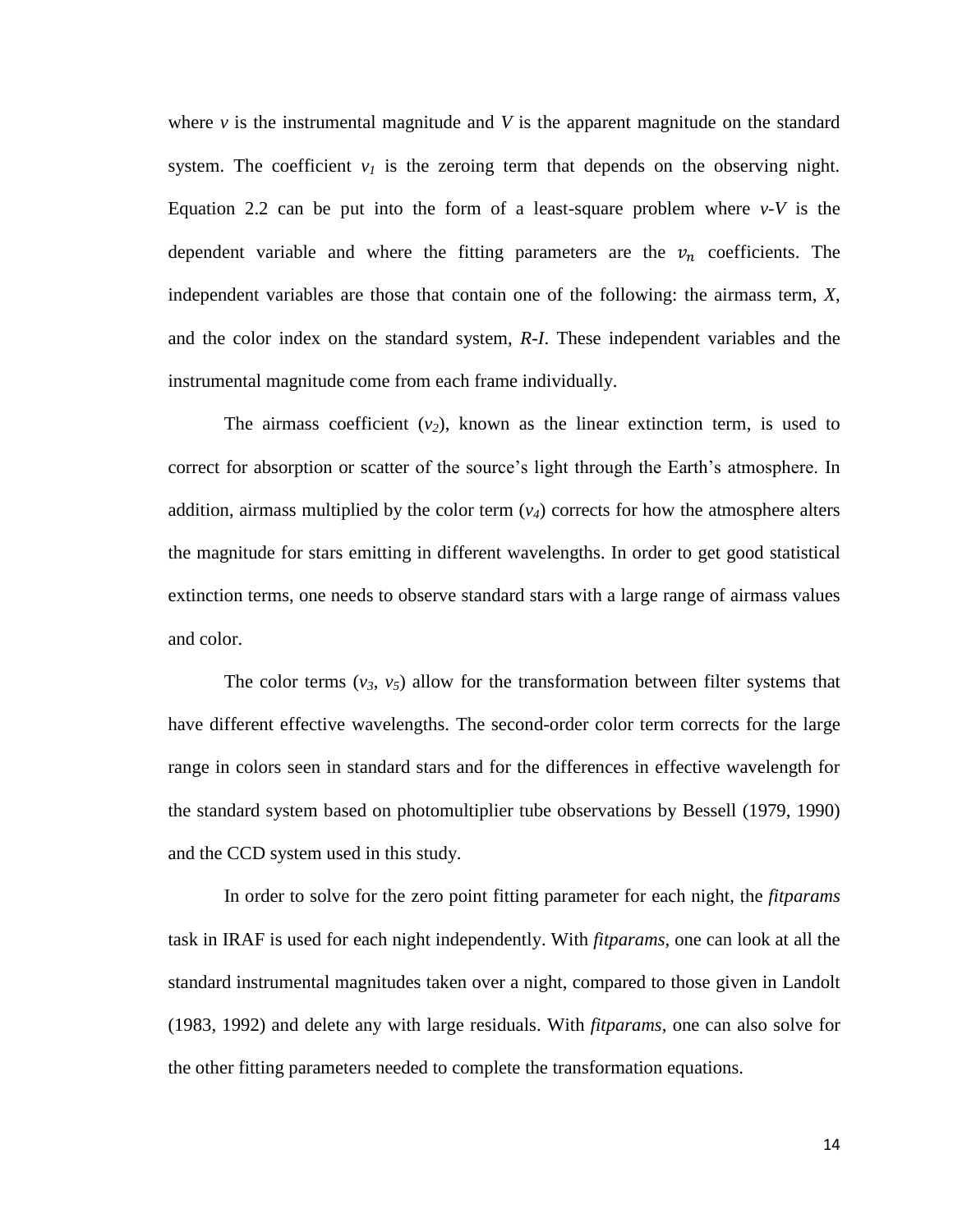Even though the *fitparams* task gives adequate transformation equations, it may be useful to take into account all observation data when finding the transformation coefficients. The more information about the observing conditions and instrumentation, the more accurate the transformation will be. Transformation coefficients found using multiple nights were used to put all instrumental magnitudes obtained for this research onto a standard system. In order to obtain the best possible transformation coefficients, all standard star observations for the first 7 nights were included in a multivariate model to determine values for the fitting parameters 2-5 for each color. These resulting fitting parameters, listed in Table 2, were used for all 8 nights. Zero point parameters were still determined for each night using *fitparams*, however, giving a final transformation equation. Standardized magnitudes can then be obtained with the *invertfit* task.

|                | TABLE 2<br><b>Fitting Parameters for Transformation Equations</b> |   |                                                                          |  |  |  |  |  |  |  |  |  |  |
|----------------|-------------------------------------------------------------------|---|--------------------------------------------------------------------------|--|--|--|--|--|--|--|--|--|--|
|                | V                                                                 | R |                                                                          |  |  |  |  |  |  |  |  |  |  |
|                | $v_2$ 0.163 ± 0.008 0.115 ± 0.008 0.045 ± 0.011 0.098 ± 0.010     |   |                                                                          |  |  |  |  |  |  |  |  |  |  |
| V <sub>3</sub> |                                                                   |   | $0.036 \pm 0.022$ $0.039 \pm 0.023$ $-0.094 \pm 0.031$ $0.028 \pm 0.017$ |  |  |  |  |  |  |  |  |  |  |
| $V_A$          | $0.024 \pm 0.015$ $0.024 \pm 0.016$ $0.041 \pm 0.021$             |   |                                                                          |  |  |  |  |  |  |  |  |  |  |
|                | $v_5$ -0.019 ± 0.005 0.029 ± 0.006 -0.038 ± 0.007 0.047 ± 0.010   |   |                                                                          |  |  |  |  |  |  |  |  |  |  |

 $\equiv$  .  $\equiv$   $\equiv$   $\equiv$   $\equiv$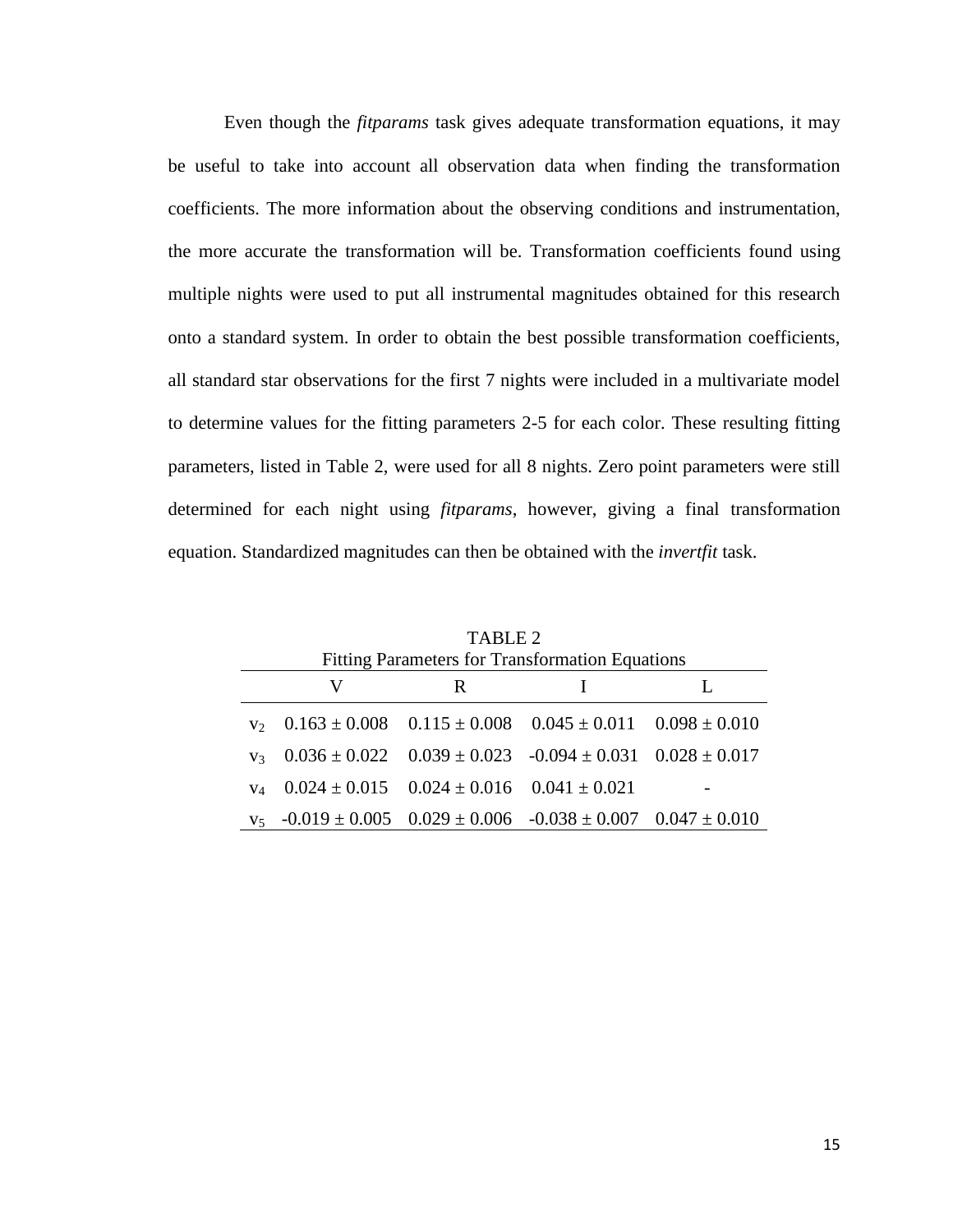#### **3. Data Reduction**

#### **3.1 Binary Systems and Interstellar Reddening**

The YTP catalog includes data on stars, even if they exist in known binary systems. It is important to exclude these binaries from the observing list and analysis, as their apparent magnitudes will be affected by the presence of a companion. There also exist close companions (optical doubles) to some of the program stars that can give inaccurate flux measurements when processing in IRAF. These stars are found while analyzing data and subsequently removed.

When observing in pass-bands close to the near-infrared, interstellar reddening due to dust obstruction is minimized. Extinction mainly affects short wavelength observations close to the Galactic plane. Since all observations are in longer wavelengths, and especially since all program stars are close to the Sun, there is no need to correct for this extinction.

#### **3.2 Lutz-Kelker Corrections**

Absolute magnitudes calculated using distances from trigonometric parallaxes have an inherent systematic bias associated with them. This bias affects the accuracy of photometric parallaxes if it is not removed. This results from the inverse relationship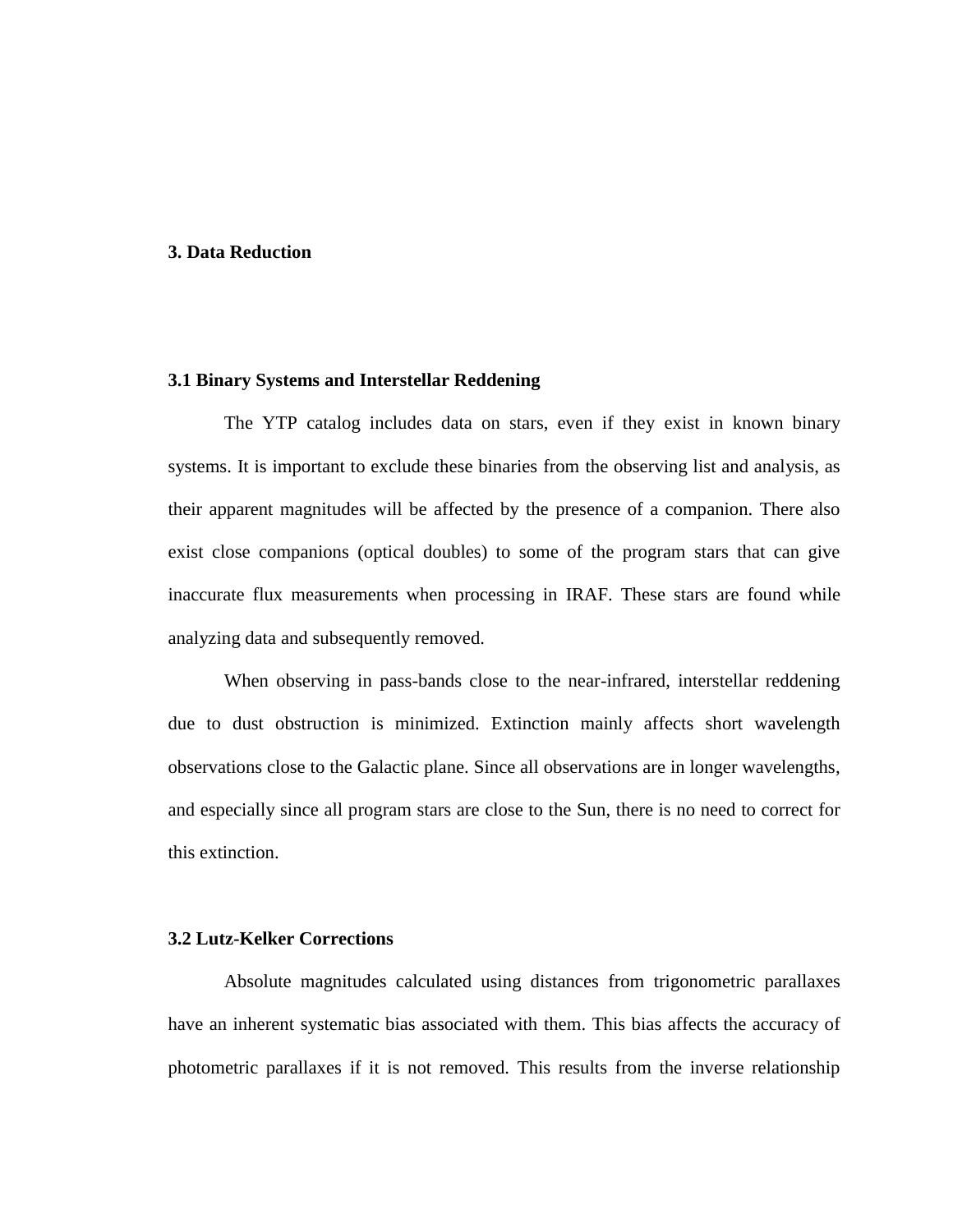between a star's parallax angle and distance. Since the two are inversely proportional, there are asymmetric errors. This leads to distance being on average underestimated (parallax angle is then overestimated). This in turn underestimates the star's luminosity. However, corrections can be made since it is directly related to the accuracy of the parallax angle (Lutz & Kelker 1973).

This correction of this bias is explained in detail by Hanson (1979), but has been simplified here. Corrections to absolute magnitude values can be calculated with the following relation:

$$
\Delta M_{LK} = -2.17 \left( \left( n + \frac{1}{2} \right) \left( \frac{\sigma_p}{p} \right)^2 + \left( \frac{6n^2 + 10n + 2}{4} \right) \left( \frac{\sigma_p}{p} \right)^4 \right) \tag{3.1}
$$

where *n* is found using the cumulative proper motion distribution,  $N(\mu)$ , where  $\mu$  is proper motion and *p* is the parallax angle in arcseconds.  $N(\mu)$ , represented by a power law,  $\mu^n$ , is plotted against  $\mu$  in Figure 2. The resulting fit gives us an n-value approximately equal to 2, which will be used in Equation 3.1. The  $n = 2$  and  $n = 3$  cases for systematic magnitude corrections are plotted in Figure 3 against relative error for our stars. These curves match the ones given in Hanson's paper.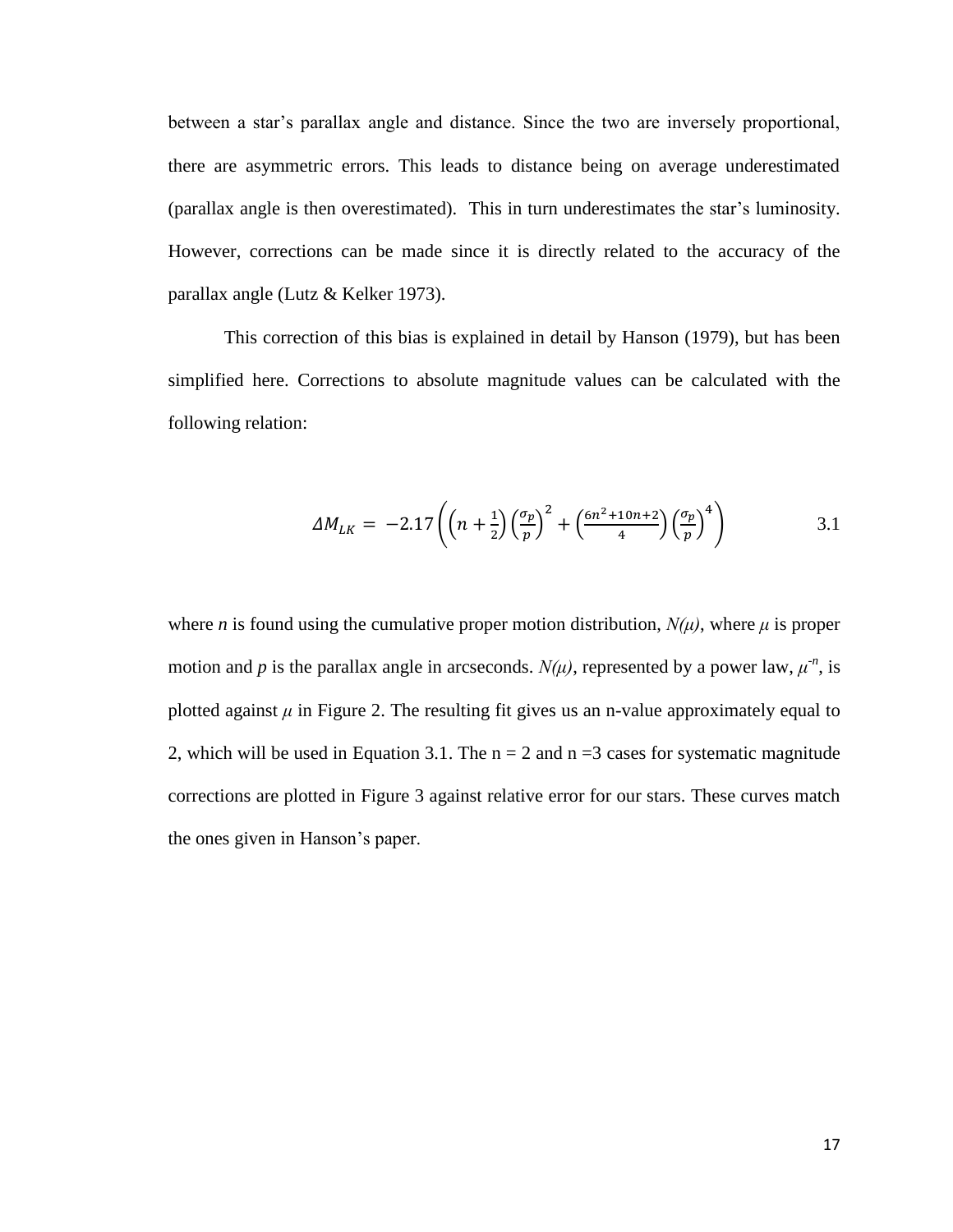

Fig. 2.- Parallax Star Proper Motion Distribution - Proper motion distribution for 1,242 stars with  $\mu > 0.5''/\text{yr}$  from the YTP Catalog where N(u) is the number of stars having proper motions greater than  $\mu$ . The equation for the fit given is,  $N(\mu) = 198.07 \mu^{2.125}$ , giving  $n \sim 2$ .

Once an n-value is determined, one can use Equation 3.1 to determine the Lutz-Kelker correction associated with each calculated absolute magnitude that is used for analysis (in this case,  $M_R$ ). A polynomial fit that represents this corrected data (shown later in Section 4.3) can be found using the corrected magnitudes. One, however, cannot keep this correction for individual magnitudes, but only to represent a sample (Reid & Hawley 2005). Studies that use parallax angles with low uncertainty find the correction is negligible and do not correct for this. However, for a parallax uncertainty of 10% there is a correction of -0.06 mag and for uncertainty of 13% there is a rise in correction to -0.1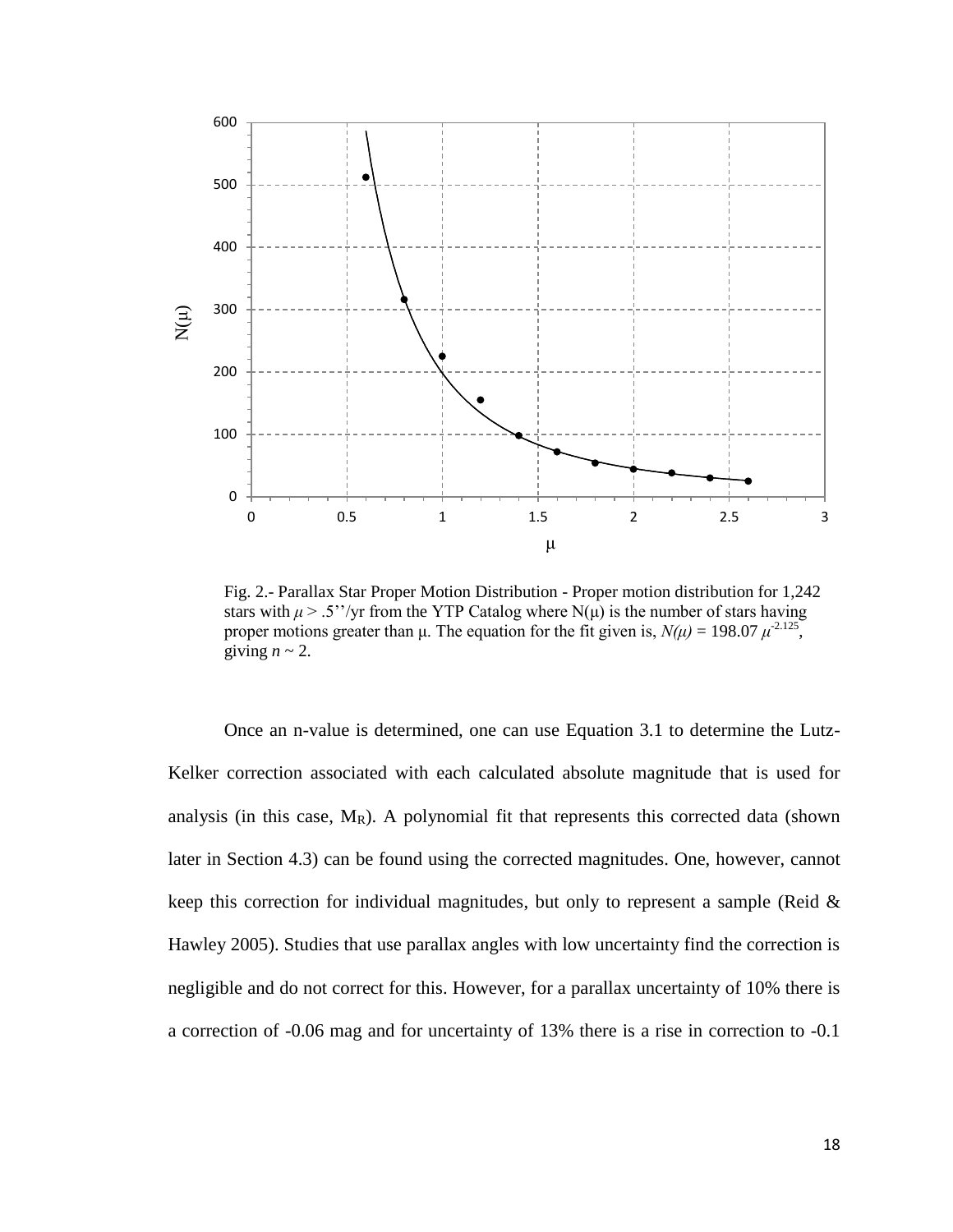mag. The relative parallax errors for this study range from 0.35% to 15% while the mean is 7.6%; therefore, it is necessary to make these corrections.



Fig. 3.- Lutz-Kelker Corrections - Lutz-Kelker corrections for Hanson's approximations for a power-law proper motion distribution,  $N(\mu) \propto \mu^n$ , using program stars from YTP. The case where  $n = 2$  is plotted as open circles, and the  $n = 3$  case are closed circles.

#### **3.3 Flare and BY Draconis Variable Stars**

Out of our 118 observed program stars, 13 are known to be magnetically active, exhibiting short-term luminosity variations. There exists a specific type of variable star, BY Draconis stars, that make up 3 of our 13. The variations in their luminosities are mainly caused by starspots. Therefore, some exhibit cyclic behavior from the rotation of the star. Older stars show a smoother cyclical behavior as their rotation has slowed with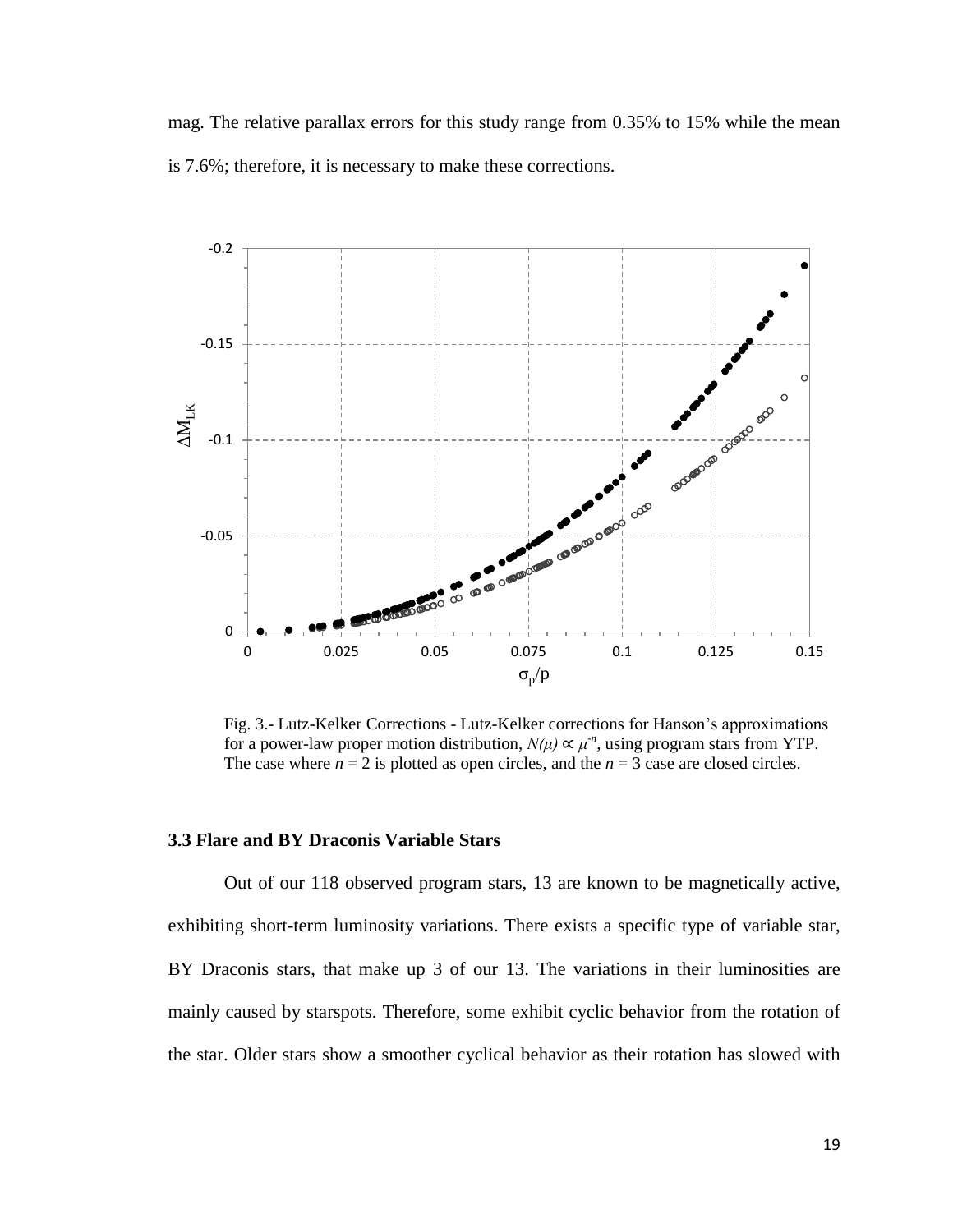age. Conversely, young stars rarely exhibit this due to their rapid rotation (Pettersen et al. 1992). Research on BY Draconis variables show that they are typically found in binary systems (Bopp & Fekel 1977); however, the 3 in our sample have no detected companion. Their place on the CMD does not indicate any systematic bias and therefore they are included in the analysis.

In addition to starspots, stellar flares can brighten the star by 2.6 magnitudes over the course of only seconds to minutes (Luyten 1949). These random flares are therefore easy to identify while observing. As a result, they do not pose a problem as all 10 flare stars lie close to the disk main sequence.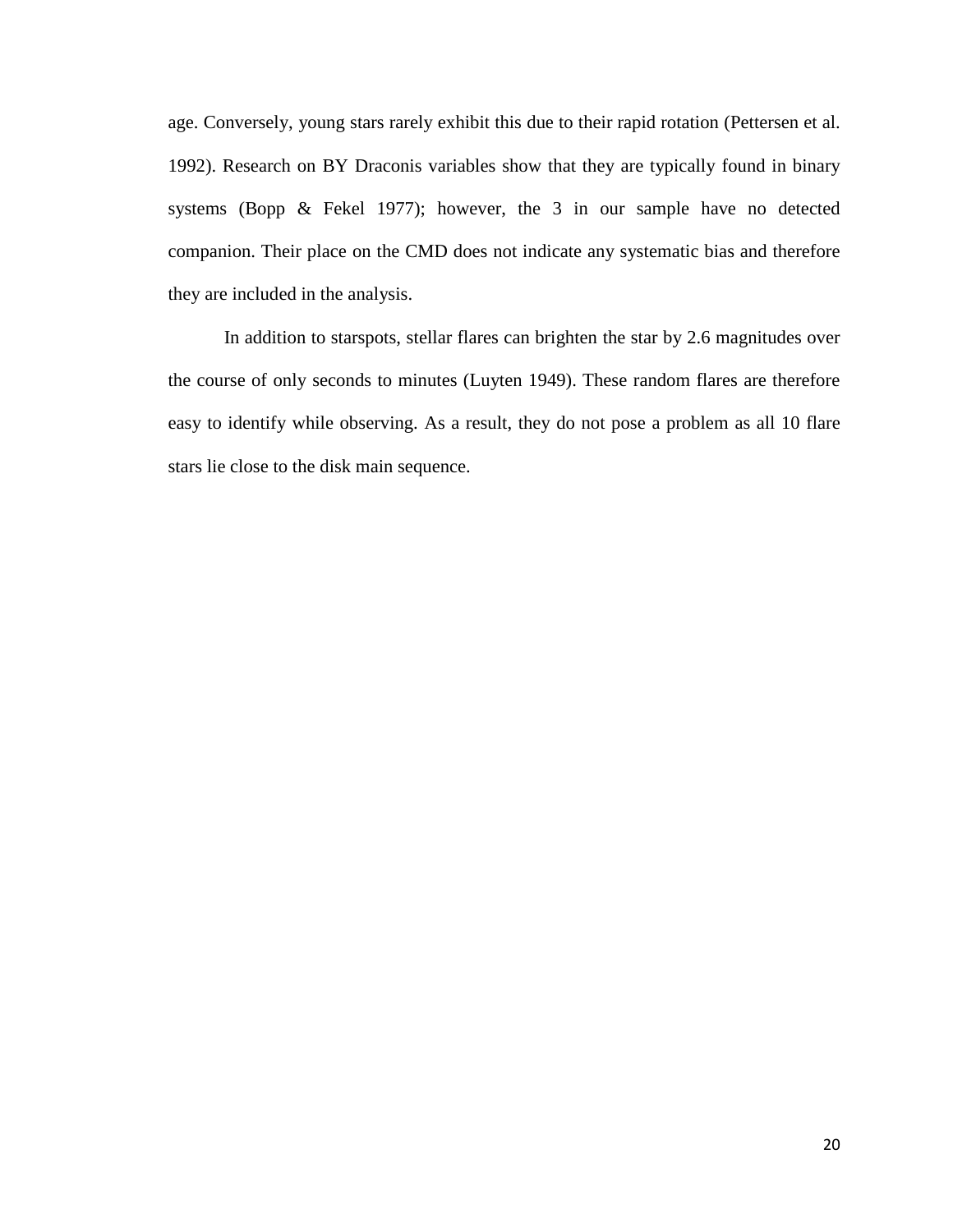#### **4 Data Analysis**

#### **4.1 Error Analysis**

Throughout the process of changing instrumental magnitudes to standardized ones, care was taken to minimize the residuals between standard star observations for this work and those given by Landolt (1983, 1992) and Robertson (private communication, 2011). Residuals between the two are plotted in Figure 4 below for each calculated passband and color index. Figure  $1.a - 1.c$  show no systematic trends that would affect the magnitude values. However, in Figure 1.d, there is evidence of systematic bias for redder stars. Our standard star observations consist of mainly warm standards, stars with R-I < 0.7. The program stars have R-I values greater than this, and yet only about 10 of the 109 standard star observations are in that range. Since transformation equations have terms that rely on color, it is important to increase the number of red standards observed in the future.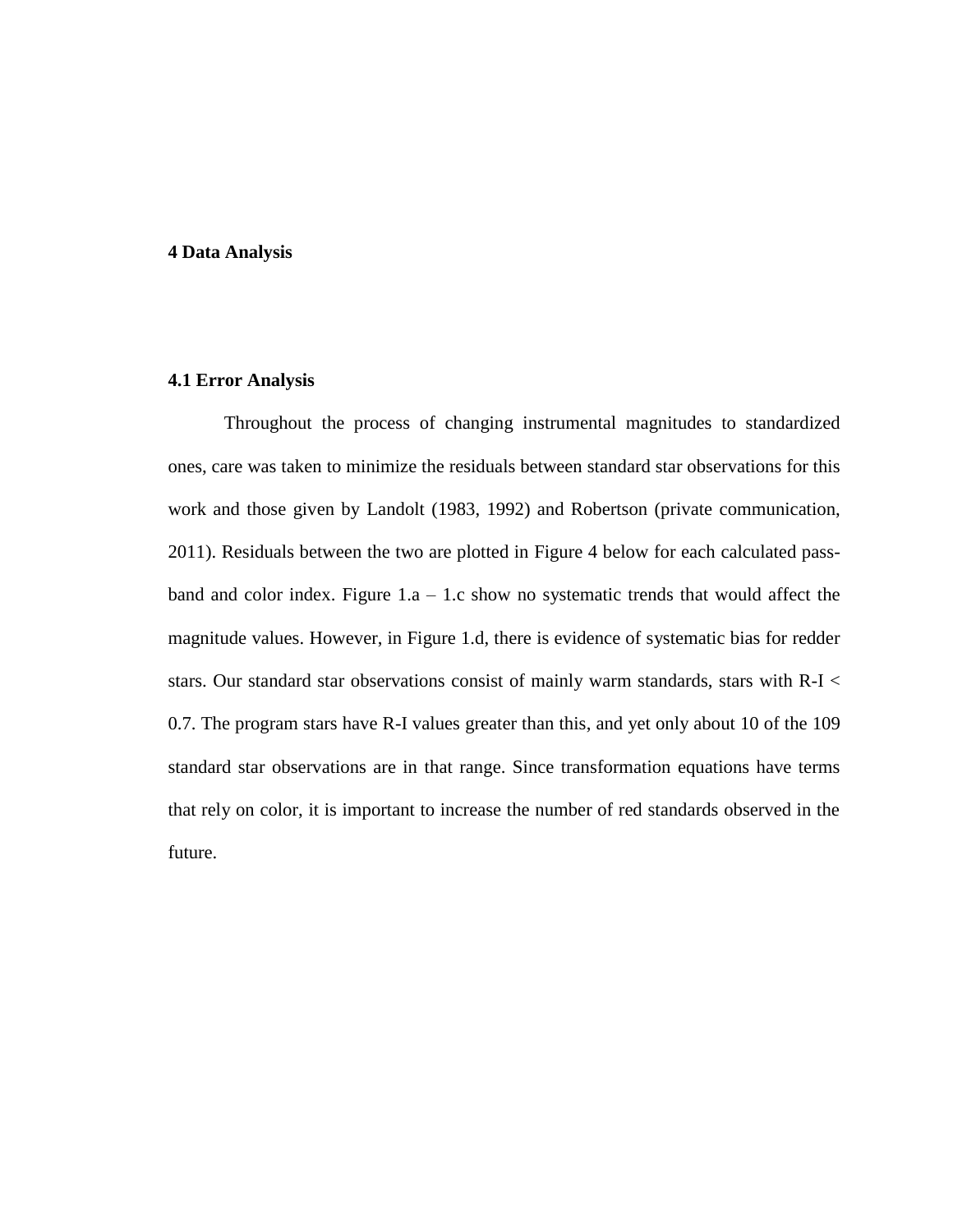

Fig. 4.- Photometric Consistency - Magnitude and color differences between our standard observations and for (a) through (c) Landolt's (1983, 1992). Plot (d) uses Robertson's (private communication, 2011) L-band photometry.

Although the reductions discussed above in Section 2.2 minimize noise in a frame, a certain amount of error is still present in each instrumental magnitude. Of the 118 program stars observed over 8 nights, 44 were observed on multiple nights. With these multiple observations, one can find the degree to which the data are reproducible. To find this, the standard deviation between two or more independent magnitudes was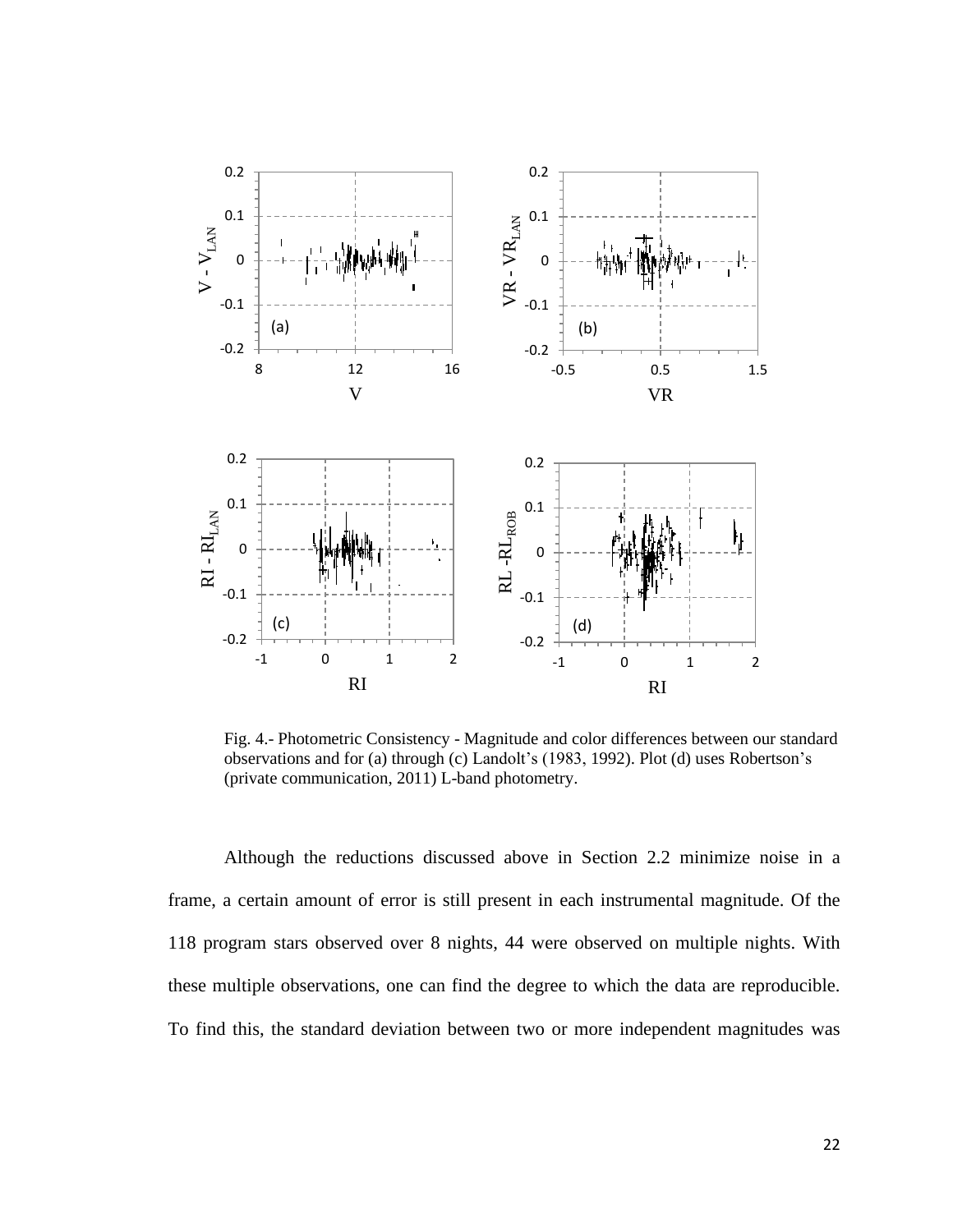calculated. The average of these deviations was used as the uncertainty for single observations for (R-I), (R-L) color, and R magnitudes.

Additionally, 2 exposures of the same object were taken back-to-back while observing. The standard deviation between these multiple observations gives a sense of what statistical uncertainty arises from the exposure times being used. This in turn gives a limit on the error. The broadband photometry averaged an error of  $\pm 0.01$  mag while the intermediate-band averaged  $\pm 0.02$  mag.

Our broadband color, R-I, has an associated error ranging from  $\pm 0.001$  to  $\pm 0.040$ mag with a mean of 0.011 mag. Whereas our intermediate-band color, R-L, error ranges from  $\pm 0.001$  to  $\pm 0.085$  mag with a mean of 0.017 mag. This error is larger than the broadband color's error due to poorer statistics in L observations, considered acceptable in the original application of the system. For R magnitudes, errors range from  $\pm 0.003$  to  $\pm 0.083$  mag with a mean of 0.024 mag (Bevington 2003).

#### **4.2 Photometric Parallaxes**

A main application of a CMD,  $(M_R, (R-I))$  in this case, is to estimate photometric parallaxes. One advantage of observing in the R- and I-bands is that both are observable with the same CCD device, which also has higher quantum efficiency for longer wavelengths (Reid & Hawley 2005). The flux observed using R and I pass-bands is also much greater than when observing with B and V for red dwarf stars, giving one shorter exposure times. In addition, extensive standard star observations exist for R and I passbands making the standardized magnitudes well defined. All aid in obtaining more accurate photometric parallaxes.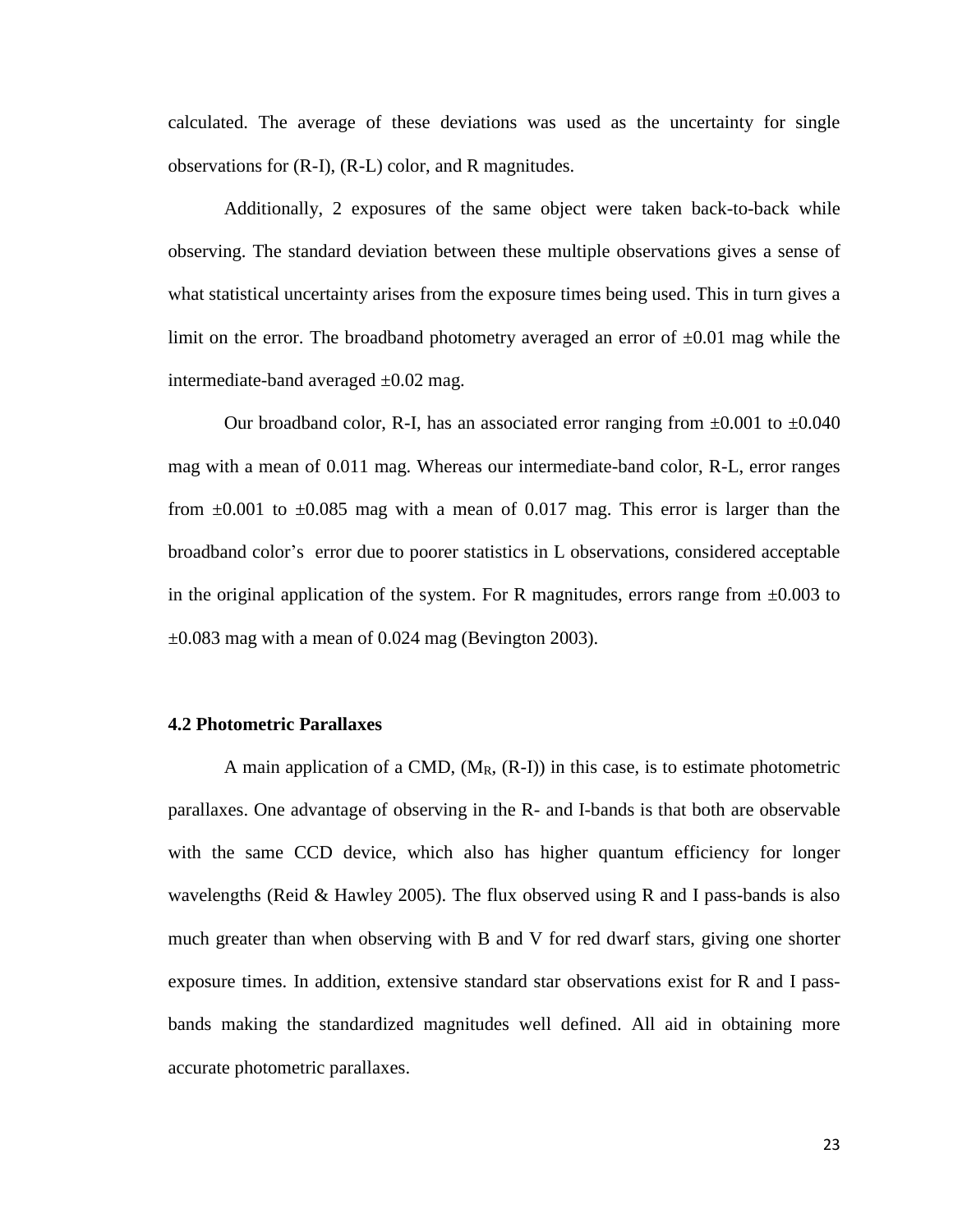As explained above in Section 1.2, Siegel et al. (2002) published their own (MR, (R-I)) diagram with associated main sequence polynomials. They found that the disk dwarf main sequence appears to change slope at  $R-I \sim 1$  giving the following two equations:

$$
M_R = -6.862 + 61.375(R - I) - 108.875(R - I)^2
$$
  
+90.198(R – I)<sup>3</sup> – 27.468(R – I)<sup>4</sup>  
0.4 ≤ R – I < 1.0

$$
M_R = -114.355 + 408.842(R - I) - 513.008(R - I)^2
$$
  
+286.537(R – I)<sup>3</sup> – 59.548(R – I)<sup>4</sup>

$$
1.0 \leq R - l < 1.5
$$

for late K to early M-type stars. These data and associated fits are plotted in Figure 5.

On this same figure, data for the 118 program stars observed for this paper are plotted as filled shapes. The cooler region of the CMD,  $R-I \ge 1.5$ , contains 63 of the 118 stars. These were used to obtain the following polynomial:

$$
M_R = -274.73 + 476.77(R - I) - 265.64(R - I)^2
$$
  
+ 49.715(R - I)<sup>3</sup>  

$$
1.5 \le R - I < 2.0
$$

which represents late disk M dwarf stars. The graph in Figure 5 will be explained in more detail in Section 5.1.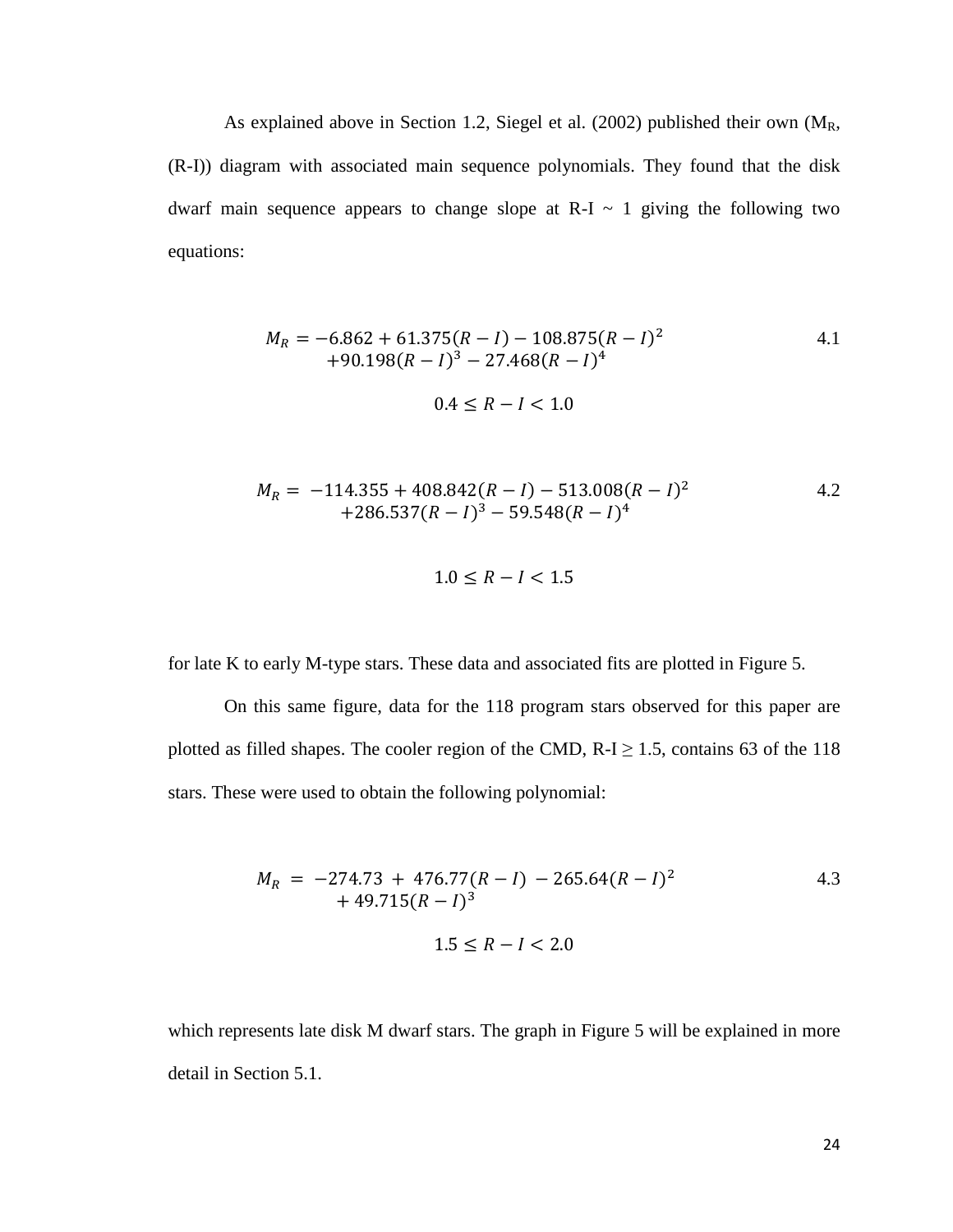

Fig. 5.-  $(M_R, (R-I))$  Color-Magnitude Diagram - CMD plotting Bessell (1990) and Leggett (1992) photometry with distances from *Hipparcos* (open shapes) and our program stars (closed shapes). The open shapes are separated such that circles have R-I < 0.4, triangles have  $0.4 \leq R-I < 1.0$ , squares have  $1.0 \leq R-I < 1.5$ , and diamonds have  $R-I \geq$ 1.5. Closed shapes follow the same trend. The solid lines show three different fits to these data with the first two given by Siegel et al. (2002) (Equations 4.1 & 4.2) and the last presented with new observations and YTP distances excluding known binaries (Equation 4.3). Blue data points represent previously published subdwarf stars.

Parallax errors given by YTP strongly affect the precision of calculated absolute magnitudes. In fact, in nearly all cases, parallax errors are much larger than photometric errors. Regardless, both carry over into absolute magnitude error by applying standard error analysis. The errors for  $M_R$  (ones used to obtain Equation 4.3) range from  $\pm 0.01$  to  $\pm 0.10$  mag with an average of  $\pm 0.04$  mag. The average scatter for this new curve fit is  $\pm 0.30$  mag in M<sub>R</sub> for  $1.5 \le R$ -I < 1.7 and  $\pm 0.10$  mag for  $1.7 \le R$ -I < 2.0. With Equation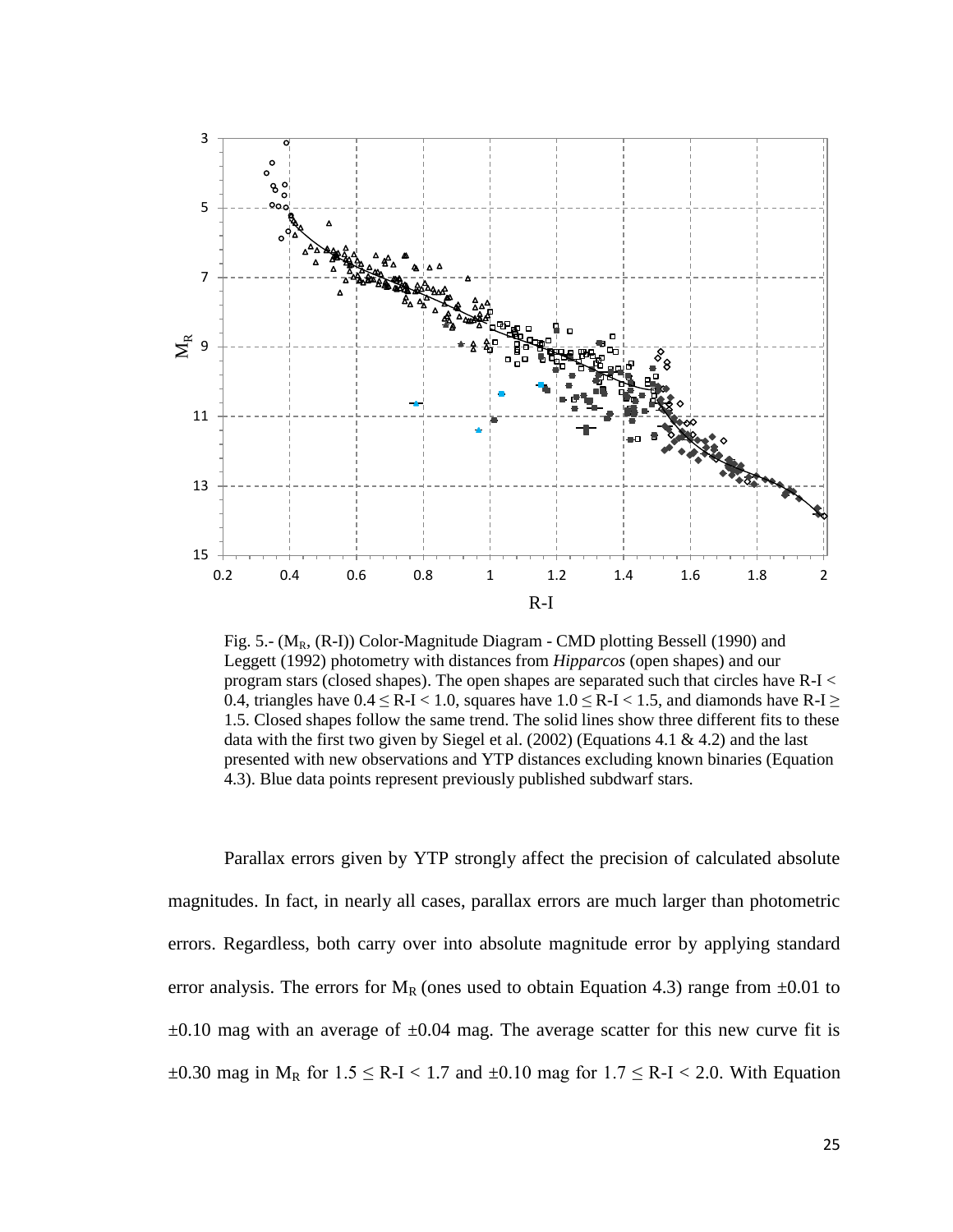1.2, the average errors, and average scatter stated above, one can find an approximate error for a distance calculated using Equation 4.3. For  $1.5 \leq R-I < 1.7$ , the average error is about 14%, and for  $1.7 \le R-I < 2.0$ , the average error is about 5%. The average error for distances given by YTP in our sample is about 8%. The error propagation used is the same as described by Bevington (2003).

## **4.3 Two-Color Diagram**

It is desirable to observe in as few pass-bands as possible while still obtaining vital information on stars of interest. TCDs can offer a tight trend that allows for the calculation of an unknown color. For instance, ((V-I), (R-I)) is plotted in Figure 6. This curve is represented by the following:

$$
V - I = -0.3746 + 3.789(R - I) - 2.039(R - I)^{2}
$$
  
+0.5711(R - I)<sup>3</sup>  

$$
0.3 \le R - I \le 2.01
$$

which excludes possible and known subdwarf stars. The average scatter in  $V - I$  is 0.02 mag for this curve fit.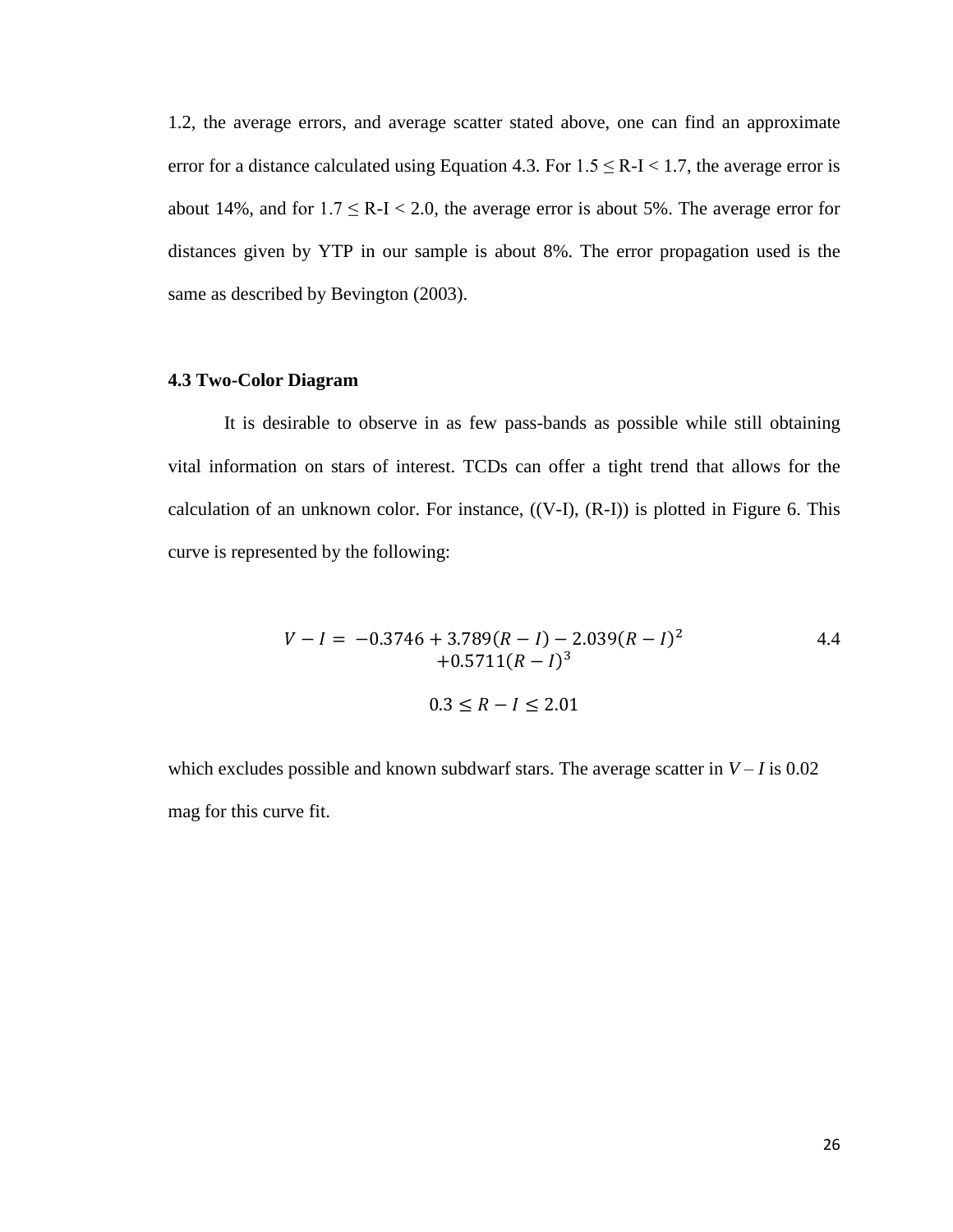

Fig. 6.- ((V-I), (R-I)) Two-Color Diagram - TCD showing the relation between R-I and V-I excluding known binaries. Previously published subdwarfs are in blue. Bessell (1990) and Leggett (1992) data are plotted using open squares while the data obtained for this research are filled squares.

TCDs also aid in the discrimination of low metallicity stars. Figure 7 shows ((V-R), (R-I)) where the separation between the disk dwarfs and subdwarfs is more apparent. This separation mainly reflects the fact that subdwarfs are bluer in *R-I*. Since subdwarfs lie about 0.1 magnitudes above the curve, and error for color indexes can be as high as ±0.04 mag, broadband photometry is not a reliable discriminator for disk/halo stars (Reid & Hawley 2005). The next section describes in detail on detection methods for subdwarf stars using intermediate band photometry.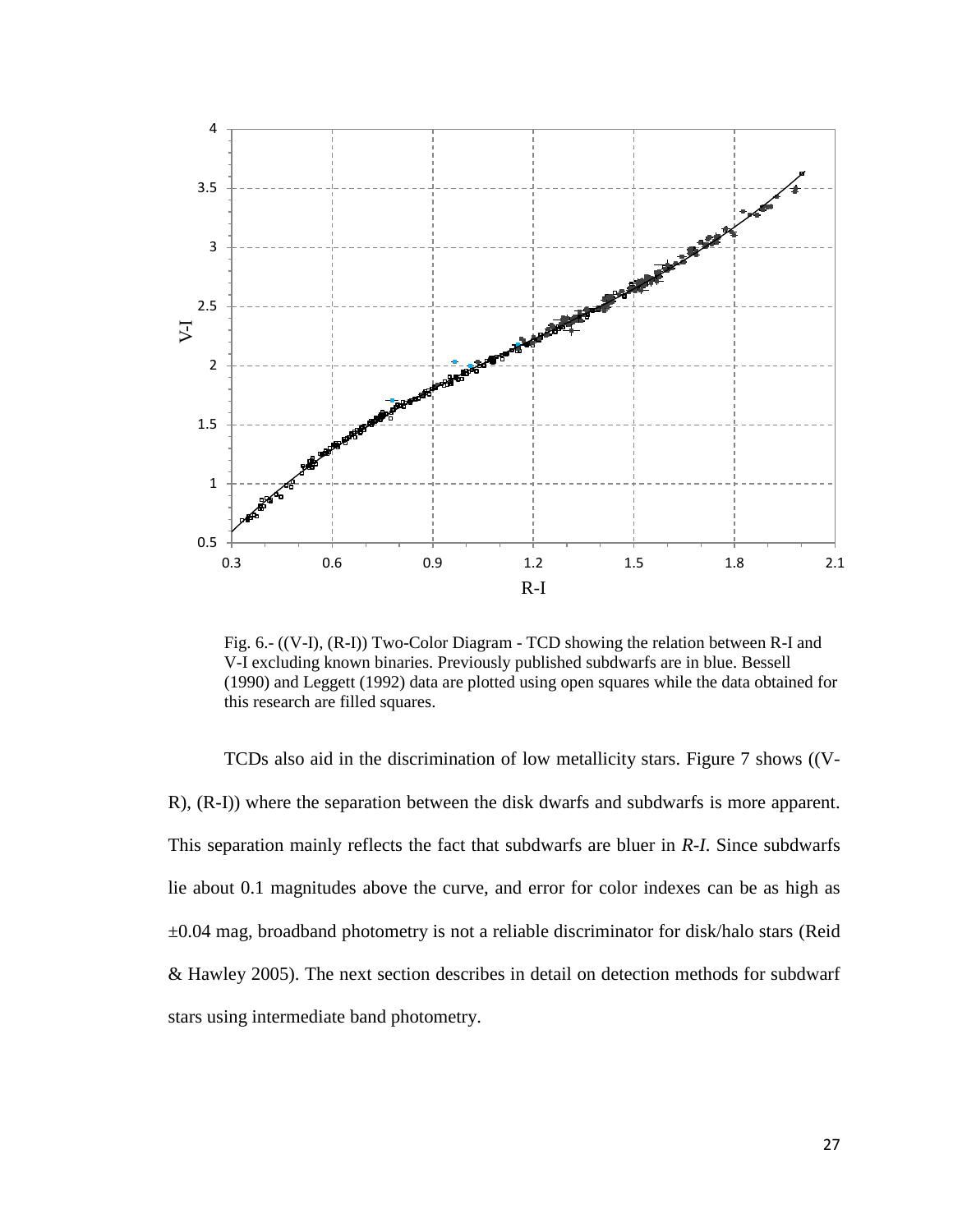

Fig. 7.- ((V-R), (R-I)) Two-Color Plot - TCD for disk dwarf stars observed (filled squares) and photometry from Bessell (1990) and Leggett (1992) (open squares) with published subdwarfs (blue points) lying above the disk main sequence.

## **4.4 Subdwarf Identification**

As all observed stars lie relatively close to the curve in the color range  $R-I > 1.5$ in Figure 5, one does not expect to see any subdwarf stars for that region. As a result, Equation 4.3 is unaffected. However, for late K to early M-type stars having  $R-I < 1.5$ , there appears to be some scatter indicating subdwarf stars in that range. Photometric parallax estimates on average underestimate luminosities (overestimating distance) for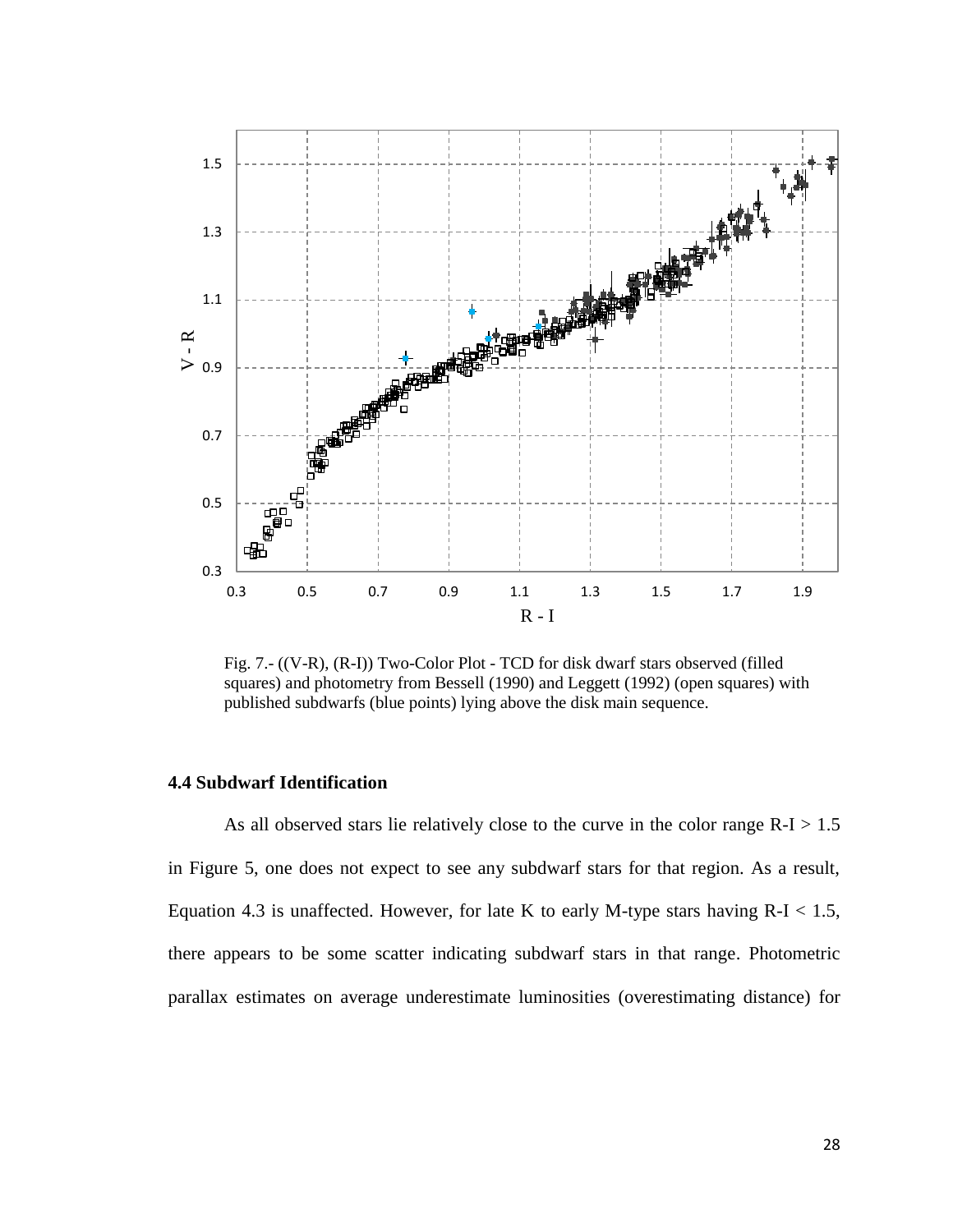disk dwarfs due to the presence of these subdwarf stars; removing them is an important part of determining photometric parallaxes in Equations 4.1 & 4.2.

Plotted in Figure 8, ((R-L), (R-I)) gives a means to discriminate between M subdwarfs and M disk dwarf stars. Stars in this figure are plotted by groups based on difference in absolute red magnitude,  $\Delta M_R$ , in standardized deviation units from Siegel's curves (Equations 4.1 & 4.2) and the one presented by this research (Equation 4.3). To calculate these values, an absolute red magnitude is calculated from one of the equations and then subtracted from its actual value (obtained using YTP distances) to get  $\Delta M_R$  for each set of R-I values. The standard deviation was calculated for each set to get  $\Delta M_R/\sigma$ . ( $\Delta M_R/\sigma$ , (R-I)) is plotted in Appendix A.1 for reference. These values were used to separate the stars into the groups seen in the Figure 8. This allows one to see the position of the star on the CMD while looking at the ((R-L), (R-I)) TCD.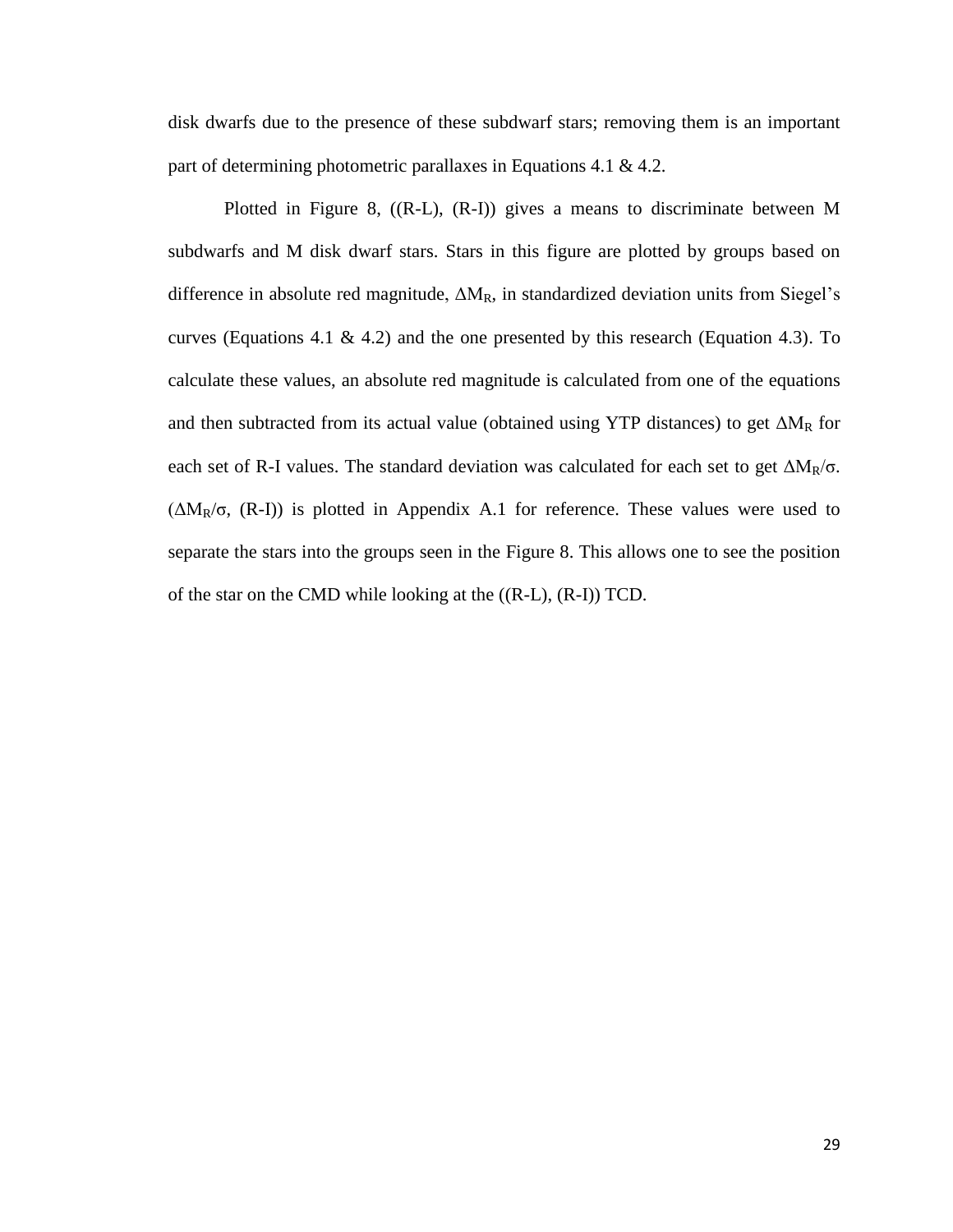

Fig. 8.- ((R-L), (R-I)) Two-Color Diagram - Squares are in the range  $0.0 \leq \Delta M_R/\sigma < 1.0$ , triangles  $1.0 \leq \Delta M_R/\sigma < 2.0$ , circles  $2.0 \leq \Delta M_R/\sigma < 4.0$ , blue symbols are known subdwarfs, and red symbols are known flare stars. The typical error for all data is located in the lower left corner of the graph. The disk dwarf population is displayed as a solid black line with the dashed black lines lie at  $\pm 2\sigma$  from this population. Known giant stars are represented by the red solid line with  $\pm 2\sigma$  marked with dashed red lines (Humphrey & Robertson 2008).

The disk dwarf population is portrayed by the solid black line with the dashed lines at  $\pm 2\sigma$ . Generally, stars that lie outside these lines require explanation. The circles in Figure 8 are stars that lie farthest below the  $(M_R, (R-I))$  curve (Fig. 5) ranging from  $2.0 \le$  $\Delta M_R/\sigma$  < 4.0, triangles have  $1.0 \leq \Delta M_R/\sigma$  < 2.0, and squares  $0.0 \leq \Delta M_R/\sigma$  < 1.0. The majority of stars below -2σ from the disk dwarf sequence have larger  $\Delta M_R/\sigma$  indicating subdwarf qualities. Their position in Figure 8 indicates both larger effective temperature and stronger CaH absorption. These stars will be discussed more in Section 5.2.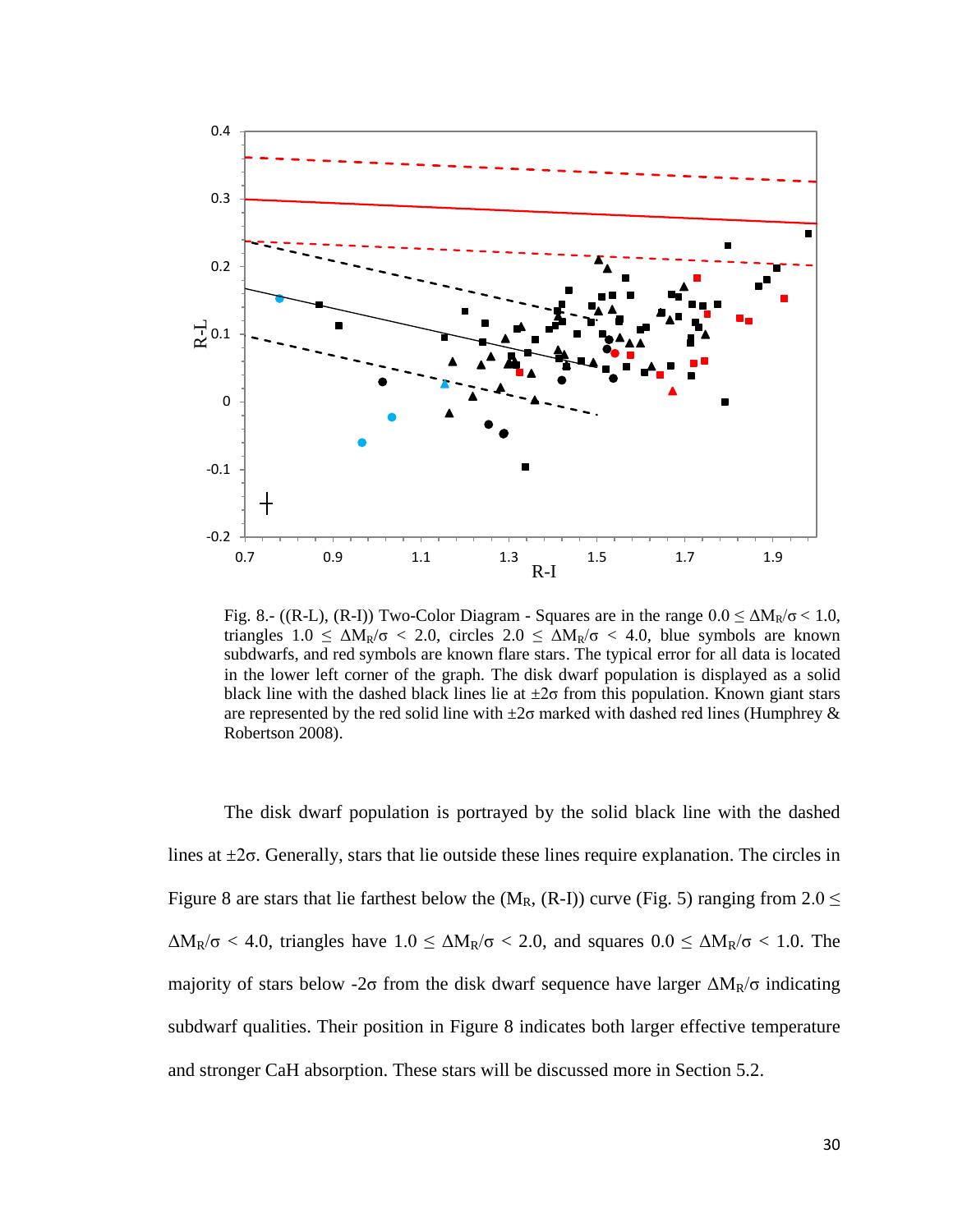#### **5. Results and Discussion**

## **5.1 Photometric Parallax**

The updated  $(M_R, (R-I))$  CMD, Figure 9, has been expanded to include later Mtype stars using distance estimations from YTP and photometry obtained with the SARA 0.9 m telescope. Appendix A.2 lists all magnitudes put on the standard system with associated  $\Delta M_R/\sigma$  from each curve fit (given by Equations 4.1 - 4.3). All fits were corrected for Lutz-Kelker bias, although this has not been applied to individual magnitude values.

The almost vertical trend at  $R-I \sim 1.5$  can be explained as it does not account for earlier stars. Similarly, Siegel's polynomial for  $1.0 \le R-I < 1.5$  has a shallow slope at R-I  $\sim$  1.4 as it does not include later type stars. Combining both sets of data will account for this. The blue points in our new CMD now represent results presented in the next section.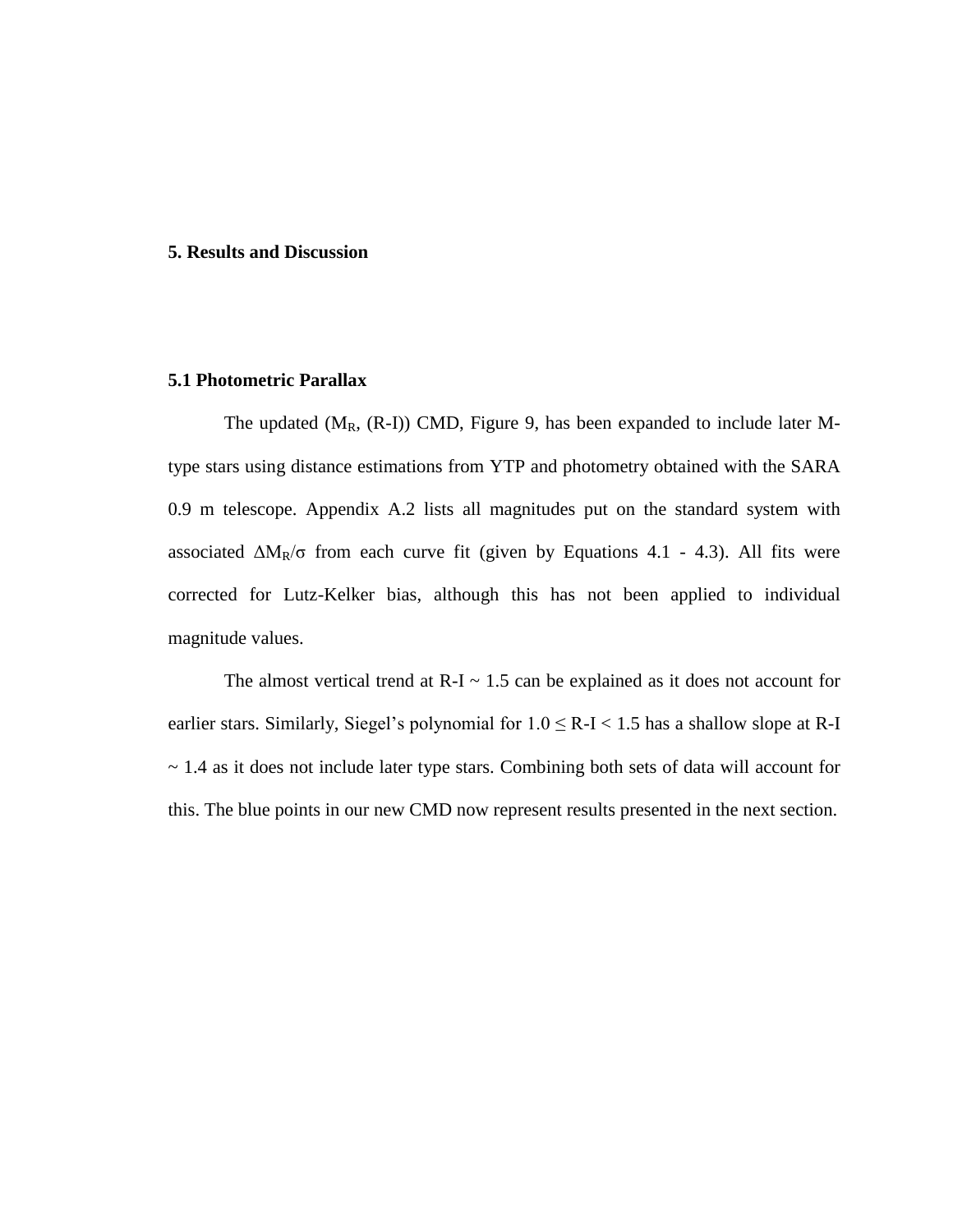

Fig. 9.-  $(M_R, (R-I))$  Color-Magnitude Diagram Identifying Subdwarfs - CMD with subdwarfs identified using ((R-L), (R-I)) plot are plotted in blue. Known flare stars are plotted as red. Our data is plotted with filled squares and open symbols are from Bessell (1990) and Leggett (1992) with distances from *Hipparcos*.

### **5.2 Subdwarf Main Sequence**

As mentioned above, the subdwarf population in our CMD (see Fig. 9) does not appear to affect the curve fit for late M dwarfs, but will affect early M dwarf photometric parallaxes. Figure 8 above plots a  $((R-L)$ ,  $(R-I)$ ) TCD as a means to identify these subdwarf stars. There exists a group of stars below -2σ from the disk dwarf main sequence discussed above. Of these 11 stars, 10 of them also lie below the disk main sequence on the CMD. These are listed in Table 3 and plotted in blue in Figure 10. Their position on this TCD, in addition to their placement on the CMD, indicates strong CaH absorption and therefore low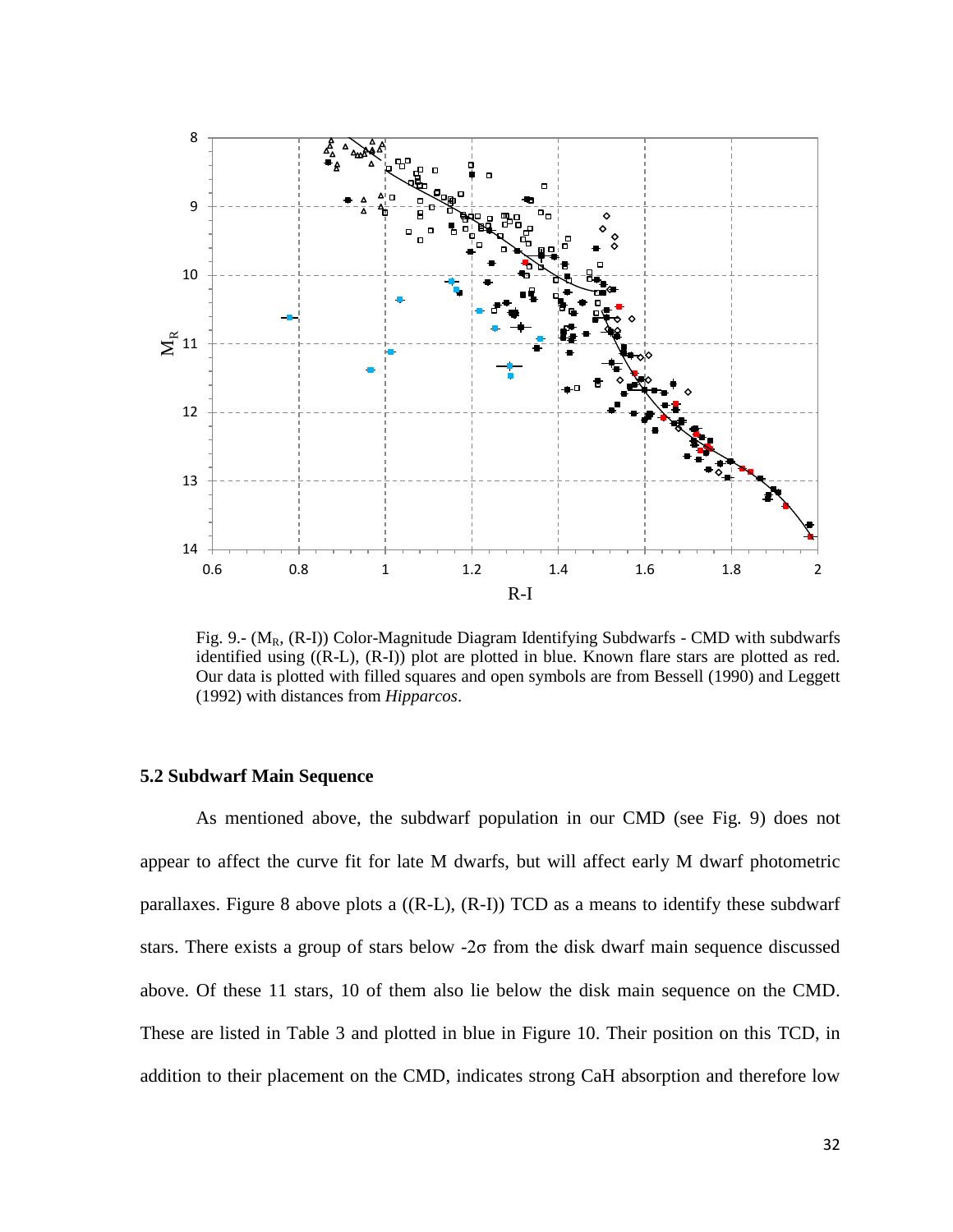metallicity (Jao et al. 2008). In fact, 3 of these stars have been previously classified as subdwarf (sd) or extreme subdwarf (esd) stars by Gizis (1997) or type VI, a subdwarf classification used by Jao, W. et al. (2008).

Object G005-022 was published as esdK7 (Reid & Gizis 2005) using the method developed by Gizis (1997). Although G005-022 lies well below the disk dwarf main sequence with a  $\Delta M_R/\sigma$  of 2.28, it lies on the disk main sequence line in the ((R-L), (R-I)) TCD. Although this star has a small error associated with it in (R-L), more data may be needed to give a better representation of the (R-L) value and associated error.



Fig. 10.- ((R-L), (R-I)) Two-Color Diagram Identifying Subdwarfs - TCD with same symbols as in Figure 8 but with subdwarfs identified using the described method plotted in blue.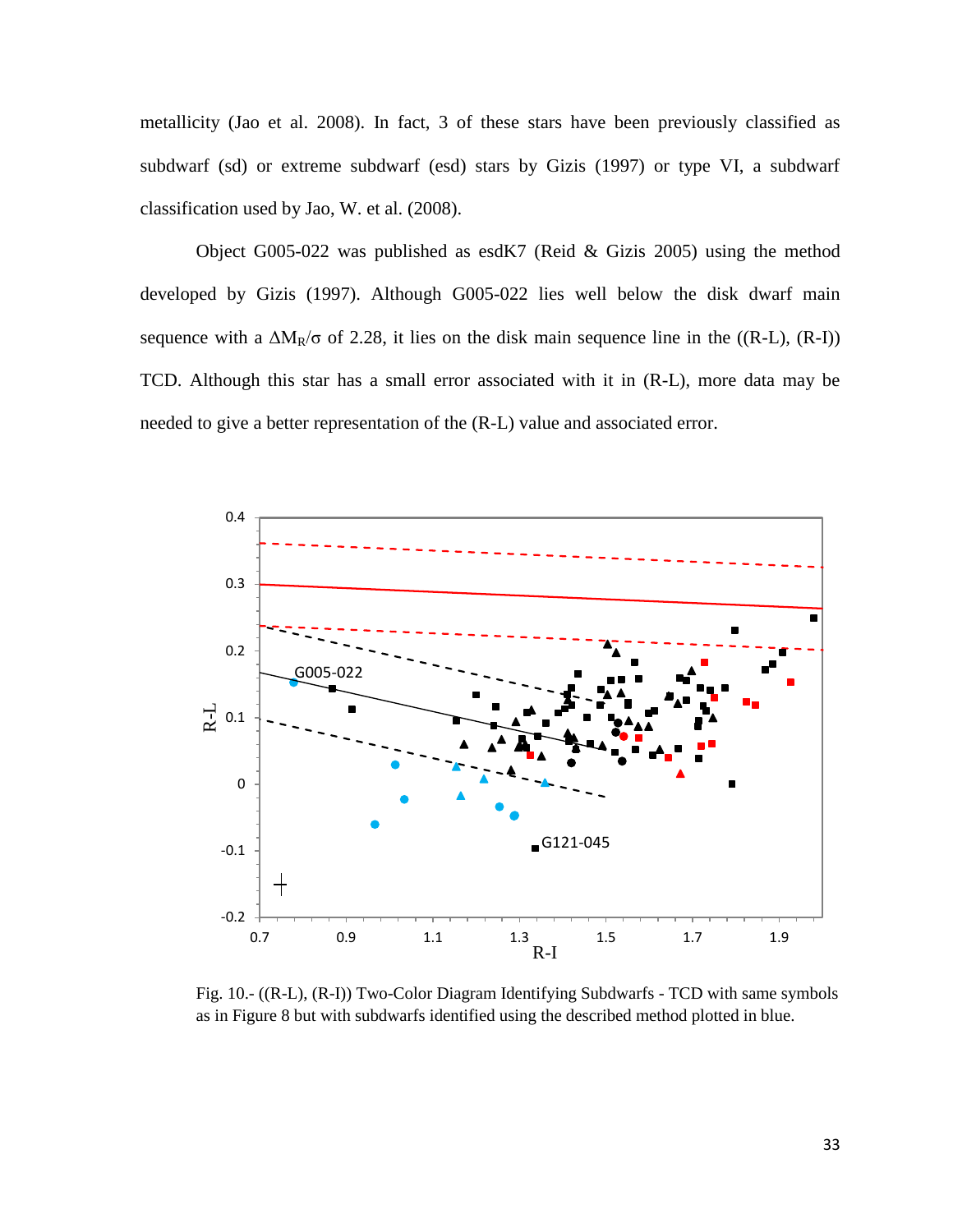A single star exists below -2 $\sigma$  from the disk dwarf sequence in ((R-L), (R-I)) yet lies close to the disk dwarf main sequence in the CMD. This star, G121-045, has been previously published as a dwarf star. Given accurate photometry and trigonometric parallax data, G121- 045's placement in the TCD may be a result from higher gravity, and therefore stronger CaH absorption, than a typical disk dwarf star. Furthermore, there exists the possibility that its measured parallax, at an error of 8% with 2 parallax observations, is inaccurate therefore affecting G121-045's position on the CMD and  $\Delta M_R/\sigma$ .

These issues may also be in affect for the stars with large  $\Delta M_R/\sigma$ , but that are close to the disk main sequence on the TCD. There are 5 of these objects, all with R-I  $\sim$  1.5. As explained in the previous section, each curve fit near this R-I value (Equations 4.2  $\&$  4.3) do not represent the complete data set, which may be the cause for some of the larger  $\Delta M_R/\sigma$ values. While combining each data set to find a single polynomial fit will help this issue, there is still a noticeable change in slope that occurs at  $R-I \sim 1.5$  (M4-type). Reid and Cruz (2002) suggest that this large change in luminosity over a relatively small change in color indicates a significant change in the stellar structure, since it is apparent over a large range of wavelengths. To date, there is no widely accepted theoretical cause for this change in the main sequence but it is theorized that it may be caused by the onset of full convection in M dwarf stars (Reid & Hawley 2005). As such, this method of identifying subdwarf stars appears to be effective for  $0.8 < R$ -I $< 1.4$ .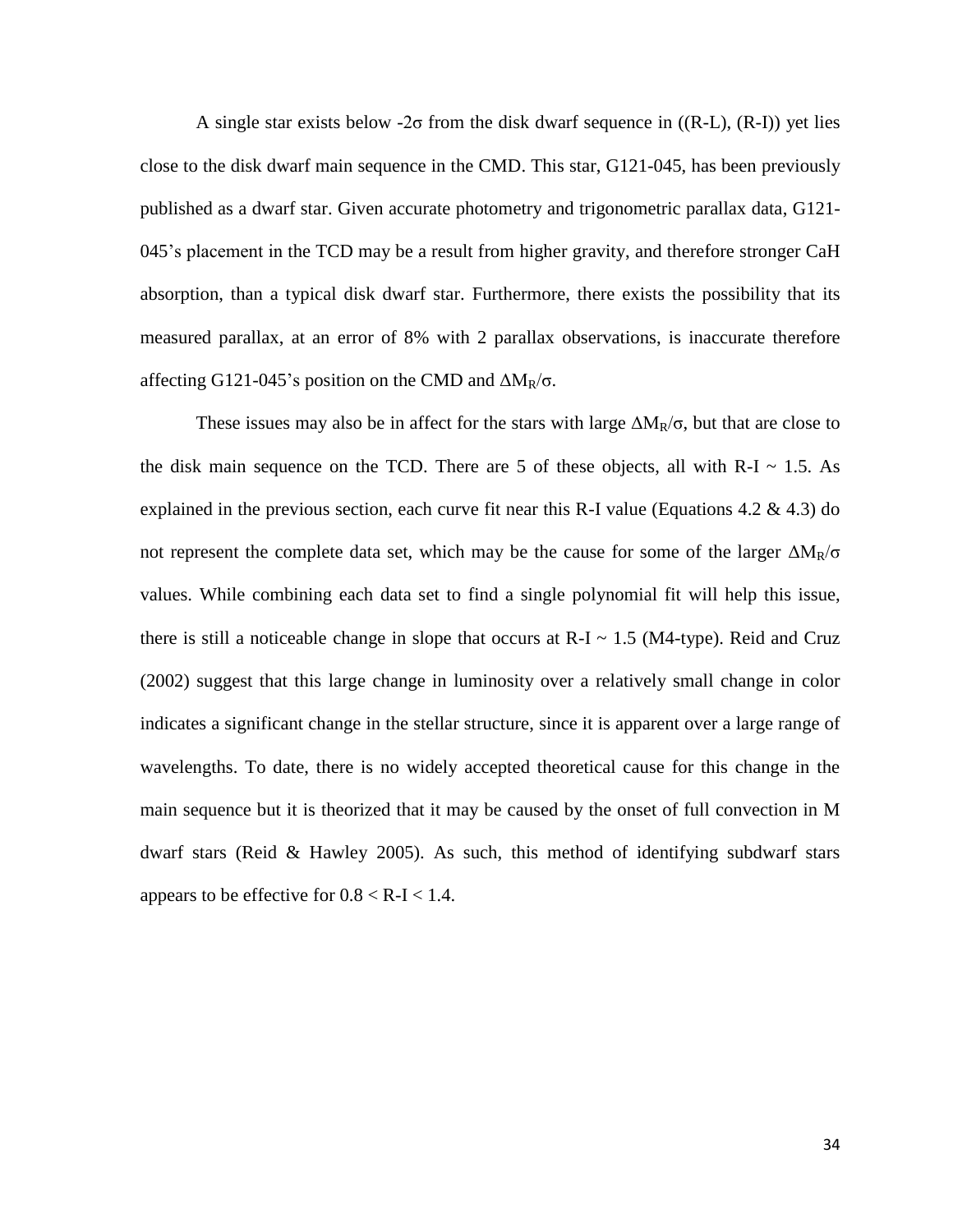|                 | <b>Possible Subdwarfs</b> |                      |            |            |           |            |           |            |                      |                       |                                           |  |  |  |
|-----------------|---------------------------|----------------------|------------|------------|-----------|------------|-----------|------------|----------------------|-----------------------|-------------------------------------------|--|--|--|
| R.A.<br>(J2000) | Decl.<br>(J2000)          | Object               | $M_R^{-1}$ |            | $(R-I)^2$ |            | $(R-L)^3$ |            | Predicted<br>$M_R^4$ | $\Delta M_R/\sigma^3$ | Previous<br>Spectral<br>Type <sup>6</sup> |  |  |  |
| (h:m:s)         | (d:m:s)                   |                      |            | (mag)      |           | (mag)      |           | (mag)      | (mag)                |                       |                                           |  |  |  |
| 14 47 53.4      | $-030915$                 | G124-072             | 10.8       | $\pm 0.04$ | 1.25      | $\pm 0.01$ | $-0.03$   | $\pm 0.01$ | 9.40                 | 2.0                   | M <sub>2</sub>                            |  |  |  |
| 10 14 27.6      | $+435345$                 | L <sub>1617-23</sub> | 10.2       | $\pm 0.05$ | 1.16      | $\pm 0.00$ | $-0.02$   | $\pm 0.02$ | 9.05                 | 1.7                   | $\overline{a}$                            |  |  |  |
| 12 02 30.6      | $+082510$                 | G011-035             | 10.1       | $\pm 0.06$ | 1.15      | $\pm 0.02$ | 0.03      | $\pm 0.02$ | 9.01                 | 1.6                   | sdM2                                      |  |  |  |
| 14 19 09.2      | $-071855$                 | G124-023             | 10.9       | $\pm 0.04$ | 1.36      | $\pm 0.01$ | $0.00\,$  | $\pm 0.00$ | 9.86                 | 1.6                   | M <sub>3</sub>                            |  |  |  |
| 04 56 06.7      | $+255402$                 | G039-041             | 10.5       | $\pm 0.05$ | 1.22      | $\pm 0.01$ | 0.01      | $\pm 0.03$ | 9.25                 | 1.9                   | M                                         |  |  |  |
| 14 06 57.7      | $+383550$                 | G165-047             | 11.4       | $\pm 0.04$ | 0.97      | $\pm 0.01$ | $-0.06$   | $\pm 0.01$ | 8.22                 | 2.2                   | esdM1.5                                   |  |  |  |
| 11 59 38.2      | $+62$ 27 49               | G237-038             | 11.1       | $\pm 0.04$ | 1.01      | $\pm 0.01$ | 0.03      | $\pm 0.02$ | 8.52                 | 3.8                   | M                                         |  |  |  |
| 02 58 11.6      | $-125302$                 | L802-6               | 11.5       | $\pm 0.05$ | 1.29      | $\pm 0.01$ | $-0.05$   | $\pm 0.01$ | 9.56                 | 2.8                   | M2.5                                      |  |  |  |
| 08 02 55.5      | $+253408$                 | G090-039             | 11.3       | $\pm 0.07$ | 1.29      | $\pm 0.03$ | $-0.05$   | $\pm 0.00$ | 9.55                 | 2.6                   | M                                         |  |  |  |
| 21 07 46.5      | $+594113$                 | G231-027             | 10.4       | $\pm 0.04$ | 1.03      | $\pm 0.01$ | $-0.02$   | $\pm 0.04$ | 8.60                 | 2.6                   | M1VI                                      |  |  |  |

TABLE 3

 ${}^{1}M_{R}$  values calculated from YTP and Kron-Cousins R.

 ${}^{2}$ R-I colors on the Kron-Cousins system.

 ${}^{3}R$ -L colors on the Kron-Cousins and Farris et al. (2012).

 ${}^{4}M_{R}$  calculated from Equations 4.1-3.

 $5\Delta M_R/\sigma$  calculated using Equations 4.1-3 compared the M<sub>R</sub> calculated from YTP and Kron-Cousins R.

6 Previous spectral types given by SIMBAD.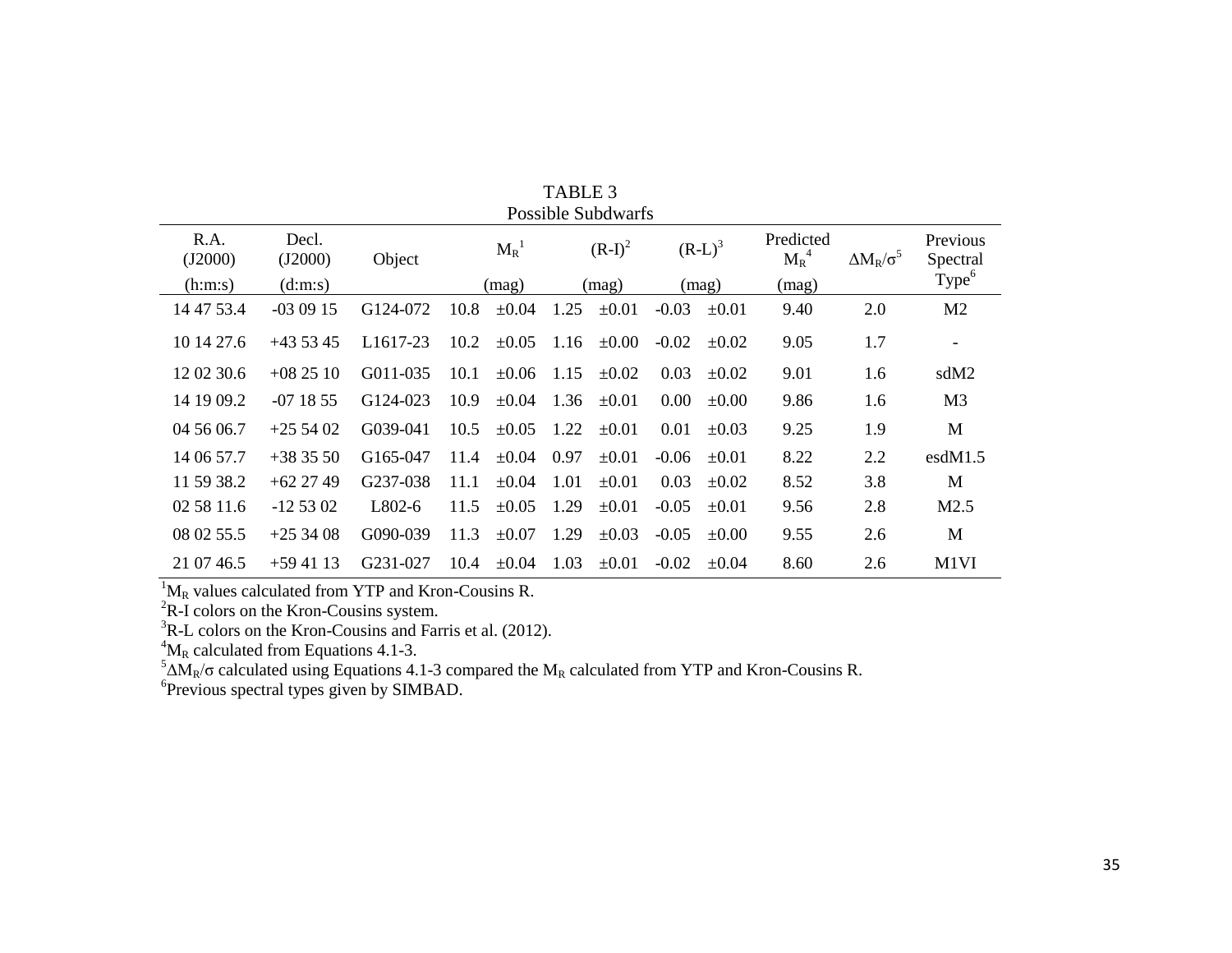#### **5.3 CaH and TiO Absorption in Late M Dwarfs**

There exist  $\sim$ 40 stars in the 1.4 < R-I < 2.0 range that lie above  $+2\sigma$  from the disk dwarf main sequences in Figure 10, if the disk main sequence is to continue as a linear extension toward higher R-I values. Although this placement may indicate high metallicity (strong TiO absorption) or lower gravities (weak CaH absorption), there does seem to be some systematic bias affecting these observations. This systematic bias is the most likely cause for the stars above  $+2\sigma$  in Figure 10, as all stars lie close to the disk main sequence in the  $(M_R, (R-I))$  CMD.

It is interesting, however, to note that 11 of the 13 flare stars (one was excluded due to its large error in R-L) in the sample lie in this R-I range. This may help explain the lack of subdwarf stars in this region, as flare stars are typically younger and therefore have higher metallicities (Sherwood & Plaut 1975). To further support this reason for the lack of subdwarfs, Joy and Abt (1974) observed that later type M dwarfs are generally more active than early types. This activity appears to be a function of age and mass, with lower mass and younger stars retaining their activity for a longer period. A star's activity can be enhanced due its higher rotational rate, observed in younger stars as rotation rate slows with age (Reid & Hawley 2005).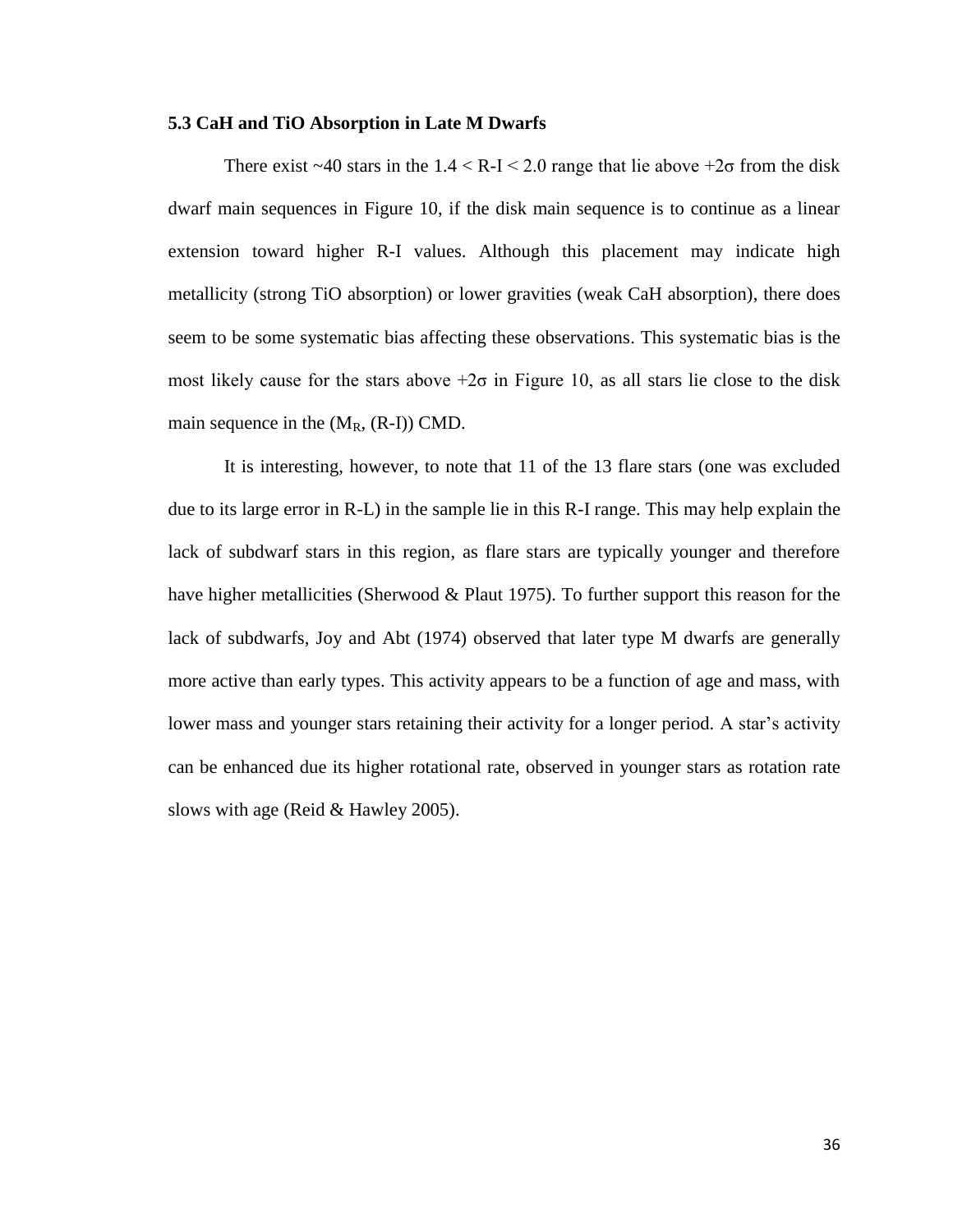#### **6. Conclusions**

The CMD is one of the most useful tools for astronomers. The  $(M_R, (R-I))$  CMD given by Siegel et al. (2002) has been expanded to include 63 late M dwarfs using YTP distances and new photometry. An additional 55 late K to mid M-type stars were added to the existing set. With the updated graph, photometric parallaxes for late M dwarfs were determined. The fits presented in Figure 5 are for three independent sets of data described by Equations 4.1- 4.3. The future goal of this project will be to create a single polynomial fit for late K to late M-type disk dwarf stars  $(0.7 \le R - I)$ .

A better fit will not only give a more accurate distance determination, but also aid in the identification of subdwarf stars. A star's position on the  $(M_R, (R-I))$  CMD is affected by temperature, metallicity, and gravity. Using this knowledge in conjunction with the TCD, one can effectively identify subdwarf stars. By plotting ((R-L), (R-I)) in groups of  $\Delta M_R/\sigma$  found using the fits given by Equations 4.1 - 4.3, 7 previously unknown, sub-luminous stars have been identified. Their position below the disk dwarf main sequence on  $((R-L), (R-I))$  indicates that these stars have lower metallicity than disk dwarf stars. Given current results, this method of identifying subdwarf stars appears to be effective for  $0.8 < R$ -I $< 1.4$ .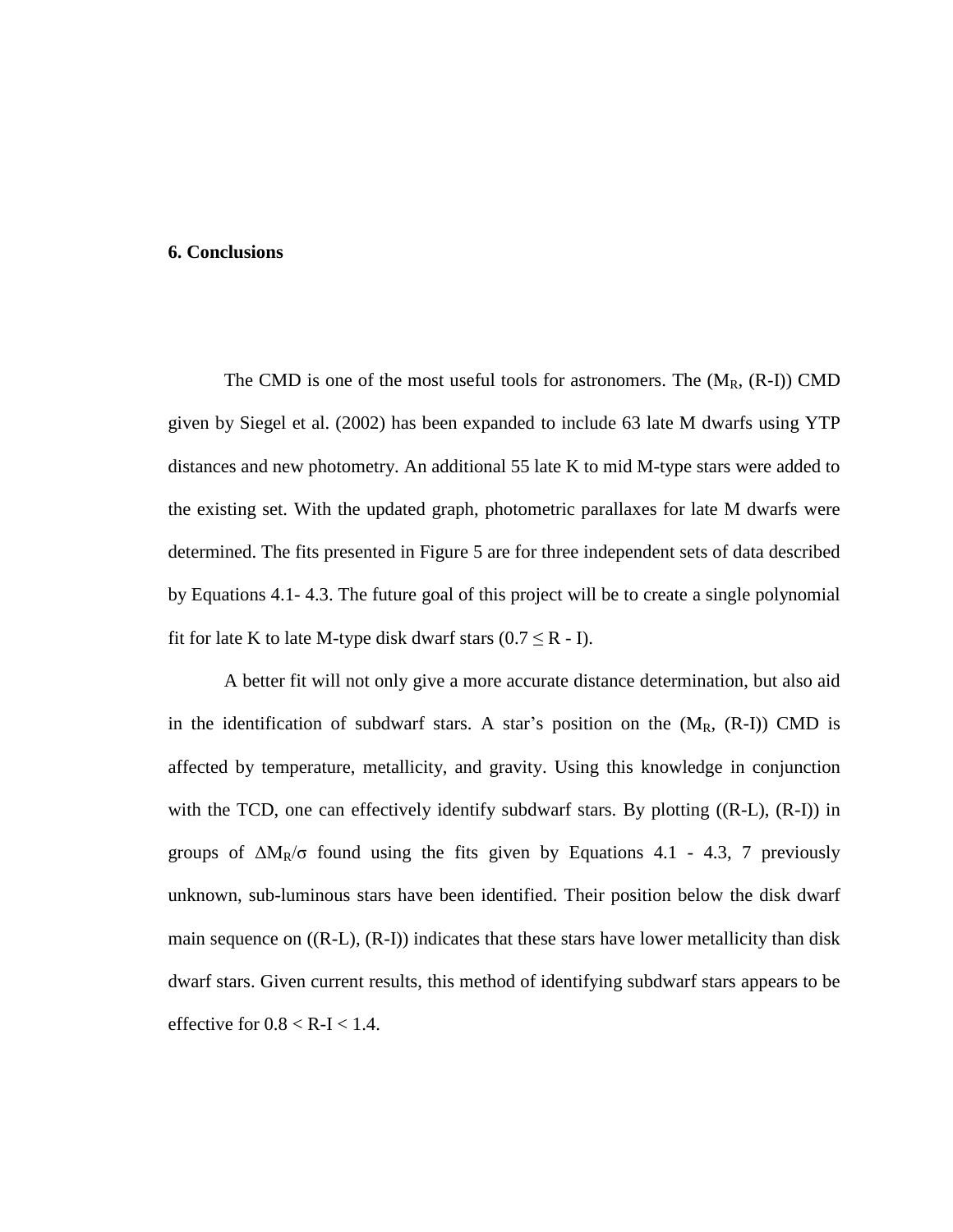On the ((R-L), (R-I)) TCD,  $\sim$ 40 objects lie more than +2 $\sigma$  above the disk main sequence. This suggests that these stars have either high metallicities or low gravities. High metallicity in stars is an indication that they are younger than the disk main sequence. It is because of these traits that they fit the profile for younger, less massive, active stars. This may provide a reason for the lack of subdwarf stars in this region, as subdwarfs are older and have lower metallicities than disk or active stars.

However, this does not give a plausible reason as to why close to 40 stars do not follow the disk dwarf trend. As stated above, there is evidence for systematic bias in Figure 1.d. This is most likely due to the lack of red standard stars in catalogs used to obtain transformation coefficients. More observations of red standard stars will need to be obtained and used to acquire better transformation equations with an updated catalog.

Currently, this work presents a more complete CMD that will aid in distance estimations and subdwarf identification. In addition, a new TCD is effective in identifying subdwarf stars for  $0.8 < R-I < 1.4$ . With these results, one will be able to obtain more accurate luminosity functions to create a more complete model of our Milky Way. With better spatial distributions one gains the information needed to explain the kinematics and evolution of our galaxy.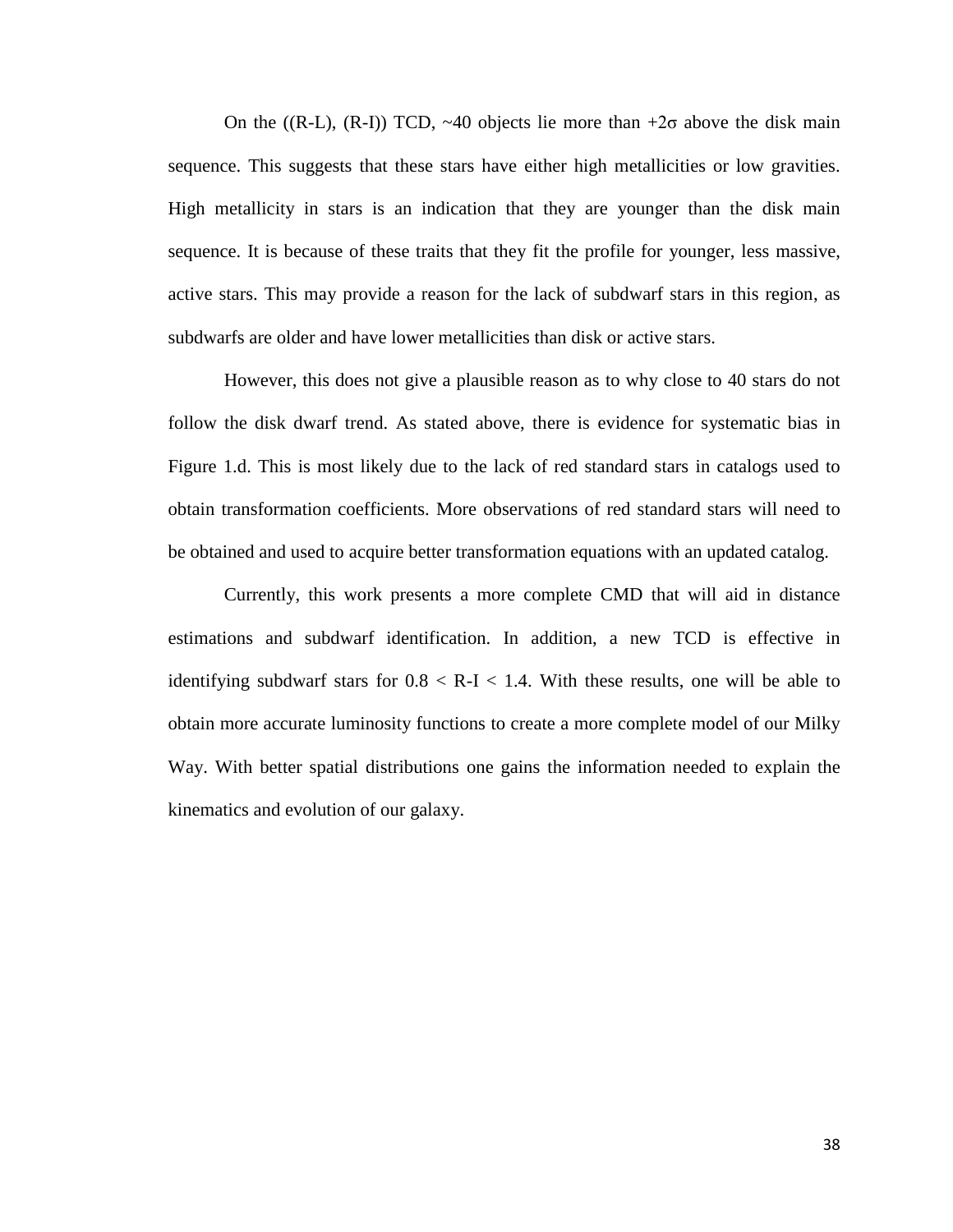# **Appendix**



**A.1 (ΔMR/σ, (R-I)) Standardized Differences in M<sup>R</sup> vs. R-I**

Fig. A.1- Standardized absolute red magnitude differences for values calculated using Equations 4.1 - 4.3 compared  $M_R$  calculated from YTP and Kron-Cousins R plotted against R-I. The three colored regions represent the range of R-I for each polynomial: blue for Equation 4.1, red for Equation 4.2, and yellow for Equation 4.3. The shapes and color of each symbol are the same as Figure 8 and Figure 10 - squares are in the range 0.0  $\leq \Delta M_R/\sigma$  < 1.0, triangles 1.0  $\leq \Delta M_R/\sigma$  < 2.0, circles 2.0  $\leq \Delta M_R/\sigma$  < 4.0, blue symbols are known and possible subdwarfs, and red symbols are known flare stars.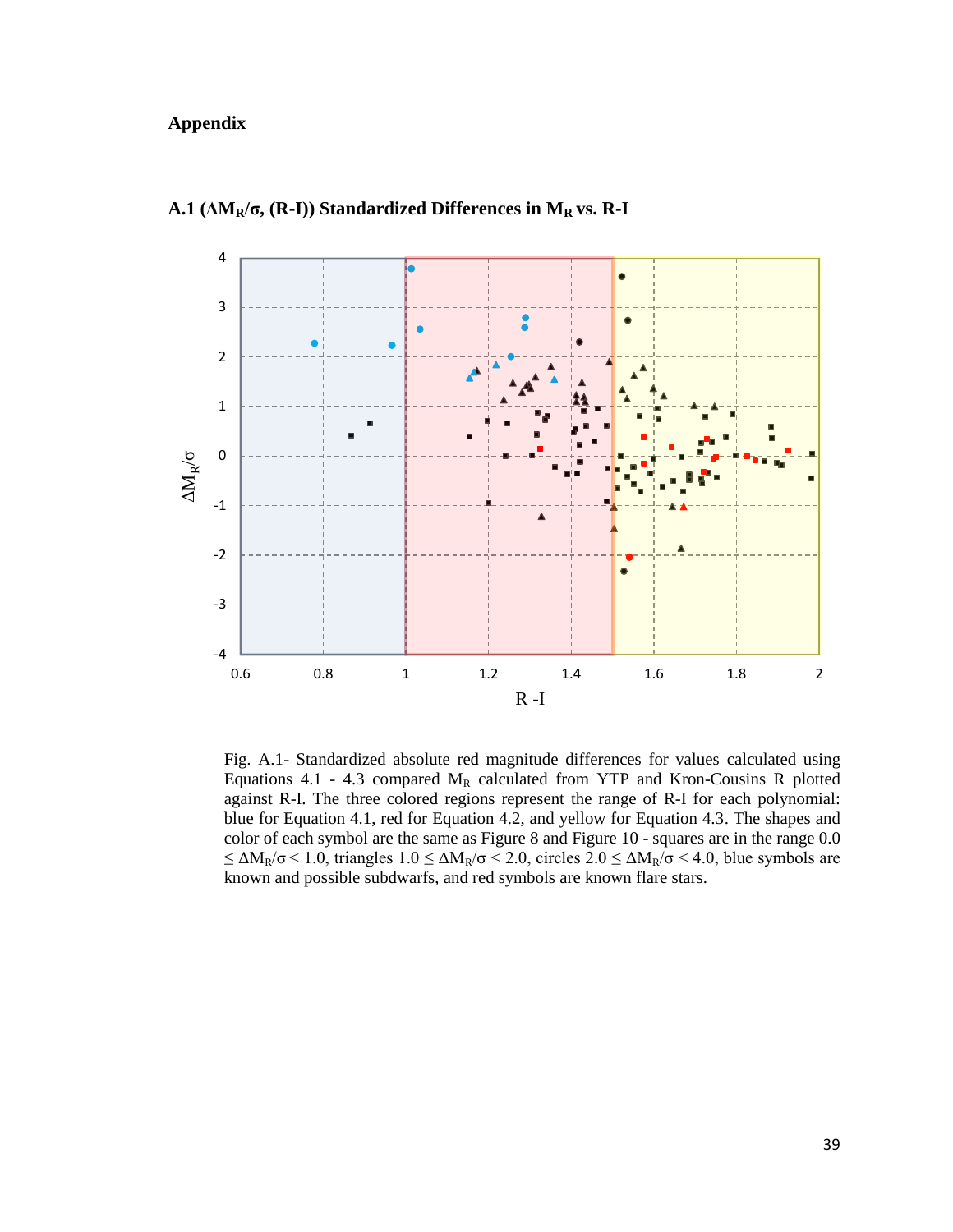# **A.2 Photometric Data Tables**

| TABLE A.2        |
|------------------|
| Photometric Data |

| Name           | $R^1$ | $\pm$ | $\sigma_{R}$ | $(R-I)^2$ | $\pm$ | $\sigma_{R-I}$ | $(R-L)^3$ | $\pm$ | $\sigma_{R-L}$ | ${M_R}^4$ | $\pm$ | $\sigma_{MR}$ | $\Delta M_R/\sigma^5$ |
|----------------|-------|-------|--------------|-----------|-------|----------------|-----------|-------|----------------|-----------|-------|---------------|-----------------------|
| G005-022       | 13.24 | $\pm$ | 0.02         | 0.78      | 士     | 0.02           | 0.15      | $\pm$ | 0.01           | 10.6      | $\pm$ | 0.04          | 2.3                   |
| G104-024       | 11.88 | $\pm$ | 0.02         | 0.87      | $\pm$ | 0.01           | 0.14      | $\pm$ | 0.00           | 8.4       | $\pm$ | 0.05          | 0.4                   |
| G015-026       | 12.50 | $\pm$ | 0.02         | 0.91      | $\pm$ | 0.01           | 0.11      | $\pm$ | 0.00           | 8.9       | $\pm$ | 0.05          | 0.7                   |
| G165-047       | 13.52 | $\pm$ | 0.02         | 0.97      | $\pm$ | 0.01           | $-0.06$   | $\pm$ | 0.01           | 11.4      | $\pm$ | 0.04          | 2.2                   |
| G237-038       | 14.36 | $\pm$ | 0.02         | 1.01      | $\pm$ | 0.01           | 0.03      | $\pm$ | 0.01           | 11.1      | $\pm$ | 0.07          | 3.8                   |
| G231-027       | 12.25 | $\pm$ | 0.02         | 1.03      | $\pm$ | 0.01           | $-0.02$   | $\pm$ | 0.00           | 10.4      | $\pm$ | 0.04          | 2.6                   |
| G011-035       | 13.04 | $\pm$ | 0.02         | 1.15      | $\pm$ | 0.02           | 0.03      | $\pm$ | 0.01           | 10.1      | $\pm$ | 0.05          | 1.6                   |
| G261-046       | 12.31 | $\pm$ | 0.02         | 1.15      | 土     | 0.00           | 0.10      | $\pm$ | 0.02           | 9.3       | $\pm$ | 0.06          | 0.4                   |
| L1617-23       | 12.63 | $\pm$ | 0.01         | 1.16      | $\pm$ | 0.00           | $-0.02$   | $\pm$ | 0.02           | 10.2      | $\pm$ | 0.04          | 1.7                   |
| G192-058       | 11.44 | $\pm$ | 0.01         | 1.17      | $\pm$ | 0.00           | 0.06      | $\pm$ | 0.02           | 10.3      | $\pm$ | 0.04          | 1.7                   |
| <b>Ross492</b> | 11.59 | $\pm$ | 0.02         | 1.20      | $\pm$ | 0.01           |           |       |                | 9.7       | $\pm$ | 0.05          | 0.7                   |
| G170-028       | 11.37 | $\pm$ | 0.01         | 1.20      | $\pm$ | 0.00           | 0.13      | $\pm$ | 0.02           | 8.5       | $\pm$ | 0.05          | $-0.9$                |
| G039-041       | 13.13 | $\pm$ | 0.02         | 1.22      | $\pm$ | 0.01           | 0.01      | $\pm$ | 0.02           | 10.5      | $\pm$ | 0.05          | 1.8                   |
| L1268-3        | 12.77 | $\pm$ | 0.02         | 1.24      | 土     | 0.01           | 0.06      | $\pm$ | 0.01           | 10.1      | $\pm$ | 0.07          | 1.1                   |
| L1608-2        | 12.10 | $\pm$ | 0.02         | 1.24      | $\pm$ | 0.02           | 0.09      | $\pm$ | 0.01           | 9.3       | $\pm$ | 0.05          | 0.0                   |
| G207-022       | 10.99 | $\pm$ | 0.02         | 1.25      | $\pm$ | 0.01           | 0.12      | $\pm$ | 0.00           | 9.8       | $\pm$ | 0.05          | 0.7                   |
| G124-072       | 12.25 | $\pm$ | 0.02         | 1.25      | $\pm$ | 0.01           | $-0.03$   | $\pm$ | 0.01           | 10.8      | $\pm$ | 0.02          | 2.0                   |
| Wolf1339       | 12.84 | $\pm$ | 0.02         | 1.26      | $\pm$ | 0.01           | 0.07      | $\pm$ | 0.01           | 10.4      | $\pm$ | 0.05          | 1.5                   |
| G200-059       | 12.81 | $\pm$ | 0.02         | 1.28      | $\pm$ | 0.01           | 0.02      | $\pm$ | 0.02           | 10.4      | $\pm$ | 0.05          | 1.3                   |
| G090-039       | 14.05 | $\pm$ | 0.04         | 1.29      | $\pm$ | 0.03           | $-0.05$   | $\pm$ | 0.00           | 11.3      | $\pm$ | 0.02          | 2.6                   |
| L802-6         | 11.57 | $\pm$ | 0.01         | 1.29      | $\pm$ | 0.01           | $-0.05$   | $\pm$ | 0.01           | 11.5      | $\pm$ | 0.08          | 2.8                   |
| G168-032       | 12.24 | $\pm$ | 0.02         | 1.29      | $\pm$ | 0.01           | 0.09      | $\pm$ | 0.01           | 10.5      | $\pm$ | 0.06          | 1.4                   |
| G137-026       | 11.35 | $\pm$ | 0.02         | 1.30      | $\pm$ | 0.01           | 0.06      | $\pm$ | 0.02           | 10.6      | $\pm$ | 0.05          | 1.4                   |
| G226-062       | 13.66 | $\pm$ | 0.05         | 1.30      | 土     | 0.01           | 0.06      | $\pm$ | 0.02           | 10.5      | 土     | 0.05          | 1.4                   |
| G150-034       | 12.65 | $\pm$ | 0.02         | 1.31      | $\pm$ | 0.01           | 0.07      | $\pm$ | 0.01           | 9.6       | $\pm$ | 0.05          | 0.0                   |
| G078-011       | 13.52 | $\pm$ | 0.05         | 1.31      | $\pm$ | 0.02           | 0.06      | $\pm$ | 0.00           | 10.8      | $\pm$ | 0.05          | 1.6                   |
| G064-052       | 11.96 | $\pm$ | 0.02         | 1.32      | $\pm$ | 0.01           | 0.05      | $\pm$ | 0.01           | 10.0      | $\pm$ | 0.05          | 0.4                   |
| G119-029       | 12.87 | $\pm$ | 0.03         | 1.32      | $\pm$ | 0.01           | 0.11      | $\pm$ | 0.00           | 10.3      | $\pm$ | 0.05          | 0.9                   |
| G005-032       | 11.13 | $\pm$ | 0.02         | 1.33      | $\pm$ | 0.01           | 0.04      | $\pm$ | 0.04           | 9.8       | $\pm$ | 0.08          | 0.2                   |
| <b>Ross206</b> | 11.61 | $\pm$ | 0.03         | 1.33      | 土     | 0.01           | 0.11      | $\pm$ | 0.00           | 8.9       | $\pm$ | 0.04          | $-1.2$                |
| G121-045       | 11.80 | $\pm$ | 0.02         | 1.34      | $\pm$ | 0.00           | $-0.10$   | $\pm$ | 0.02           | 10.3      | $\pm$ | 0.07          | 0.7                   |
| G009-007       | 12.07 | $\pm$ | 0.02         | 1.34      | $\pm$ | 0.01           | 0.07      | $\pm$ | 0.00           | 10.3      | $\pm$ | 0.05          | 0.8                   |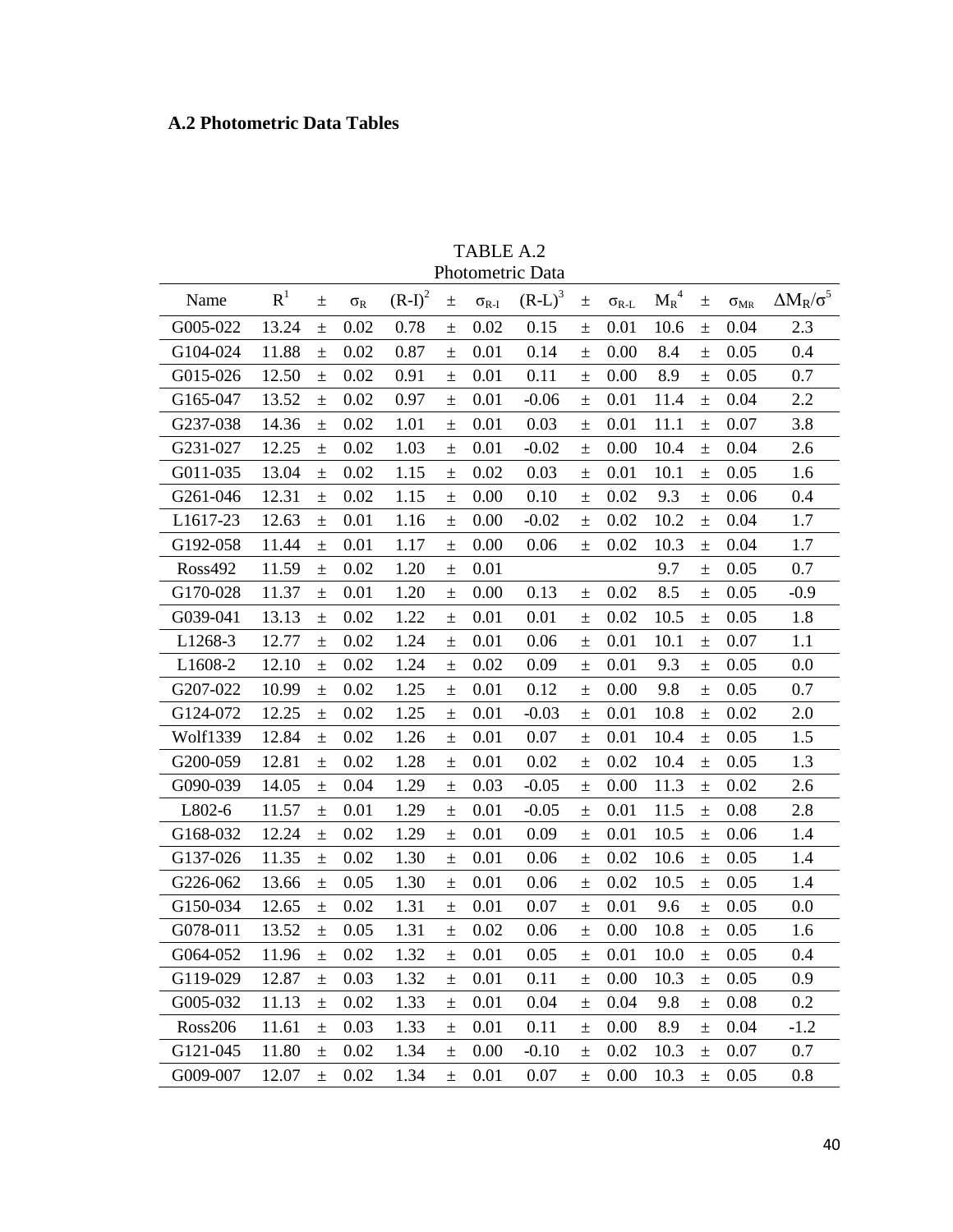| Name      | R <sup>1</sup> | 土     | $\sigma_{R}$ | $(R-I)^2$ | $\pm$    | $\sigma_{\rm R\text{-}I}$ | $(R-L)^3$ | $\pm$ | $\sigma_{\rm R\text{-}L}$ | $M_R^4$ | $\pm$ | $\sigma_{\text{MR}}$ | $\Delta M_R/\sigma^5$ |
|-----------|----------------|-------|--------------|-----------|----------|---------------------------|-----------|-------|---------------------------|---------|-------|----------------------|-----------------------|
| G103-046  | 13.72          | $\pm$ | 0.02         | 1.35      | $\pm$    | 0.01                      | 0.04      | $\pm$ | 0.01                      | 11.1    | $\pm$ | 0.05                 | 1.8                   |
| G124-023  | 12.35          | $\pm$ | 0.02         | 1.36      | $\pm$    | 0.01                      | 0.00      | $\pm$ | 0.00                      | 10.9    | $\pm$ | 0.03                 | 1.6                   |
| G006-042  | 11.51          | $\pm$ | 0.08         | 1.36      | $\pm$    | 0.04                      | 0.09      | $\pm$ | 0.01                      | 9.7     | 土     | 0.05                 | $-0.2$                |
| G214-012  | 11.51          | $\pm$ | 0.02         | 1.39      | $\pm$    | 0.01                      | 0.11      | $\pm$ | 0.01                      | 9.7     | $\pm$ | 0.05                 | $-0.4$                |
| G087-036  | 12.25          | $\pm$ | 0.01         | 1.41      | $\pm$    | 0.00                      | 0.11      | $\pm$ | 0.01                      | 10.4    | $\pm$ | 0.05                 | 0.5                   |
| G013-026  | 12.11          | $\pm$ | 0.02         | 1.41      | $\pm$    | 0.01                      | 0.14      | $\pm$ | 0.00                      | 10.4    | $\pm$ | 0.05                 | 0.5                   |
| G137-074  | 12.90          | $\pm$ | 0.02         | 1.41      | $\pm$    | 0.01                      | 0.08      | $\pm$ | 0.07                      | 10.9    | $\pm$ | 0.02                 | 1.2                   |
| G170-062  | 11.64          | $\pm$ | 0.02         | 1.41      | $\pm$    | 0.00                      | 0.13      | $\pm$ | 0.02                      | 10.8    | $\pm$ | 0.05                 | 1.1                   |
| LP121-41  | 11.24          | $\pm$ | 0.02         | 1.42      | $\pm$    | 0.01                      | 0.06      | 土     | 0.01                      | 9.8     | $\pm$ | 0.04                 | $-0.4$                |
| LTT17467  | 13.62          | $\pm$ | 0.02         | 1.42      | $\pm$    | 0.01                      | 0.03      | $\pm$ | 0.04                      | 11.7    | $\pm$ | 0.05                 | 2.3                   |
| G092-005  | 12.80          | $\pm$ | 0.02         | 1.42      | $\pm$    | 0.01                      | 0.14      | $\pm$ | $0.00\,$                  | 10.3    | $\pm$ | 0.05                 | 0.2                   |
| G106-035  | 12.13          | 土     | 0.00         | 1.42      | $\pm$    | 0.00                      | 0.12      | $\pm$ | 0.03                      | 10.0    | $\pm$ | 0.01                 | $-0.1$                |
| G149-070  | 12.13          | $\pm$ | 0.02         | 1.43      | $\pm$    | 0.01                      | 0.07      | $\pm$ | 0.00                      | 11.1    | $\pm$ | 0.05                 | 1.5                   |
| LP605-37  | 11.62          | $\pm$ | 0.02         | 1.43      | $\pm$    | 0.01                      | 0.06      | $\pm$ | 0.02                      | 10.9    | $\pm$ | 0.05                 | 1.2                   |
| G002-027  | 11.76          | $\pm$ | 0.02         | 1.43      | $\pm$    | 0.01                      | 0.05      | $\pm$ | 0.02                      | 10.8    | $\pm$ | 0.05                 | 0.9                   |
| Ross837   | 11.16          | $\pm$ | 0.02         | 1.43      | $\pm$    | 0.01                      |           |       |                           | 10.9    | $\pm$ | 0.06                 | 1.1                   |
| G136-076  | 12.41          | $\pm$ | 0.02         | 1.44      | $\pm$    | 0.01                      | 0.17      | $\pm$ | 0.03                      | 10.6    | $\pm$ | 0.05                 | 0.6                   |
| G182-034  | 12.64          | $\pm$ | 0.04         | 1.46      | $\pm$    | 0.01                      | 0.10      | $\pm$ | 0.04                      | 10.4    | $\pm$ | 0.05                 | 0.3                   |
| L1289-229 | 13.81          | $\pm$ | 0.02         | 1.46      | $\pm$    | 0.01                      | 0.06      | $\pm$ | 0.01                      | 10.9    | $\pm$ | 0.05                 | 0.9                   |
| LP57-40   | 12.17          | $\pm$ | 0.01         | 1.49      | $\pm$    | 0.01                      |           |       |                           | 10.7    | $\pm$ | 0.03                 | 0.6                   |
| G144-039  | 12.24          | $\pm$ | 0.02         | 1.49      | $\pm$    | 0.01                      | 0.12      | $\pm$ | 0.00                      | 9.6     | $\pm$ | 0.05                 | $-0.9$                |
| G180-009  | 12.06          | $\pm$ | 0.02         | 1.49      | $\pm$    | 0.01                      | 0.14      | $\pm$ | 0.01                      | 10.1    | $\pm$ | 0.04                 | $-0.2$                |
| G194-050  | 13.02          | $\pm$ | 0.02         | 1.49      | $\pm$    | 0.01                      | 0.06      | $\pm$ | 0.02                      | 11.5    | $\pm$ | 0.05                 | 1.9                   |
| G018-001  | 12.35          | $\pm$ | 0.00         | 1.50      | $\pm$    | 0.01                      | 0.13      | $\pm$ | 0.00                      | 10.3    | $\pm$ | 0.05                 | $-1.0$                |
| G119-037  | 11.94          | $\pm$ | 0.02         | 1.50      | $\pm$    | 0.01                      | 0.21      | $\pm$ | 0.01                      | 10.1    | $\pm$ | 0.04                 | $-1.5$                |
| G183-005  | 12.36          | $\pm$ | 0.04         | 1.51      | $\pm$    | 0.03                      | 0.16      | $\pm$ | 0.02                      | 10.6    | $\pm$ | 0.06                 | $-0.3$                |
| G146-035  | 12.11          | $\pm$ | 0.02         | 1.51      | $\pm$    | 0.01                      | 0.10      | $\pm$ | 0.02                      | 10.5    | $\pm$ | 0.05                 | $-0.7$                |
| L1405-41  | 14.38          | $\pm$ | 0.02         | 1.52      | $\pm$    | 0.02                      | 0.05      | $\pm$ | 0.02                      | 10.8    | $\pm$ | $0.05\,$             | 0.0                   |
| G069-016  | 13.40          | $\pm$ | 0.02         | 1.52      | $_{\pm}$ | 0.01                      | 0.08      | $\pm$ | 0.07                      | 12.0    | 土     | 0.05                 | 3.6                   |
| G006-018  | 13.76          | $\pm$ | 0.06         | 1.52      | $\pm$    | 0.02                      | 0.20      | $\pm$ | 0.02                      | 11.3    | $\pm$ | 0.03                 | 1.3                   |
| G152-031  | 13.15          | $\pm$ | 0.02         | 1.53      | $\pm$    | 0.01                      | 0.09      | 士     | 0.01                      | 10.2    | $\pm$ | 0.05                 | $-2.3$                |
| LP35-219  | 11.81          | $\pm$ | 0.02         | 1.54      | $\pm$    | 0.01                      | 0.14      | $\pm$ | 0.00                      | 11.4    | $\pm$ | 0.05                 | 1.2                   |
| G013-051  | 12.37          | $\pm$ | 0.02         | 1.54      | $\pm$    | 0.01                      | 0.16      | $\pm$ | 0.01                      | 10.9    | $\pm$ | 0.01                 | $-0.4$                |
| G235-055  | 13.14          | $\pm$ | 0.02         | 1.54      | $\pm$    | 0.00                      | 0.03      | $\pm$ | 0.02                      | 11.9    | $\pm$ | 0.05                 | 2.7                   |
| G068-037  | 12.17          | $\pm$ | 0.02         | 1.54      | $\pm$    | 0.01                      | 0.07      | $\pm$ | 0.03                      | 10.5    | $\pm$ | 0.01                 | $-2.0$                |
| G149-081  | 11.82          | $\pm$ | 0.02         | 1.55      | $\pm$    | 0.01                      | 0.12      | $\pm$ | 0.03                      | 11.1    | $\pm$ | 0.04                 | $-0.2$                |
| G199-017  | 13.04          | $\pm$ | 0.04         | 1.55      | $\pm$    | 0.01                      | 0.12      | $\pm$ | 0.02                      | 11.0    | $\pm$ | 0.02                 | $-0.6$                |
| LP127-132 | 12.34          | $\pm$ | 0.01         | 1.55      | $\pm$    | 0.01                      | 0.10      | $\pm$ | 0.02                      | 11.7    | $\pm$ | 0.05                 | 1.6                   |

TABLE A.2 (*cont.*)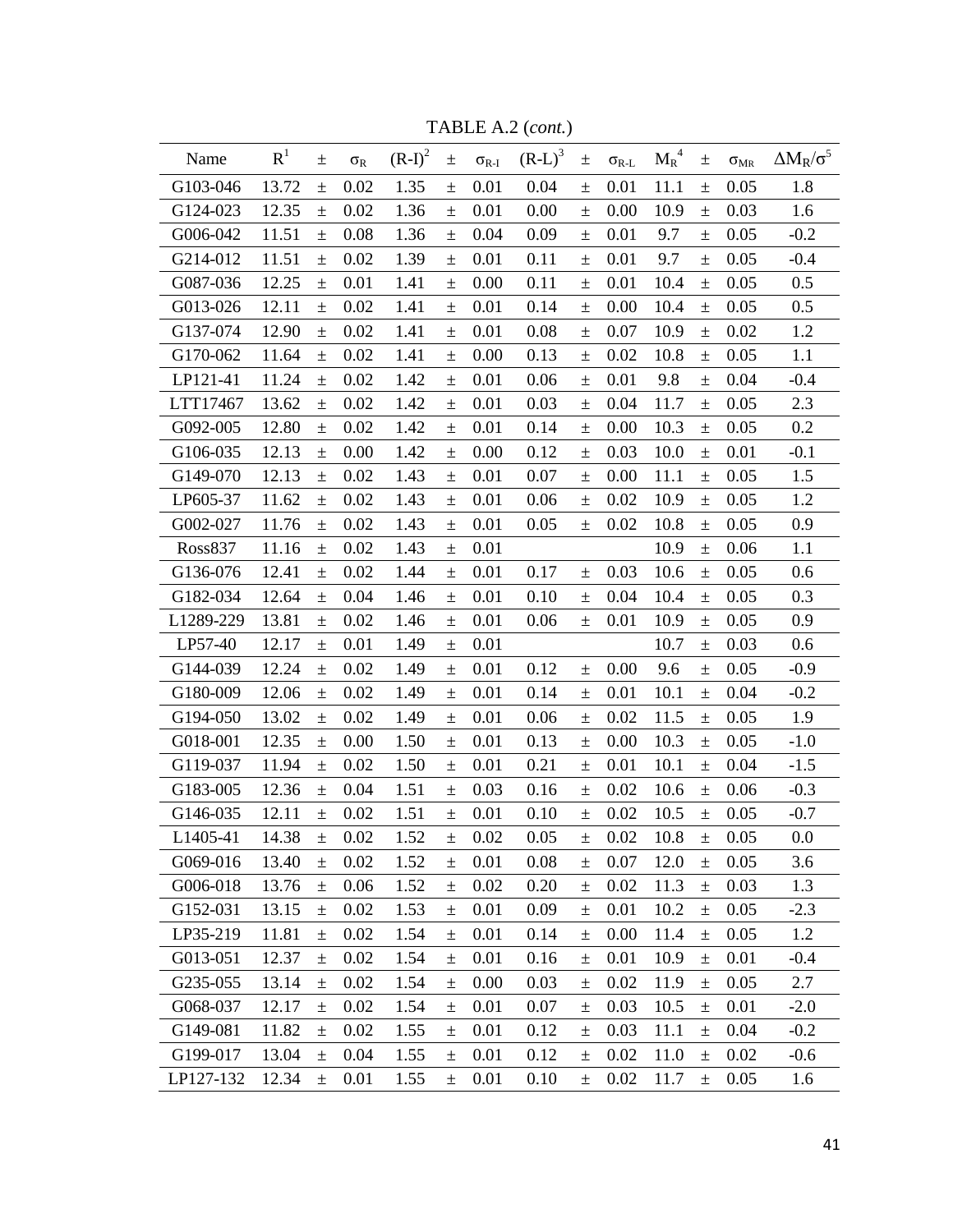| Name           | R <sup>1</sup> | 土     | $\sigma_{R}$ | $(R-I)^2$ | $\pm$ | $\sigma_{R\text{-}I}$ | $(R-L)^3$ | $\pm$ | $\sigma_{\text{R-L}}$ | $M_R^4$ | $\pm$ | $\sigma_{MR}$ | $\Delta M_R/\sigma^5$ |
|----------------|----------------|-------|--------------|-----------|-------|-----------------------|-----------|-------|-----------------------|---------|-------|---------------|-----------------------|
| G136-039       | 13.61          | $\pm$ | 0.02         | 1.57      | $\pm$ | 0.01                  | 0.18      | $\pm$ | 0.02                  | 11.6    | $\pm$ | 0.05          | $-0.8$                |
| G083-022       | 13.15          | $\pm$ | 0.03         | 1.57      | $\pm$ | 0.02                  | 0.05      | $\pm$ | 0.02                  | 11.2    | $\pm$ | 0.05          | 0.7                   |
| G087-008       | 12.64          | $\pm$ | 0.01         | 1.57      | 土     | 0.01                  | 0.09      | 土     | 0.08                  | 12.0    | $\pm$ | 0.04          | 1.8                   |
| G071-045       | 13.85          | $\pm$ | 0.02         | 1.58      | $\pm$ | 0.01                  | 0.16      | $\pm$ | 0.02                  | 11.6    | $\pm$ | 0.05          | 0.4                   |
| G253-006       | 11.91          | $\pm$ | 0.02         | 1.58      | $\pm$ | 0.01                  | 0.07      | $\pm$ | 0.01                  | 11.4    | $\pm$ | 0.05          | $-0.1$                |
| LP60-100       | 13.46          | $\pm$ | 0.02         | 1.59      | $\pm$ | 0.01                  |           |       |                       | 11.5    | $\pm$ | 0.05          | $-0.4$                |
| G203-063       | 13.27          | $\pm$ | 0.02         | 1.60      | $\pm$ | 0.01                  | 0.09      | $\pm$ | 0.01                  | 12.1    | $\pm$ | 0.02          | 1.4                   |
| G192-026       | 13.42          | $\pm$ | 0.03         | 1.60      | $\pm$ | 0.04                  | 0.11      | $\pm$ | 0.01                  | 11.7    | $\pm$ | 0.05          | $-0.1$                |
| G107-069       | 12.30          | 土     | 0.02         | 1.61      | 土     | 0.01                  | 0.04      | 土     | 0.04                  | 12.1    | 土     | 0.05          | 1.0                   |
| LTT3080        | 10.87          | $\pm$ | 0.02         | 1.61      | 土     | 0.01                  | 0.11      | $\pm$ | 0.00                  | 12.0    | $\pm$ | 0.05          | 0.7                   |
| G105-046       | 12.99          | $\pm$ | 0.02         | 1.62      | $\pm$ | 0.01                  |           |       |                       | 11.7    | $\pm$ | 0.05          | $-0.6$                |
| G104-037       | 11.88          | $\pm$ | 0.02         | 1.62      | $\pm$ | 0.01                  | 0.05      | $\pm$ | 0.01                  | 12.3    | $\pm$ | 0.05          | 1.2                   |
| G247-015       | 12.43          | $\pm$ | 0.05         | 1.64      | 土     | 0.02                  | 0.04      | $\pm$ | 0.01                  | 12.1    | $\pm$ | 0.06          | 0.2                   |
| G146-058       | 11.79          | $\pm$ | 0.00         | 1.65      | $\pm$ | 0.01                  | 0.13      | $\pm$ | 0.03                  | 11.7    | $\pm$ | 0.05          | $-1.0$                |
| G119-036       | 11.83          | 土     | 0.02         | 1.65      | 土     | 0.01                  | 0.13      | 土     | 0.00                  | 11.9    | $\pm$ | 0.05          | $-0.5$                |
| LP742-5        | 14.10          | $\pm$ | 0.04         | 1.67      | $\pm$ | 0.01                  | 0.12      | $\pm$ | 0.00                  | 11.6    | $\pm$ | 0.05          | $-1.9$                |
| G259-015       | 12.91          | $\pm$ | 0.02         | 1.67      | $\pm$ | 0.01                  | 0.05      | $\pm$ | 0.01                  | 12.2    | $\pm$ | 0.05          | 0.0                   |
| G025-008       | 12.68          | $\pm$ | 0.02         | 1.67      | $\pm$ | 0.01                  | 0.16      | $\pm$ | 0.00                  | 12.0    | $\pm$ | 0.05          | $-0.7$                |
| G075-030       | 13.85          | $\pm$ | 0.02         | 1.67      | 土     | 0.01                  | 0.02      | $\pm$ | 0.06                  | 11.9    | $\pm$ | 0.05          | $-1.0$                |
| G136-103       | 12.46          | $\pm$ | 0.02         | 1.69      | $\pm$ | 0.01                  | 0.13      | $\pm$ | 0.01                  | 12.1    | $\pm$ | 0.03          | $-0.5$                |
| G151-034       | 13.00          | 土     | 0.02         | 1.69      | 土     | 0.01                  | 0.16      | 土     | 0.02                  | 12.1    | 土     | 0.05          | $-0.4$                |
| G149-094       | 13.45          | $\pm$ | 0.02         | 1.70      | $\pm$ | 0.01                  | 0.17      | 土     | 0.00                  | 12.6    | $\pm$ | 0.05          | 1.0                   |
| G122-049       | 11.98          | $\pm$ | 0.02         | 1.71      | $\pm$ | 0.01                  | 0.09      | $\pm$ | 0.03                  | 12.4    | $\pm$ | 0.05          | 0.1                   |
| L788-37        | 12.34          | $\pm$ | 0.02         | 1.71      | $\pm$ | 0.01                  | 0.10      | $\pm$ | 0.01                  | 12.2    | $\pm$ | 0.02          | $-0.5$                |
| G049-020       | 12.99          | $\pm$ | 0.01         | 1.71      | 土     | 0.01                  | 0.04      | $\pm$ | 0.02                  | 12.5    | $\pm$ | 0.05          | 0.3                   |
| G112-050       | 11.95          | $\pm$ | 0.01         | 1.72      | $\pm$ | 0.02                  | 0.14      | $\pm$ | 0.01                  | 12.2    | $\pm$ | 0.05          | $-0.6$                |
| G087-032       | 13.19          | $\pm$ | 0.01         | 1.72      | $\pm$ | 0.01                  | 0.06      | $\pm$ | 0.00                  | 12.3    | $\pm$ | 0.10          | $-0.3$                |
| LP274-24       | 14.59          | $\pm$ | 0.02         | 1.73      | $\pm$ | 0.01                  | 0.12      | $\pm$ | 0.00                  | 12.7    | $\pm$ | 0.05          | 0.8                   |
| G085-069       | 14.15          | $\pm$ | 0.02         | 1.73      | $\pm$ | 0.01                  | 0.18      | 土     | 0.01                  | 12.6    | $\pm$ | 0.06          | 0.3                   |
| G177-052       | 14.13          | 土     | 0.02         | 1.73      | $\pm$ | 0.01                  | 0.11      | $\pm$ | 0.00                  | 12.4    | $\pm$ | 0.06          | $-0.3$                |
| G039-009       | 13.95          | $\pm$ | 0.03         | 1.74      | $\pm$ | 0.01                  | 0.14      | $\pm$ | 0.01                  | 12.6    | $\pm$ | 0.05          | 0.3                   |
| <b>Ross594</b> | 12.59          | $\pm$ | 0.01         | 1.75      | $\pm$ | 0.01                  | 0.06      | $\pm$ | 0.01                  | 12.5    | $\pm$ | 0.05          | $-0.1$                |
| G260-001       | 14.19          | $\pm$ | 0.02         | 1.75      | $\pm$ | 0.01                  | 0.10      | $\pm$ | 0.04                  | 12.8    | $\pm$ | 0.05          | 1.0                   |
| G060-055       | 12.08          | $\pm$ | 0.02         | 1.75      | $\pm$ | 0.01                  | 0.13      | $\pm$ | 0.07                  | 12.5    | $\pm$ | 0.04          | 0.0                   |
| G050-006       | 13.43          | $\pm$ | 0.01         | 1.75      | $\pm$ | 0.00                  |           |       |                       | 12.4    | $\pm$ | 0.05          | $-0.4$                |
| G139-021       | 13.31          | $\pm$ | 0.05         | 1.78      | $\pm$ | 0.01                  | 0.14      | $\pm$ | 0.06                  | 12.7    | $\pm$ | 0.04          | 0.4                   |
| G221-005       | 13.35          | $\pm$ | 0.03         | 1.79      | $\pm$ | 0.01                  | 0.00      | $\pm$ | 0.07                  | 13.0    | $\pm$ | 0.02          | 0.8                   |
| LP639-1        | 13.35          | $\pm$ | 0.02         | 1.80      | $\pm$ | 0.01                  | 0.23      | $\pm$ | 0.01                  | 12.7    | $\pm$ | 0.05          | 0.0                   |

TABLE A.2 (*cont.*)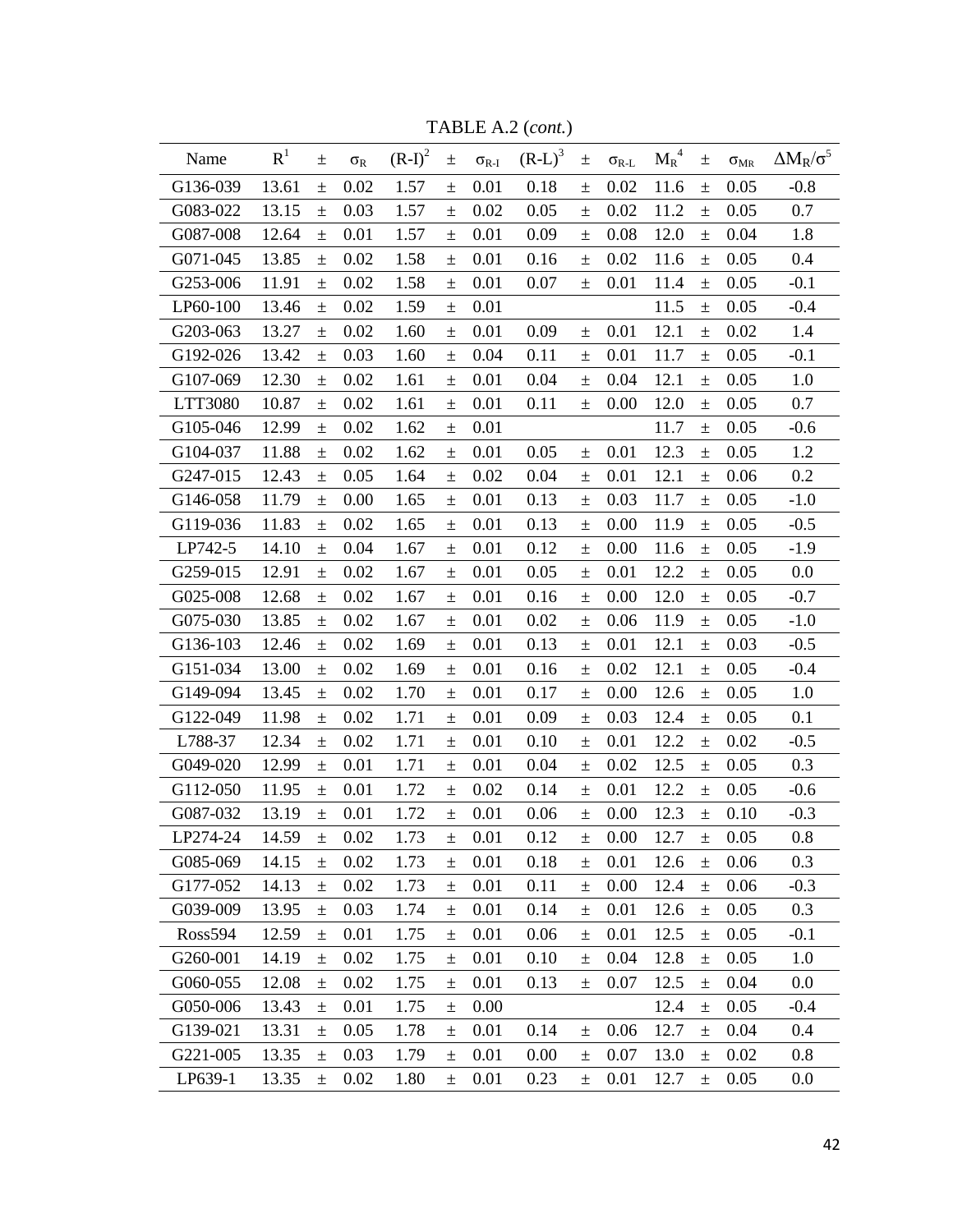| Name                  | $R^1$ | 土      | $\sigma_{R}$ | $(R-I)^2$ |       | $\pm$ $\sigma_{R-I}$ | $(R-L)^3$ $\pm \sigma_{R-L}$ |        |      | $M_R^4$ $\pm$ $\sigma_{MR}$ |        |            | $\Delta M_R/\sigma^5$ |
|-----------------------|-------|--------|--------------|-----------|-------|----------------------|------------------------------|--------|------|-----------------------------|--------|------------|-----------------------|
| G012-043              | 11.03 | $^{+}$ | 0.02         | 1.83      | $\pm$ | 0.01                 | 0.12                         | $+$    | 0.01 | 12.8                        |        | $\pm$ 0.06 | 0.0                   |
| G077-031              | 12.53 | $^{+}$ | 0.01         | 1.85      | $+$   | 0.00                 | 0.12                         | $^{+}$ | 0.00 | 12.9                        |        | $\pm$ 0.02 | $-0.1$                |
| G032-035              | 13.95 | $+$    | 0.03         | 1.87      | $+$   | 0.01                 | 0.17                         | $+$    | 0.05 | 13.0                        | $+$    | 0.03       | $-0.1$                |
| G192-015              | 13.10 | $+$    | 0.01         | 1.88      | $+$   | 0.01                 |                              |        |      | 13.3                        | $+$    | 0.05       | 0.6                   |
| LP149-14              | 14.63 | $+$    | 0.02         | 1.89      | $+$   | 0.01                 | 0.18                         | $+$    | 0.05 | 13.2                        | $+$    | 0.05       | 0.4                   |
| G139-029              | 13.64 | $\pm$  | 0.02         | 1.90      | $\pm$ | 0.00                 |                              |        |      | 13.1                        |        | $\pm$ 0.05 | $-0.1$                |
| G182-036              | 13.55 | $\pm$  | 0.05         | 1.91      | $\pm$ | 0.00                 | 0.20                         | $+$    | 0.02 | 13.2                        | $+$    | 0.07       | $-0.2$                |
| $R$ oss248            | 10.87 | $+$    | 0.02         | 1.93      | $+$   | 0.01                 | 0.15                         | $^{+}$ | 0.01 | 13.4                        | $+$    | 0.05       | 0.1                   |
| G <sub>261</sub> -006 | 13.86 | $^{+}$ | 0.02         | 1.98      | $+$   | 0.01                 | 0.25                         | $+$    | 0.01 | 13.6                        | $+$    | 0.06       | $-0.4$                |
| G <sub>201</sub> -027 | 14.07 | $^{+}$ | 0.03         | 1.98      | $+$   | 0.02                 |                              |        |      | 13.8                        | $^{+}$ | 0.05       | 0.0                   |

TABLE A.2 (*cont.*)

 $<sup>1</sup>$ Apparent R magnitude on the Kron-Cousins system.</sup>

 ${}^{2}R-I$  colors on the Kron-Cousins and Farris et al. (2012).

 ${}^{3}$ R-L colors on the Kron-Cousins and Farris et al. (2012).

 ${}^{4}M_{R}$  values calculated from YTP and Kron-Cousins R.<br><sup>5</sup>Standardized absolute red magnitude differences for values calculated from Equations 4.1-4.3 compared the  $M_R$  calculated from YTP and Kron-Cousins R.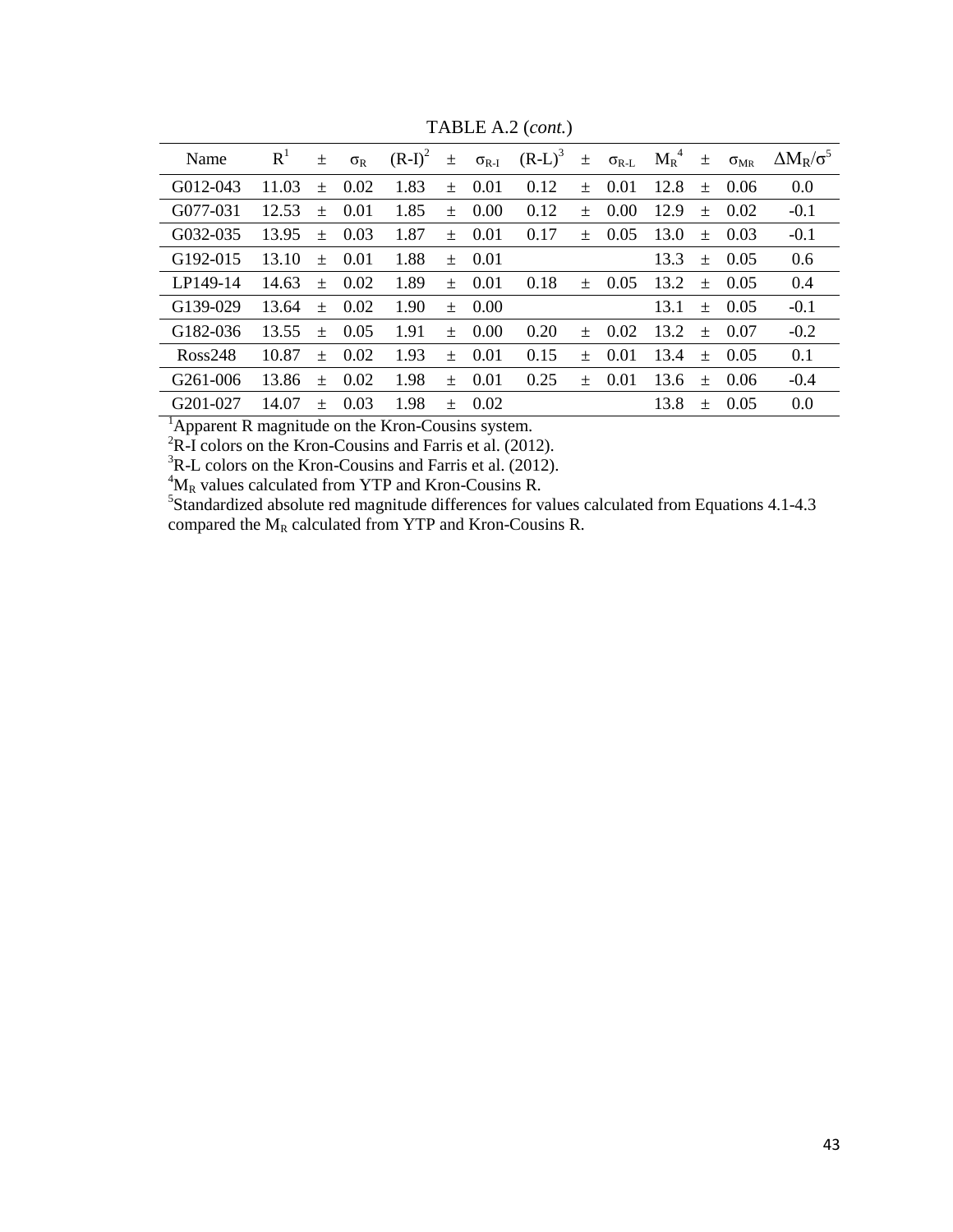#### **References**

- Bessell, M.S. 1979, A&A, 91, 589-607
- Bessell, M.S. 1990, A&A, 83, 357-378
- Bevington, P. R. 2003, *Data Reduction and Error Analysis for the Physical sciences* (3rd ed. New York: McGraw-Hill)
- Bochanski, J. J., Hawley, S. L., Covey, K. R., et al. 2010, AJ, 139, 2679
- Bopp, Bernard W., & Fekel, Francis Jr. 1977, AJ, 82, 490-494
- De Boer, K. S., & Seggewiss, W. 2008, *Stars and Stellar Evolution* (EDP Sciences)
- Farris, L., Spengler, Chelsea, Robertson, T. 2012, JSARA, 6, 5-8
- Fukugita, M., Ichikawa, T., Gunn, J. E., Doi, M., Shimasaku, K., & Schneider, D. P. 1996, AJ, 111, 1748
- Gizis, John E. 1997, AJ, 113, 806-822
- Hanson, R. B. 1979, MNRAS, 186, 875-896
- Humphrey, Nick, & Robertson, T. 2008, A&AS Meeting #212, #11.04; BAAS, 40, 204
- Jao, W., et al. 2008, AJ, 136, 840-880
- Joy, A. H., Abt, H. A. 1974, ApJ, 252, 239
- Landolt, Arlo U. 1983, AJ, 88, 439
- Landolt, Arlo U. 1992, AJ, 104, 340
- Leggett, S. K. 1992, ApJS, 82, 351
- Luyten, W.J. 1949, PASP, 61, 179
- Lutz, T.E., & Kelker, D.H. 1973, PASP, 85, 573
- Pettersen, B. R., Hawley, S. L., Fisher, G. H. 1992, Solar Physics, 142, 197
- Reid, I. Neil, Hawley, Suzanne L., Gizis, John E. 1995, AJ, 110, 1838-1859